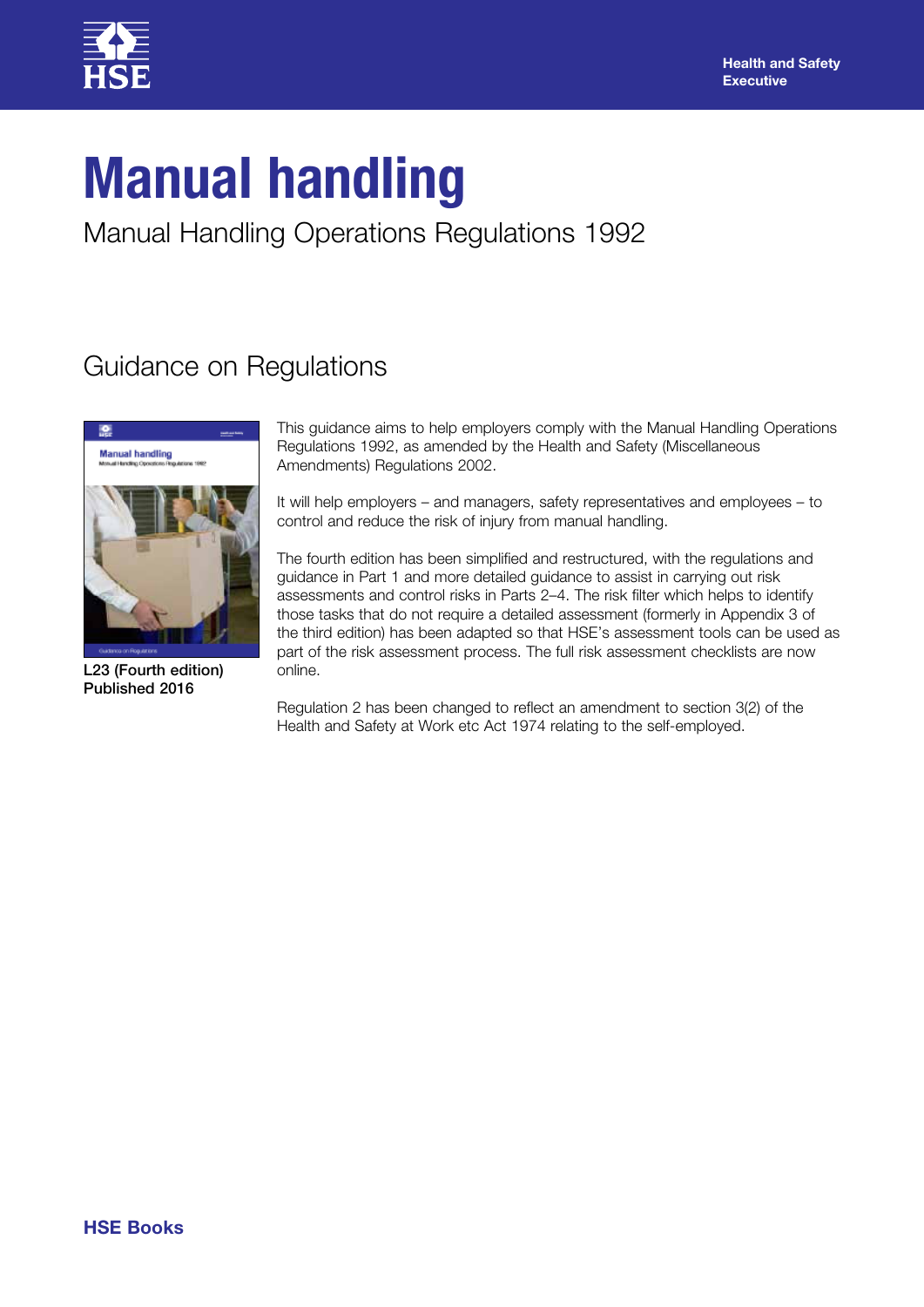*© Crown copyright 2016*

First published 1992 Second edition 1998 Third edition 2004 Fourth edition 2016

ISBN 978 0 7176 6653 9

You may reuse this information (excluding logos) free of charge in any format or medium, under the terms of the Open Government Licence. To view the licence visit www.nationalarchives.gov.uk/doc/open-government-licence/, write to the Information Policy Team, The National Archives, Kew, London TW9 4DU, or email psi@nationalarchives.gsi.gov.uk.

Some images and illustrations may not be owned by the Crown so cannot be reproduced without permission of the copyright owner. Enquiries should be sent to copyright@hse.gsi.gov.uk.

#### **Guidance**

This guidance is issued by the Health and Safety Executive. Following the guidance is not compulsory, unless specifically stated, and you are free to take other action. But if you do follow the guidance you will normally be doing enough to comply with the law. Health and safety inspectors seek to secure compliance with the law and may refer to this guidance.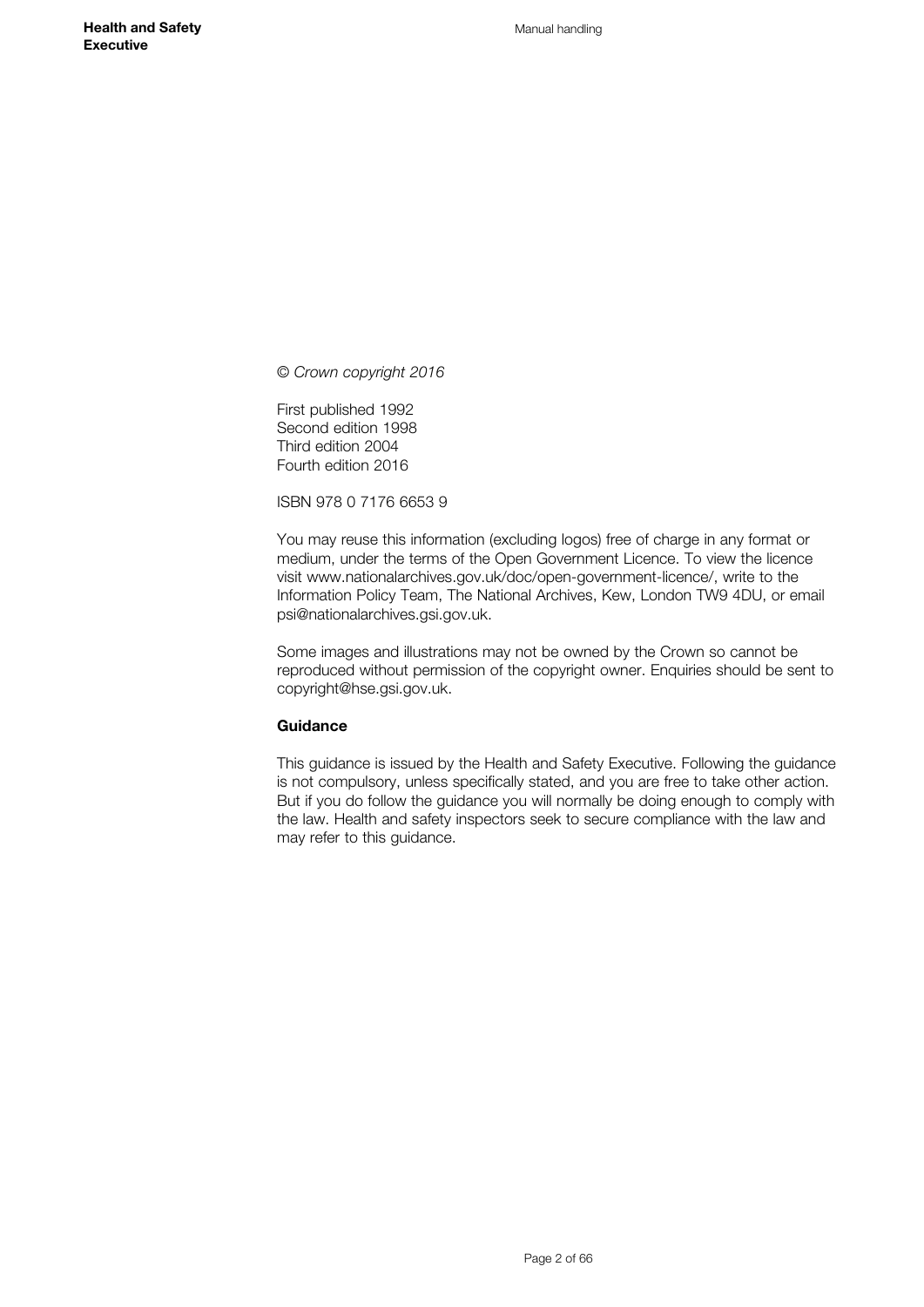# **Contents**

# **[Introduction](#page-4-0) 5** [About this book](#page-4-0) **5** [Summary of changes](#page-4-0) **5** [Background](#page-5-0) **6** [What do the Manual Handling Operations Regulations require?](#page-5-0) **7** [Consult employees](#page-6-0) **7** [Risk assessment filters](#page-7-0) **8**

|                     | <b>PART 1 Manual Handling Operations Regulations 1992: Legal duties</b><br>9                                                                      |  |  |
|---------------------|---------------------------------------------------------------------------------------------------------------------------------------------------|--|--|
| <b>Regulation 1</b> | <b>Citation and commencement</b><br>9                                                                                                             |  |  |
| <b>Regulation 2</b> | Interpretation<br>9                                                                                                                               |  |  |
|                     | Definitions of certain terms<br>9                                                                                                                 |  |  |
|                     | Duties of the self-employed<br>10                                                                                                                 |  |  |
| <b>Regulation 3</b> | <b>Disapplication of Regulations</b><br>11                                                                                                        |  |  |
|                     | <b>Seagoing ships</b><br>11                                                                                                                       |  |  |
| <b>Regulation 4</b> | <b>Duties of employers</b><br>11                                                                                                                  |  |  |
|                     | Employer's duties: What is 'reasonably practicable'?<br>12                                                                                        |  |  |
|                     | 13<br><b>Avoiding manual handling</b>                                                                                                             |  |  |
|                     | General advice on manual handling risk assessments<br>14                                                                                          |  |  |
|                     | 14<br>An ergonomic approach                                                                                                                       |  |  |
|                     | 'Appropriate' steps<br>15                                                                                                                         |  |  |
|                     | <b>Review the assessment</b><br>16                                                                                                                |  |  |
|                     | Physical suitability of the employee<br>16                                                                                                        |  |  |
|                     | Clothing, footwear or other personal effects<br>17<br>Knowledge and training<br>18                                                                |  |  |
|                     |                                                                                                                                                   |  |  |
|                     | The results of any risk assessment<br>19                                                                                                          |  |  |
|                     | <b>Employees especially at risk</b><br>19                                                                                                         |  |  |
|                     | <b>Health surveillance</b><br>21                                                                                                                  |  |  |
| <b>Regulation 5</b> | <b>Duty of employees</b><br>21                                                                                                                    |  |  |
| <b>Regulation 6</b> | <b>Exemption certificates</b><br>22                                                                                                               |  |  |
| <b>Regulation 7</b> | <b>Extension outside Great Britain</b><br>22                                                                                                      |  |  |
| <b>Regulation 8</b> | <b>Repeals and revocations</b><br>23                                                                                                              |  |  |
| <b>Schedule 1</b>   | Factors to which the employer must have regard and questions<br>he must consider when making an assessment of manual<br>handling operations<br>24 |  |  |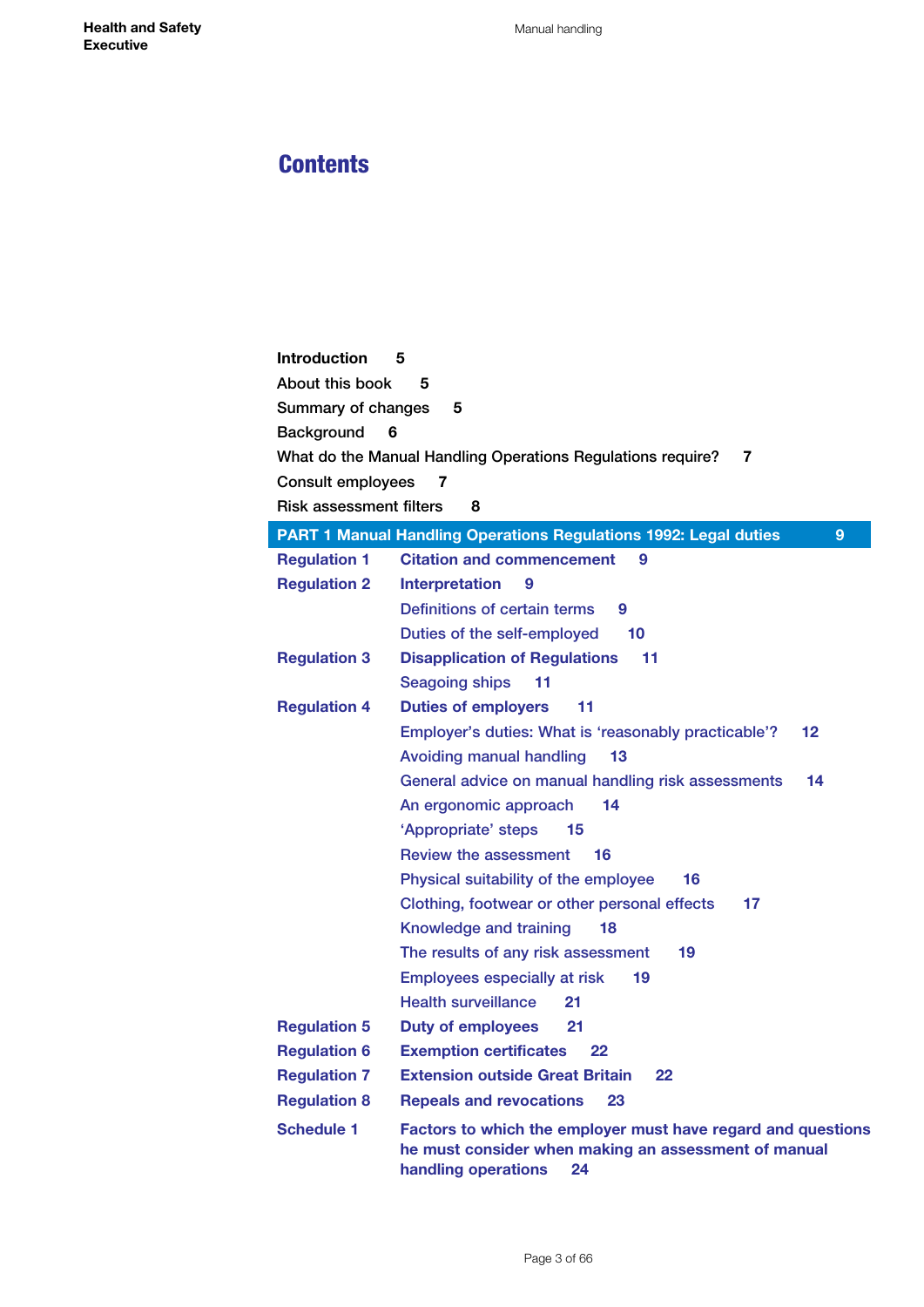| <b>PART 2 Carrying out a manual handling risk assessment</b><br>26                                  |
|-----------------------------------------------------------------------------------------------------|
| Do I need to do a manual handling risk assessment?<br>26                                            |
| Who should carry out the assessment?<br>26                                                          |
| How should the assessment be done?<br>27                                                            |
| 27                                                                                                  |
| Generic and multi-stage manual handling assessments<br>27                                           |
| Assessments for moving and handling people<br>Records of accidents and ill health<br>28             |
| Recording the assessment<br>28                                                                      |
| Making a more detailed manual handling assessment<br>28                                             |
|                                                                                                     |
| <b>PART 3 Assessing and reducing manual handling risks</b><br>30<br>The task<br>30                  |
|                                                                                                     |
| <b>Task layout</b><br>30                                                                            |
| <b>Work routine</b><br>35<br>The load                                                               |
| 38                                                                                                  |
| Size and weight<br>38                                                                               |
| Designing equipment so it can be handled easily<br>40                                               |
| The working environment<br>41                                                                       |
| Space constraints, floors, temperature, ventilation and lighting<br>41                              |
| <b>PART 4 Mechanical assistance and good handling technique</b><br>44                               |
| <b>Mechanical assistance</b><br>44                                                                  |
| <b>Maintenance of equipment</b><br>48                                                               |
| <b>Good handling technique</b><br>48                                                                |
| APPENDIX How to choose the right level of detail for your manual handling<br>risk assessments<br>51 |
| <b>Introduction</b><br>51                                                                           |
| <b>The filters</b><br>52                                                                            |
| When to do a more detailed assessment<br>53                                                         |
| The filters in detail 53                                                                            |
| Lifting and lowering risk filter<br>54                                                              |
| <b>Carrying risk filter</b><br>54                                                                   |
| Pushing and pulling risk filter<br>55                                                               |
| Handling while seated risk filter<br>56                                                             |
| Using HSE's tools to carry out a more detailed risk assessment<br>57                                |
| The MAC and RAPP tools<br>57                                                                        |
| A full risk assessment<br>58                                                                        |
| Using the MAC/RAPP tools plus additional factors<br>59                                              |
| Using the online checklists<br>59                                                                   |
| <b>Useful contacts</b><br>61                                                                        |
| 62                                                                                                  |
| References and further reading                                                                      |
| <b>Further information</b><br>66                                                                    |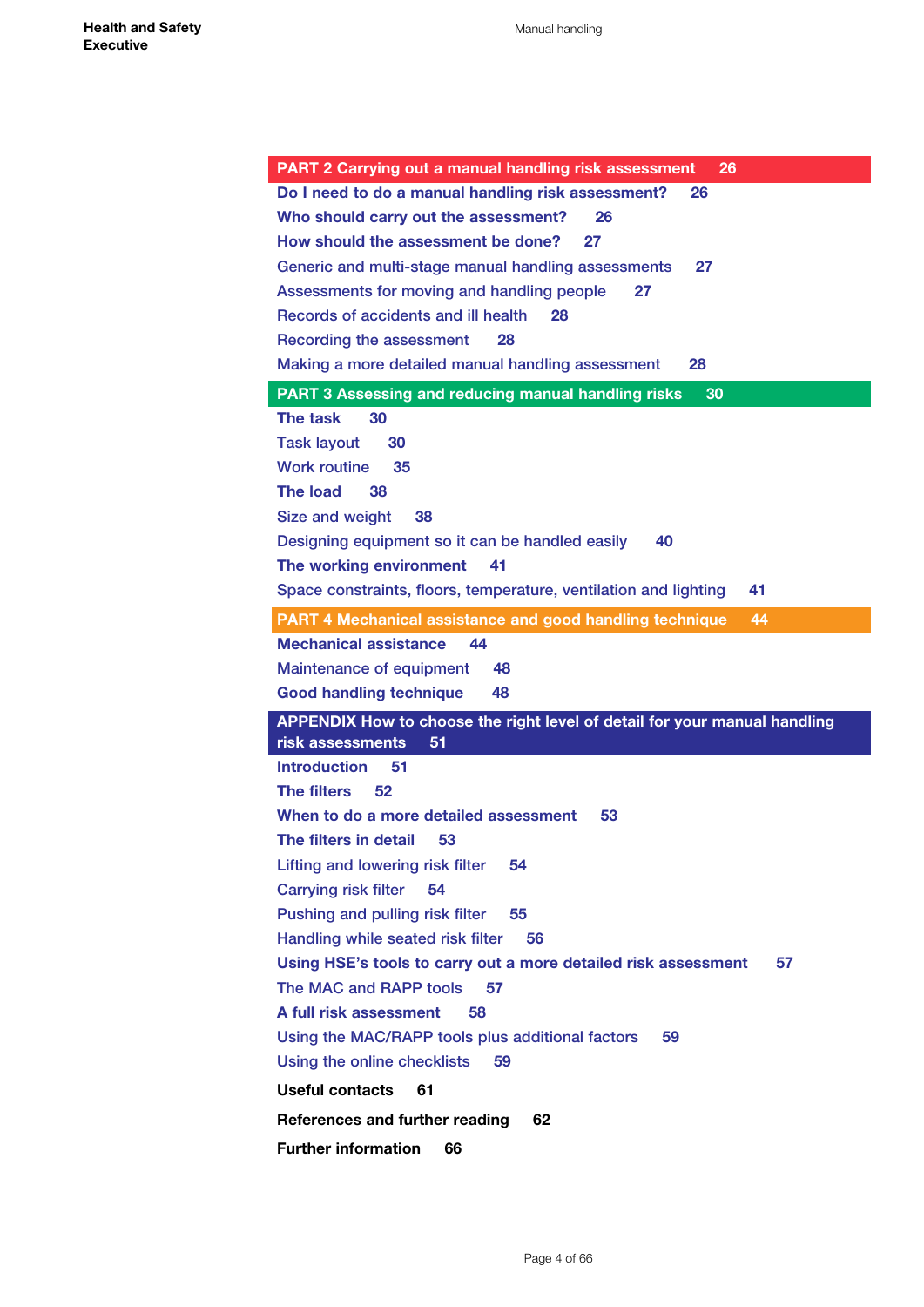# <span id="page-4-0"></span>Introduction

## **About this book**

This publication will help you, as an employer, comply with the Manual Handling Operations Regulations 1992 (the Regulations), as amended by the Health and Safety (Miscellaneous Amendments) Regulations 2002.<sup>1</sup> If you follow the guidance it will help you manage, control and reduce the risk of injury from manual handling. It will also be useful to managers, safety representatives, employees and others. For those who need less detail, HSE's leaflet *Manual handling at work: A brief guide*2 provides a short guide to the Regulations and what employers need to do to comply with them.

2 The Regulations originally came into force on 1 January 1993 and were made under the Health and Safety at Work etc Act 1974 (the HSW Act).<sup>3</sup> They:

- implement into UK law European Directive 90/269/EEC<sup>4</sup> on the manual handling of loads;
- supplement the general duties placed on employers and others by the HSW Act;
- supplement the broad requirements of the Management of Health and Safety at Work Regulations 1999 (the Management Regulations).5

3 The Regulations apply to manual handling activities involving the transporting or supporting of loads, including lifting, lowering, pushing, pulling, carrying or moving loads. A load may be either inanimate, for example a box or a trolley, or animate, for example a person or an animal. The risks from manual handling can be found across all kinds of workplaces – on farms and building sites, in factories, offices, warehouses, hospitals, banks, laboratories and while making deliveries.

## **Summary of changes**

- 4 The main changes in this fourth edition are:
- The text has been simplified and brings the Regulations and brief guidance on them together in Part 1. More detailed guidance which helps you carry out risk assessments and control risks is in Parts 2–4.
- Regulation 2 has been changed to reflect an amendment to section 3(2) of the Health and Safety at Work etc Act 1974 relating to the self-employed.
- The risk filter which helps to identify those tasks that do not require a detailed assessment (formerly in Appendix 3 in the third edition) has been adapted so that the *Manual handling assessment charts (the MAC tool)*6 and the *Risk assessment of pushing and pulling (RAPP) tool*7 can be used as part of the risk assessment process.
- The 'Full risk assessment checklists'<sup>8</sup> (formerly in Appendix 4 in the third edition) are now online.
- The main messages about the actions employers and workers should take to eliminate or control risks have altered very little since the third edition.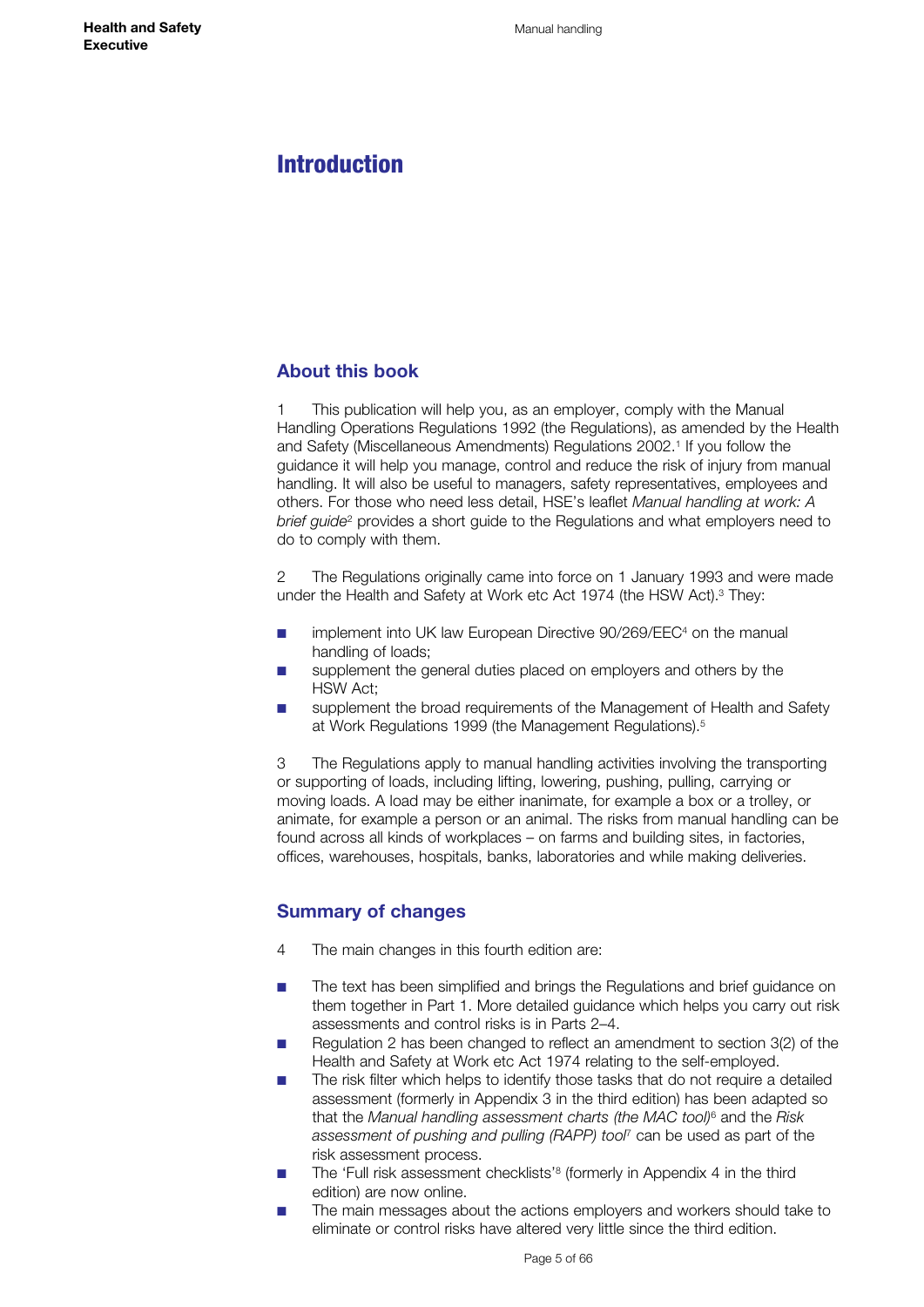<span id="page-5-0"></span>5 The Regulations are set out in *italics* and the accompanying guidance is in normal type. Coloured tabs also indicate each section clearly.

- **PART 1 Manual Handling Operations Regulations 1992: Legal duties has** blue tabs and includes the text of the Regulations and accompanying guidance.
- **PART 2 Carrying out a manual handling risk assessment** has red tabs and includes general guidance on how to carry out a manual handling risk assessment.
- **PART 3 Assessing and reducing manual handling risks** has green tabs and includes extra information on what to look for when making risk assessments of manual handling activities.
- **PART 4 Mechanical assistance and good handling technique** has orange tabs and includes examples of handling aids and advice on good handling technique.
- **EXPENDIX How to choose the right level of detail for your manual handling risk assessments** has purple tabs and includes ways to help you choose how detailed your manual handling assessments should be.

## **Background**

6 Manual handling injuries are part of a wider group of musculoskeletal disorders (MSDs). The term 'musculoskeletal disorders' covers any injury, damage or disorder of the joints or other tissues in the upper/lower limbs or the back. Some MSDs are caused by work activities but some are caused by activities outside work or may be the result of illnesses or diseases unrelated to work. How much a person is affected by MSDs varies widely. Some people are able to continue normal activities but more severely affected people may need adjustments to their workplace to help them continue to work or may need to take time off work to recover. Many episodes of MSD pain get better quite quickly. Look at HSE's web page 'Musculoskeletal disorders'9 for more information.

7 The Labour Force Survey (LFS) estimates that work-related MSDs, including those caused by manual handling, account for around 40% of all work-related ill health. Find more information on HSE's web page 'Work-related MSD statistics' at [www.hse.gov.uk/statistics/causdis/musculoskeletal/.](http://www.hse.gov.uk/statistics/causdis/musculoskeletal/)

8 There is evidence that, as well as manual handling, heavy manual labour, awkward postures and a recent or existing injury are all risk factors in the development of work-related MSDs. There are things you can do to prevent or minimise MSDs, however you cannot prevent them all. To help reduce the risk of manual handling injuries in your workplace:

- comply with the Regulations and guidance;
- review risk assessments when necessary;
- encourage early reporting of symptoms:
- ensure any cases of manual handling injury are managed effectively;
- consult and involve the workforce and their representatives. They know the risks and can offer solutions to control them.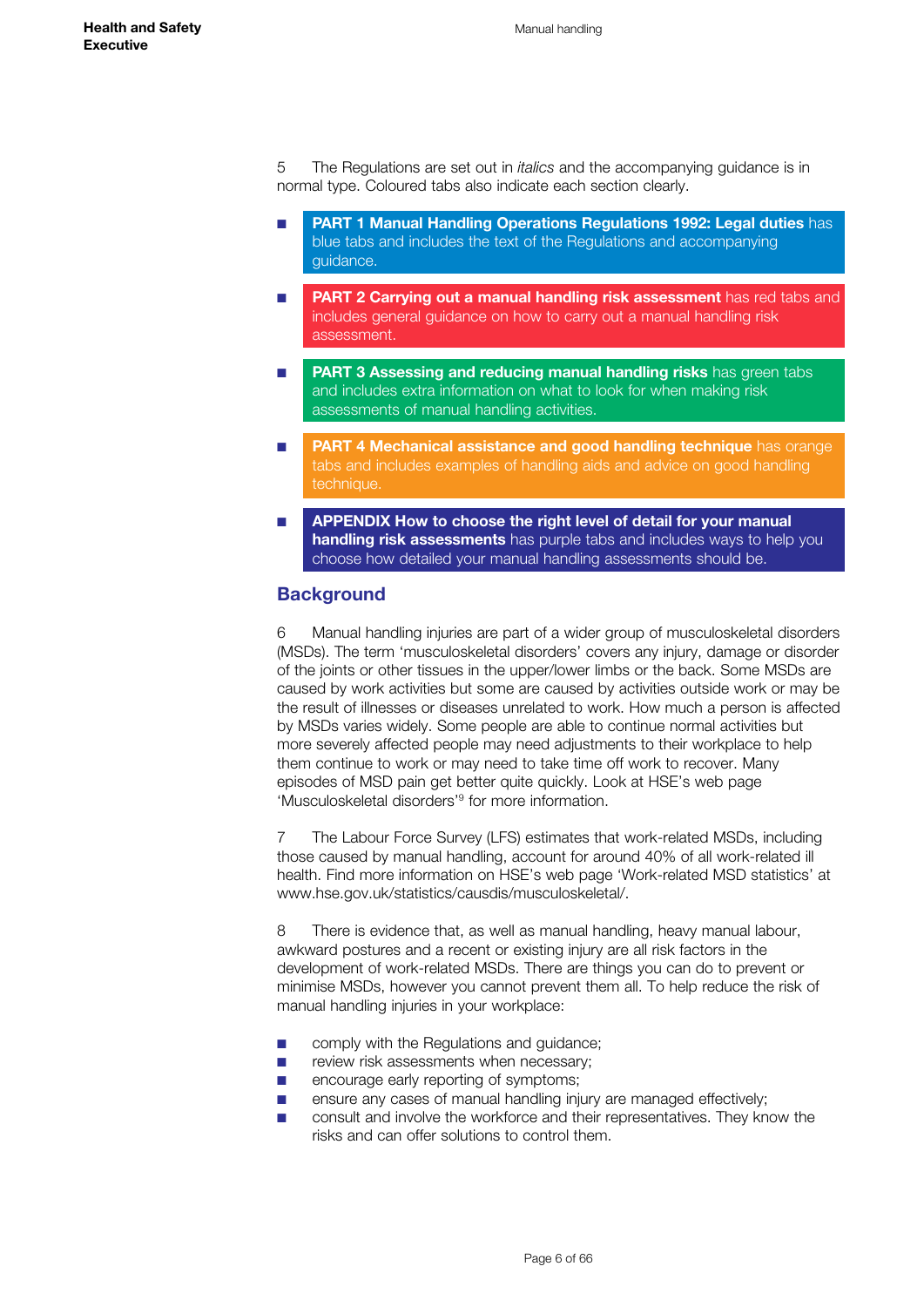## <span id="page-6-0"></span>**What do the Manual Handling Operations Regulations require?**

- 9 The Regulations require employers to:
- **avoid** the need for hazardous manual handling, 'so far as is reasonably practicable';
- **assess** the risk of injury from any hazardous manual handling that can't be avoided;
- **reduce** the risk of injury from hazardous manual handling, 'so far as is reasonably practicable'.

10 'Reasonably practicable' means balancing the level of risk against the measures needed to control the real risk in terms of money, time or trouble. However, you do not need to take action if it would be grossly disproportionate to the level of risk. See paragraph 32 for information about how it relates to employers' duties and manual handling.

11 Do not consider the Regulations in isolation. Also look at regulation 3(1) of the Management Regulations which requires employers to make a suitable and sufficient assessment of the risks to the health and safety of their employees while at work. Where your general assessment indicates the possibility of risks to employees from the manual handling of loads, you should comply with the requirements of the Manual Handling Operations Regulations. HSE provides information on general risk assessments on its 'Risk management' web pages.10

12 You should regard managing risk from manual handling operations as part of your ongoing responsibilities under the HSW Act for managing health and safety risks arising from your work activities. HSE's detailed guidance *Managing for health and safety*11 and the introductory leaflet *Plan, Do, Check, Act: An introduction to managing for health and safety*12 both explain how to apply the 'Plan, Do, Check, Act' approach to managing health and safety. This approach treats health and safety management as an integral part of good management.

13 **The Regulations do not set specific requirements such as weight limits**. While weight is an important factor, there are many other risk factors which you need to take into account. Where hazardous manual handling cannot be avoided, the Regulations require a risk assessment to determine the risk of manual handling injury and to help identify what remedial action is required. Medical and scientific knowledge stress the importance of an ergonomic approach to manual handling, taking into account the nature of the task, the load, the working environment and individual capability, and this approach requires worker participation. It is central to the European Directive on manual handling and to the Regulations.

14 Psychosocial risk factors also need to be taken into account. These are things that may affect workers' psychological response to their work and workplace conditions. Examples are high workloads, tight deadlines and lack of control of the work and working methods. See the guidance on Schedule 1 (paragraphs 138–143 in Part 3) for more information.

## **Consult employees**

15 You must consult all your employees, in good time, on health and safety matters. In workplaces where a trade union is recognised, this will be through union health and safety representatives. In non-unionised workplaces, you can consult either directly or through other elected representatives. Consultation involves employers not only giving information to employees but also listening to them and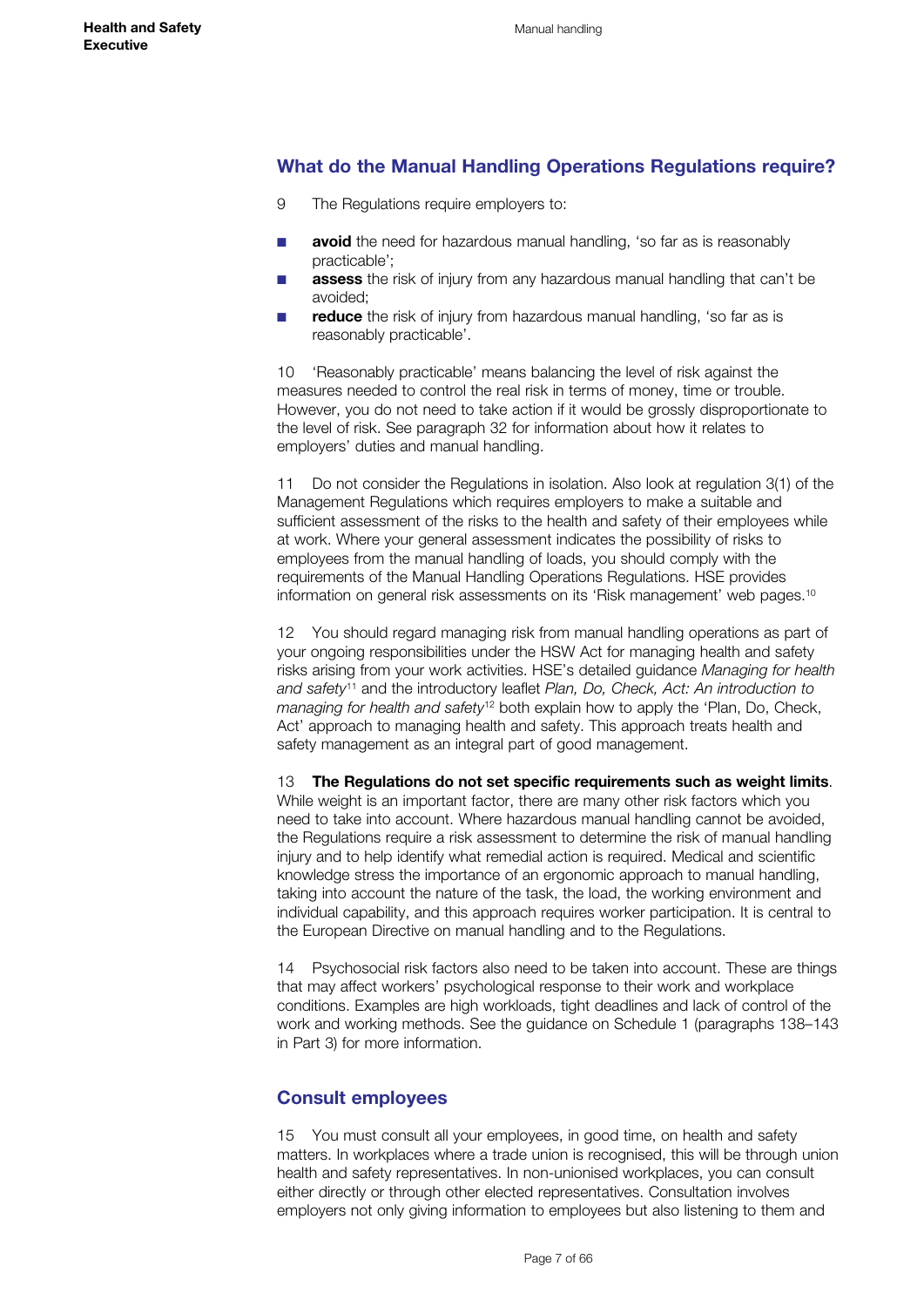<span id="page-7-0"></span>taking account of what they say before making health and safety decisions. Issues you should consult employees on include:

- risks arising from their work;
- proposals to manage and/or control these risks;
- the best ways of providing information and training.

16 Your employees will know what the manual handling risks in the workplace are and can probably offer practical solutions to controlling those risks. They can contribute by letting you know about any specific difficulties caused by, eg:

- the size, shape or weight of loads;
- how often loads are handled:
- the order in which the tasks are carried out:
	- the environment in which the handling operations are carried out, eg:
	- any space constraints which make it difficult to manoeuvre the load;
	- unsuitable shelving/storage systems;
	- uneven flooring.

17 For further information on your legal duties see the HSE leaflet *Consulting employees on health and safety: A brief guide to the law.*13 Also see HSE's 'Worker involvement' web pages for more information on consulting your employees at www.hse.gov.uk/involvement.

#### **Risk assessment filters**

18 Where it is not possible to avoid a manual handling operation, employers have to assess any risks of injury to their employees. To enable assessment to be concentrated where it is most needed, the Appendix sets out ways to help you decide how detailed your manual handling assessments should be. These are:

- simple weight filters which assume that handling is infrequent, symmetrical and takes place in favourable working conditions;
- a more detailed assessment of the most common manual handling risk factors, carried out using tools such as HSE's MAC tool. You may choose to use other tools not published by HSE instead;
- a full risk assessment taking account of all the factors in Schedule 1 of the Regulations. This is needed when there are risk factors that the earlier stages do not address. HSE's website includes blank and example checklists<sup>8</sup> to help you do full assessments. As long as the assessment is 'suitable and sufficient' you do not need to use HSE's checklists – you can use other methods to suit your own circumstances. **If you are unsure about the level of detail required, then carry out a full risk assessment**.

19 Where a risk assessment identifies that a task may be harmful to a worker's upper limbs (hands, arms, shoulders) or neck, you may also find it helpful to look at the HSE leaflet *Managing upper limb disorders in the workplace*14 and the more detailed guidance *Upper limb disorders in the workplace*. 15 You may also find HSE's *Assessment of repetitive tasks of the upper limbs (the ART tool)*16 useful to help you assess risks to the upper limbs. For information on how to manage back pain in the workplace look at 'Back pain' on HSE's 'Musculoskeletal disorders' web pages<sup>9</sup> and *The back book*.<sup>17</sup>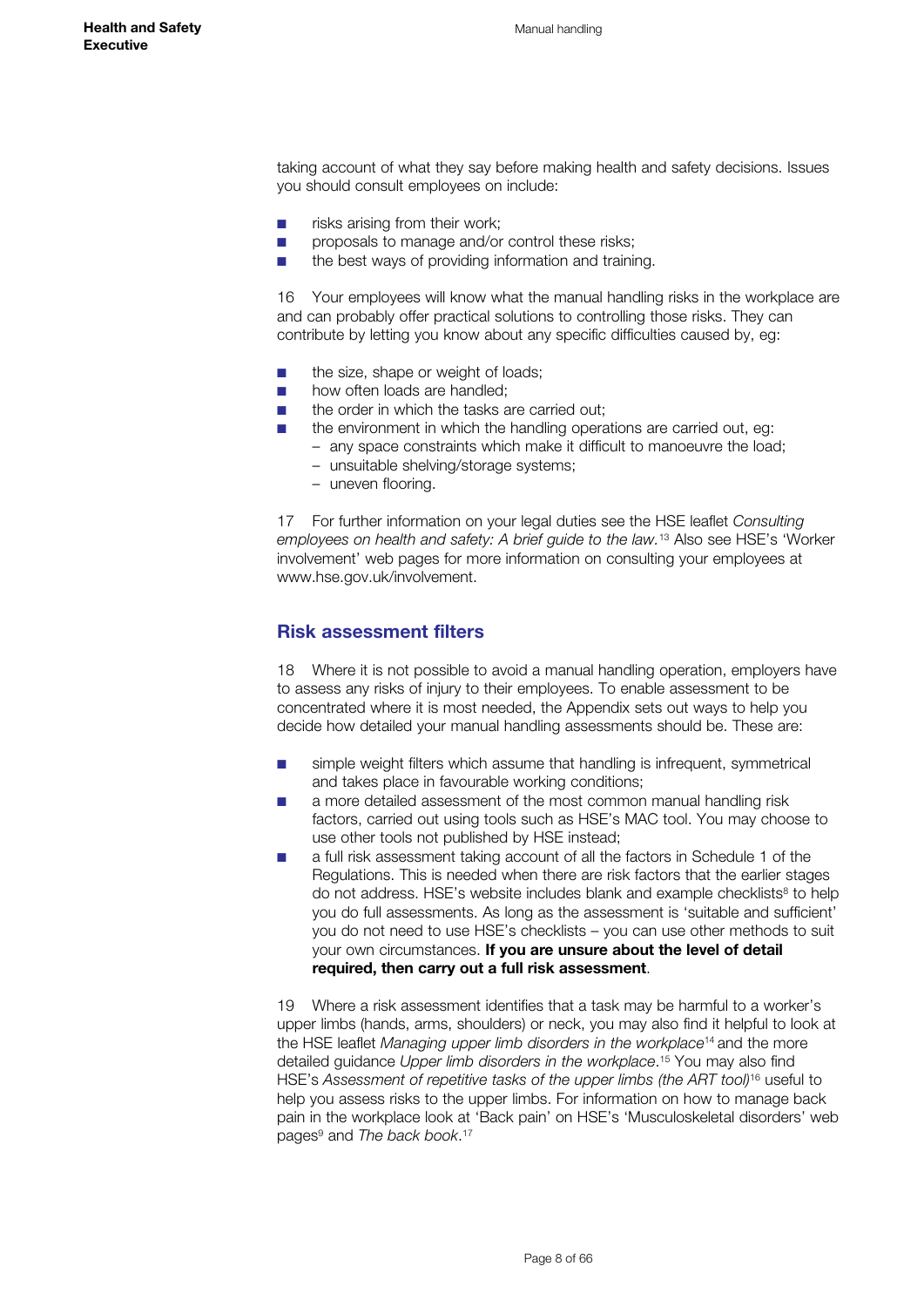# <span id="page-8-0"></span>PART 1 Manual Handling Operations Regulations 1992: Legal duties

# Regulation 1 Citation and commencement

**Regulation 1**

*These Regulations may be cited as the Manual Handling Operations Regulations 1992 and shall come into force on 1st January 1993.*

# Regulation 2 Interpretation

| <b>Regulation</b><br>2 |  | In these Regulations, unless the context otherwise requires –<br>(1)                                                                                                            |
|------------------------|--|---------------------------------------------------------------------------------------------------------------------------------------------------------------------------------|
|                        |  | "injury" does not include injury caused by any toxic or corrosive substance which -                                                                                             |
|                        |  | has leaked or spilled from a load;<br>(a)<br>is present on the surface of a load but has not leaked or spilled from it;<br>(b)<br>Оľ<br>is a constituent part of a load;<br>(C) |
|                        |  | and "injured" shall be construed accordingly;                                                                                                                                   |
|                        |  | "load" includes any person and any animal;                                                                                                                                      |
|                        |  | "manual handling operations" means any transporting or supporting of a load<br>(including the lifting, putting down, pushing, pulling, carrying or moving thereof) by           |

| Guidance | $\overline{2}$ |  |
|----------|----------------|--|
|          |                |  |
|          |                |  |
|          |                |  |
|          |                |  |
|          |                |  |
|          |                |  |
|          |                |  |
|          |                |  |
|          |                |  |
|          |                |  |
|          |                |  |
|          |                |  |
|          |                |  |
|          |                |  |
|          |                |  |
|          |                |  |
|          |                |  |
|          |                |  |

# **Definitions of certain terms**

*hand or by bodily force.*

#### *Injury*

20 The main aim of the Regulations is to prevent injury, not only to the back, but to any part of the body. They require employers to take into account the whole handling operation, including the external physical properties of loads which might either affect grip or cause direct injury, for example slipperiness, roughness, sharp edges and extremes of temperature.

21 Hazards which result from any toxic or corrosive properties of the load are not covered by these Regulations. Those which result from spillage or leakage are likely to be subject to the Control of Substances Hazardous to Health Regulations 2002 (COSHH).18 For example, the presence of oil on the surface of a load is relevant to the Regulations if it makes the load slippery to handle, but the risk of dermatitis from contact with the oil is dealt with by COSHH.

#### *Load*

22 A load in this context must be a discrete movable object. This includes, for example, not only packages and boxes but also a patient being lifted, an animal being moved during veterinary treatment, and material supported on a shovel or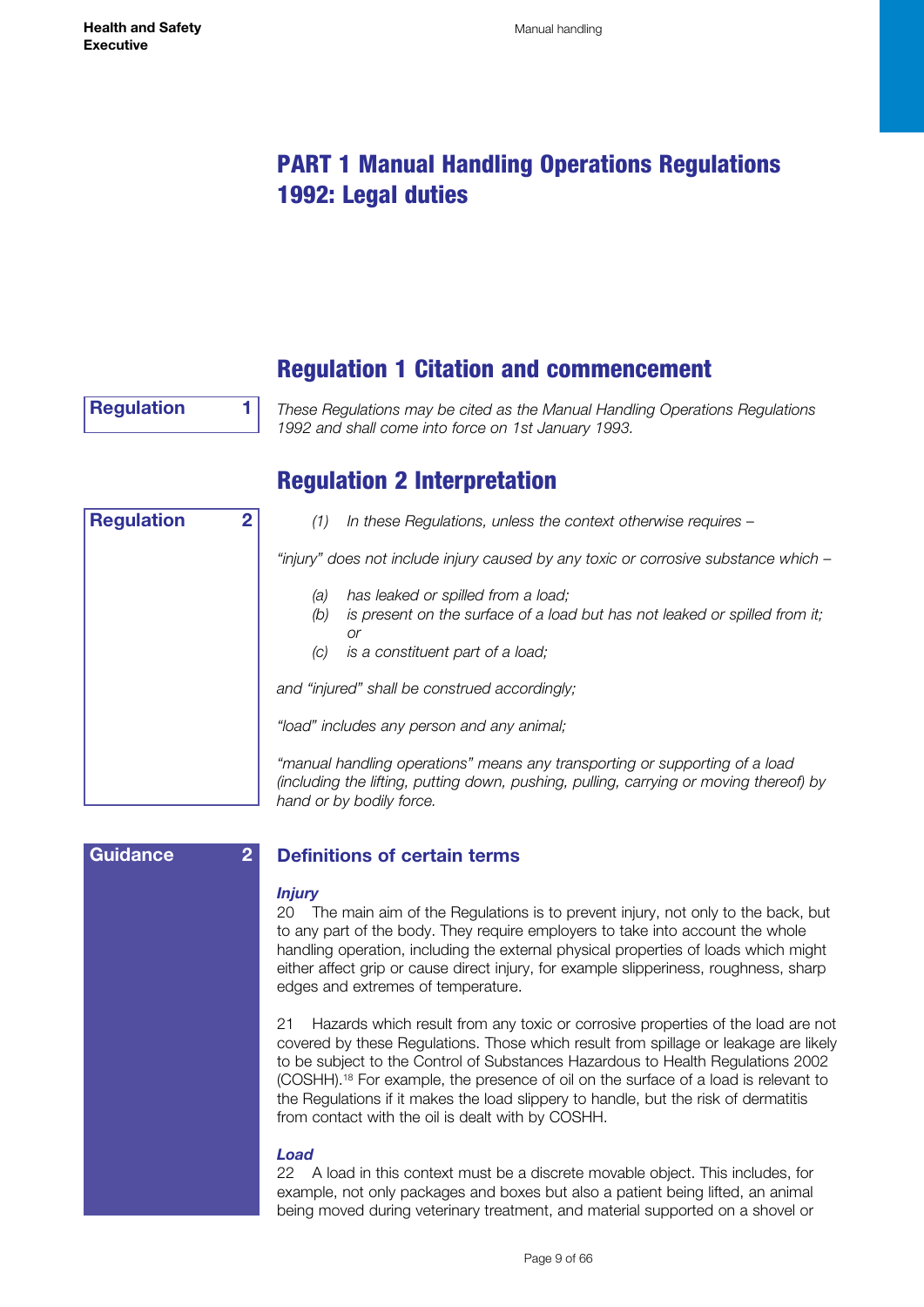**Guidance 2**

<span id="page-9-0"></span>

| <b>Guidance</b><br>$\overline{2}$   | fork. An implement, tool or machine, such as a chainsaw, fire hose or breathing<br>apparatus, is not considered to be a load when in use for its intended purpose.                                                                                                                                                                                                                                                                                    |
|-------------------------------------|-------------------------------------------------------------------------------------------------------------------------------------------------------------------------------------------------------------------------------------------------------------------------------------------------------------------------------------------------------------------------------------------------------------------------------------------------------|
|                                     | <b>Manual handling operations</b><br>The Regulations apply to the manual handling of loads. That means human<br>23<br>effort is involved rather than mechanical handling by devices such as cranes or lift<br>trucks. Using a mechanical aid, such as a sack truck or a powered hoist, may<br>reduce but not eliminate manual handling as human effort is still required to move<br>the mechanical aid, or to steady or position the load on the aid. |
|                                     | Manual handling includes both transporting a load and supporting a load in a<br>24<br>static posture. The load may be moved or supported by the hands or any other<br>part of the body, for example the shoulder. Manual handling also includes the<br>deliberate dropping or throwing of a load, whether into a container or from one<br>person to another.                                                                                          |
|                                     | Using human effort for a purpose other than to transport or support a load is<br>25<br>not a manual handling operation. For example, neither using a spanner to loosen a<br>bolt nor lifting a control lever on a machine are manual handling.                                                                                                                                                                                                        |
| $\overline{2}$<br><b>Regulation</b> | Any duty imposed by these Regulations on an employer in respect of his<br>(2)<br>employees shall also be imposed on a relevant self-employed person in respect of<br>himself.                                                                                                                                                                                                                                                                         |
|                                     | (3)<br>For the purposes of paragraph (2) "relevant self-employed person"<br>means a self-employed person who conducts an undertaking of a prescribed<br>description for the purposes of section 3(2) of the Health and Safety at Work etc.<br>Act 1974.                                                                                                                                                                                               |

|  |  | <b>Duties of the self-employed</b> |  |
|--|--|------------------------------------|--|
|--|--|------------------------------------|--|

26 Regulation 2(2) and (3) makes the 'relevant self-employed'\* responsible for their own safety during manual handling. They should take the same steps to safeguard themselves as employers must to protect their employees, in similar circumstances. However, employers may be responsible for the health and safety of someone who is self-employed for tax and National Insurance purposes but who works under their control and direction. Look at HSE's web page 'Self-employed – do I have duties?' for more information at www.hse.gov.uk/self-employed/.

#### *Those self-employed for tax/National Insurance purposes*

27 Being self-employed for tax purposes may not mean you are self-employed for health and safety law purposes. Make sure you know your status and the status of those working for you. You may need to get legal advice if there is any doubt about who is responsible for the health and safety of these workers.

\* Reflects changes introduced by the Health and Safety at Work etc Act 1974 (General Duties of Self-Employed Persons)(Prescribed Undertakings) Regulations 2015 (SI 2015/1583) and the Deregulation Act 2015 (Health and Safety at Work)(General Duties of Self-Employed Persons) (Consequential Amendments) Order 2015 (SI 2015/1637) which both came into force on 1 October 2015. See 'Further information' on viewing legislation online.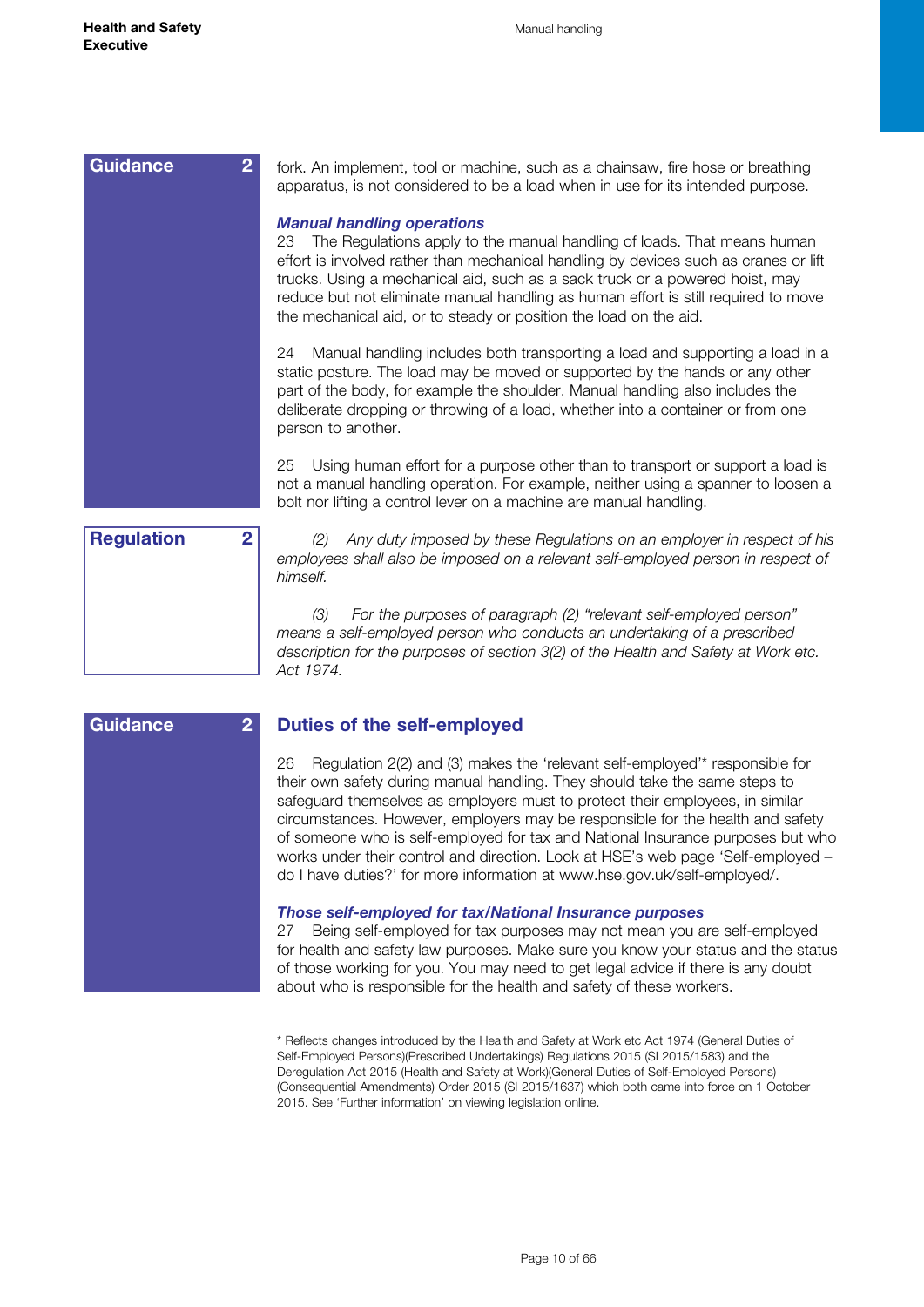<span id="page-10-0"></span>**Regulation 3**

**Guidance 3**

*These Regulations shall not apply to or in relation to the master or crew of a seagoing ship or to the employer of such persons in respect of the normal ship-board activities of a ship's crew under the direction of the master.* 

Regulation 3 Disapplication of Regulations

## **Seagoing ships**

28 Seagoing ships are subject to separate merchant shipping legislation administered by the Maritime and Coastguard Agency. The Regulations, therefore, do not apply to the normal shipboard activities of a ship's crew under the direction of the master. However, they may apply to other manual handling operations on board a ship, for example where a shore-based contractor carries out the work, provided the ship is within territorial waters. They also apply to certain activities carried out offshore (see regulation 7).

29 Masters do have duties under the HSW Act when ships' crew work alongside shore-based personnel on the ship, or when ships' plant is used ashore. In these instances, good co-operation and co-ordination between shipside and landside employers is necessary. Further guidance on the importance of co-operation in the docks industry can be found in *Safety in docks: Approved Code of Practice and guidance.*<sup>19</sup>

# Regulation 4 Duties of employers

| <b>Guidance</b>        | Regulation 4 is reproduced in full here and repeated in separate sections later<br>30<br>with accompanying guidance.                                                                                                                                                                                                                                                                                                                                                                                                                                                                                                                                                                                                                                                                                                                                                                                                                                                                                                                                                                                                                                                                                                                                           |  |  |
|------------------------|----------------------------------------------------------------------------------------------------------------------------------------------------------------------------------------------------------------------------------------------------------------------------------------------------------------------------------------------------------------------------------------------------------------------------------------------------------------------------------------------------------------------------------------------------------------------------------------------------------------------------------------------------------------------------------------------------------------------------------------------------------------------------------------------------------------------------------------------------------------------------------------------------------------------------------------------------------------------------------------------------------------------------------------------------------------------------------------------------------------------------------------------------------------------------------------------------------------------------------------------------------------|--|--|
| <b>Regulation</b><br>4 | (1)<br>Each employer shall -<br>so far as is reasonably practicable, avoid the need for his employees to<br>(a)<br>undertake any manual handling operations at work which involve a risk of<br>their being injured; or<br>where it is not reasonably practicable to avoid the need for his<br>(b)<br>employees to undertake any manual handling operations at work which<br>involve a risk of their being injured -<br>make a suitable and sufficient assessment of all such manual<br>(i)<br>handling operations to be undertaken by them, having regard to the<br>factors which are specified in column 1 of Schedule 1 to these<br>Regulations and considering the questions which are specified in<br>the corresponding entry in column 2 of that Schedule,<br>take appropriate steps to reduce the risk of injury to those<br>(ii)<br>employees arising out of their undertaking any such manual<br>handling operations to the lowest level reasonably practicable, and<br>take appropriate steps to provide any of those employees who are<br>(iii)<br>undertaking any such manual handling operations with general<br>indications and, where it is reasonably practicable to do so, precise<br>information on -<br>the weight of each load, and<br>(aa) |  |  |
|                        | the heaviest side of any load whose centre of gravity is not<br>(bb)<br>positioned centrally.<br>Any assessment such as is referred to in paragraph $(1)(b)(i)$ of this<br>(2)<br>regulation shall be reviewed by the employer who made it if -                                                                                                                                                                                                                                                                                                                                                                                                                                                                                                                                                                                                                                                                                                                                                                                                                                                                                                                                                                                                                |  |  |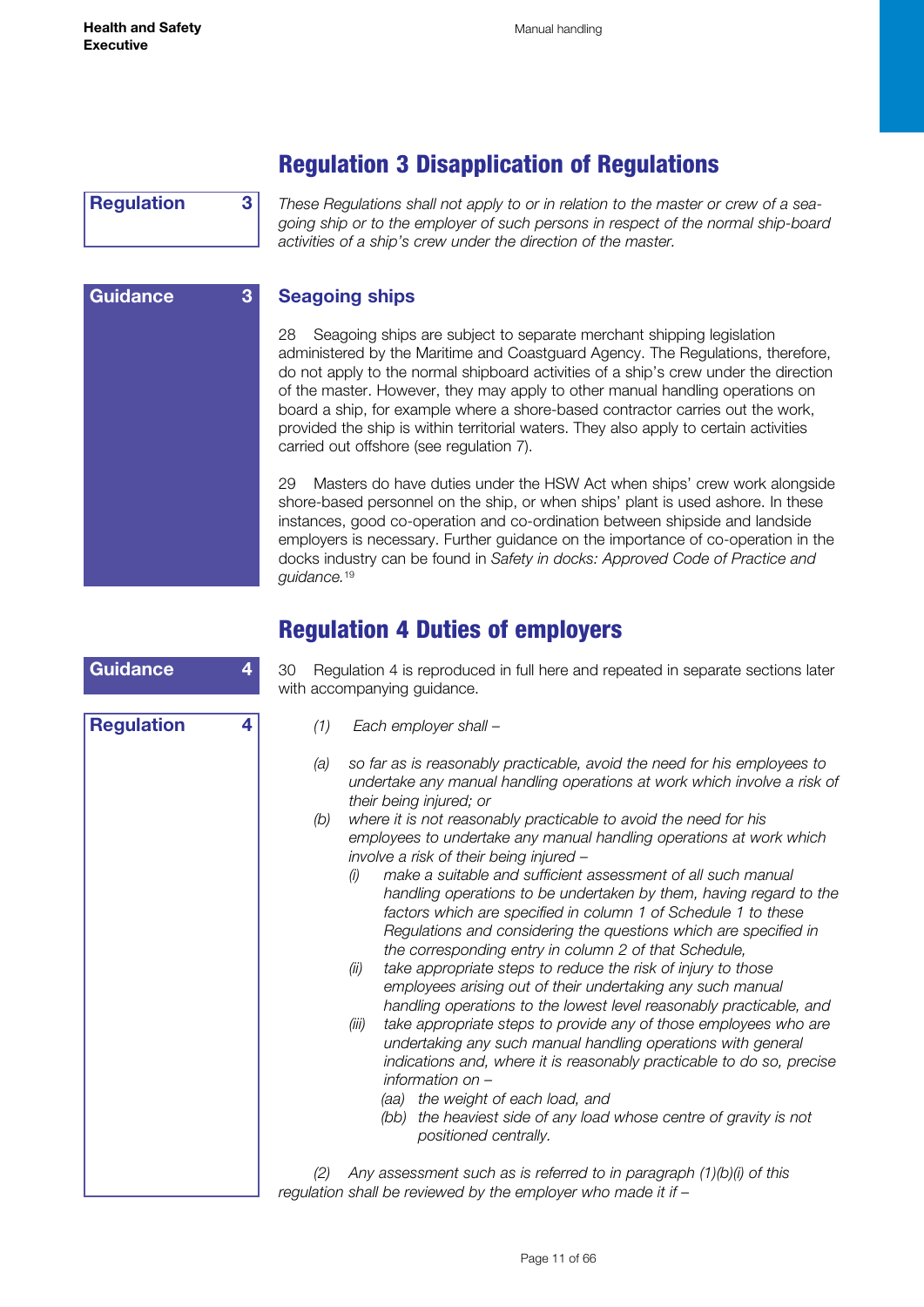<span id="page-11-0"></span>

| <b>Regulation</b>       | there is reason to suspect that it is no longer valid; or<br>(a)<br>(b)<br>there has been a significant change in the manual handling operations to<br>which it relates;                                                                                                                                                                                                                                                                                                                                                                                                                                                                                                                                                                                                                                                                      |
|-------------------------|-----------------------------------------------------------------------------------------------------------------------------------------------------------------------------------------------------------------------------------------------------------------------------------------------------------------------------------------------------------------------------------------------------------------------------------------------------------------------------------------------------------------------------------------------------------------------------------------------------------------------------------------------------------------------------------------------------------------------------------------------------------------------------------------------------------------------------------------------|
|                         | and where as a result of any such review changes to an assessment are required,<br>the relevant employer shall make them.                                                                                                                                                                                                                                                                                                                                                                                                                                                                                                                                                                                                                                                                                                                     |
|                         | In determining for the purposes of this regulation whether manual<br>(3)<br>handling operations at work involve a risk of injury and in determining the<br>appropriate steps to reduce that risk regard shall be had in particular to -                                                                                                                                                                                                                                                                                                                                                                                                                                                                                                                                                                                                       |
|                         | the physical suitability of the employee to carry out the operations;<br>(a)<br>the clothing, footwear or other personal effects he is wearing;<br>(b)<br>his knowledge and training;<br>(c)<br>the results of any relevant risk assessment carried out pursuant to<br>(d)<br>regulation 3 of the Management of Health and Safety at Work<br>Regulations 1999;<br>whether the employee is within a group of employees identified by that<br>(e)<br>assessment as being especially at risk; and<br>the results of any health surveillance provided pursuant to regulation 6 of<br>(f)<br>the Management of Health and Safety at Work Regulations 1999.                                                                                                                                                                                         |
| <b>Guidance</b><br>4(1) | The hierarchy of measures in regulation 4(1) must be followed to reduce the<br>31<br>risks from manual handling:                                                                                                                                                                                                                                                                                                                                                                                                                                                                                                                                                                                                                                                                                                                              |
|                         | Avoid hazardous manual handling operations 'so far as is reasonably<br>practicable', by redesigning the task to avoid moving the load or by<br>automating or mechanising the process.<br>Make a suitable and sufficient assessment of the risk of injury from any<br>hazardous manual handling operations that cannot be avoided.<br>Reduce the risk of injury from those operations 'so far as is reasonably<br>practicable'. Where possible, provide mechanical assistance, for example a<br>sack trolley or hoist. Where this is not reasonably practicable, explore changes<br>to the task, the load and the working environment.                                                                                                                                                                                                         |
|                         | <b>Employer's duties: What is 'reasonably practicable'?</b>                                                                                                                                                                                                                                                                                                                                                                                                                                                                                                                                                                                                                                                                                                                                                                                   |
|                         | 32<br>The extent of the employer's duty to avoid manual handling or to reduce the<br>risk of injury is determined by what is 'reasonably practicable', as explained in<br>paragraph 10. This means balancing the level of risk against the measures needed<br>to control the risk in terms of money, time or trouble. However, you do not need to<br>take action if it would be grossly disproportionate to the level of risk. For example,<br>you may find that the most expensive option is not reasonably practicable, but that<br>the cheaper option is a viable and safe alternative. Each manual handling task<br>needs to be assessed separately, as a solution which may not be reasonably<br>practicable in one part of the workplace (eg because of low throughput) may well<br>be reasonably practicable in another, busier, part. |
|                         | <b>Application to the emergency services</b><br>The above approach is fully applicable to the work of the emergency services.<br>33<br>Ultimately, the result of prohibiting all potentially hazardous manual handling<br>operations would be an inability to provide the general public with an adequate<br>rescue service and what is 'reasonably practicable' may not be easy to ascertain in<br>an emergency situation. What is 'reasonably practicable' for a fire authority, for<br>example, would need to take into account the wider context in which firefighters                                                                                                                                                                                                                                                                    |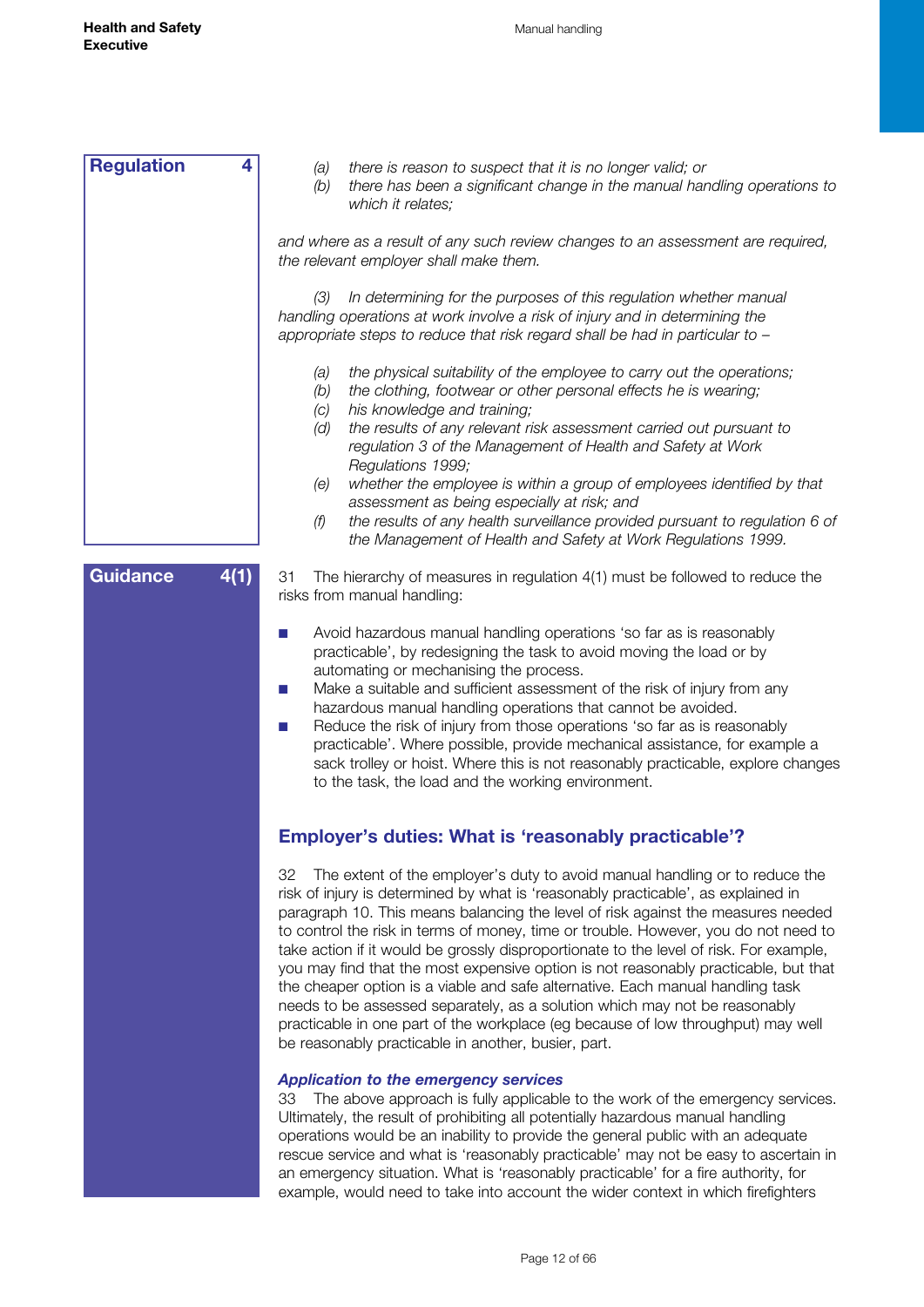<span id="page-12-0"></span>

| <b>Guidance</b>    | 4(1)<br>operate, where any further preventive steps would make its emergency functions<br>extremely difficult to perform. However, this does not mean that employees can be<br>exposed to unacceptable risk of injury. When considering what is 'reasonably<br>practicable', additional relevant factors may be: |
|--------------------|------------------------------------------------------------------------------------------------------------------------------------------------------------------------------------------------------------------------------------------------------------------------------------------------------------------|
|                    | the emergency situation and the need for the lifting operation;<br>a public authority's duties to the public and to the particular member of the<br>public who needs help.                                                                                                                                       |
|                    | This approach is explored further in Striking the balance between operational and<br>34<br>health and safety duties in the Fire and Rescue Service <sup>20</sup> and in paragraph 101.                                                                                                                           |
| Regulation 4(1)(a) | Each employer shall -                                                                                                                                                                                                                                                                                            |

| ulation 4(1)(a) |    |
|-----------------|----|
|                 | ίć |

**Guidance 4(1)(a)**

- *(1) Each employer shall –*
- *(a) so far as is reasonably practicable, avoid the need for his employees to undertake any manual handling operations at work which involve a risk of their being injured.*

#### **Avoiding manual handling**

35 If the general assessment carried out under regulation 3(1) of the Management Regulations indicates a possibility of injury from manual handling operations, first consider whether the manual handling operation can be avoided altogether. You may not need to assess the risk in great detail if the operations can easily be avoided or the appropriate steps to reduce any risk of injury to the lowest level reasonably practicable are obvious.

#### *Eliminating manual handling*

36 When trying to avoid manual handling the first questions to ask are whether the load(s) needs to be handled at all, or could the work be done in a different way? For example, can a process such as machining or wrapping be carried out without lifting the loads? Can a treatment be brought to a patient rather than taking the patient to the treatment?

#### *Automation or mechanisation*

37 If, 'so far as is reasonably practicable', handling the load cannot be avoided, then consider whether the operation(s) can be either automated or mechanised to eliminate the manual aspect of the handling.

38 Remember that introducing automation or mechanisation may create other risks. Automated plant will require maintenance and repair. Mechanisation, for example by the introduction of lift trucks or powered conveyors, may introduce different risks requiring extra precautions. Look at HSE's web pages 'Work equipment and machinery'21 for more information.

39 The best time to make decisions on the use of mechanisation or automation is when plant or systems of work are being designed. Look at ways to handle raw materials to eliminate or reduce the need for manual handling, eg transfer powders or liquids from large containers and big bags by gravity feed or pneumatic transfer to avoid bag or container handling. Design the layout of the process to minimise the transfer of materials or the distance over which containers have to be moved. Also examine existing activities to look for ways of avoiding manual handling operations that involve a risk of injury. Improvements like these often bring additional benefits, for example greater efficiency and productivity, and reduced damage to loads. See Part 4 for examples of mechanical assistance.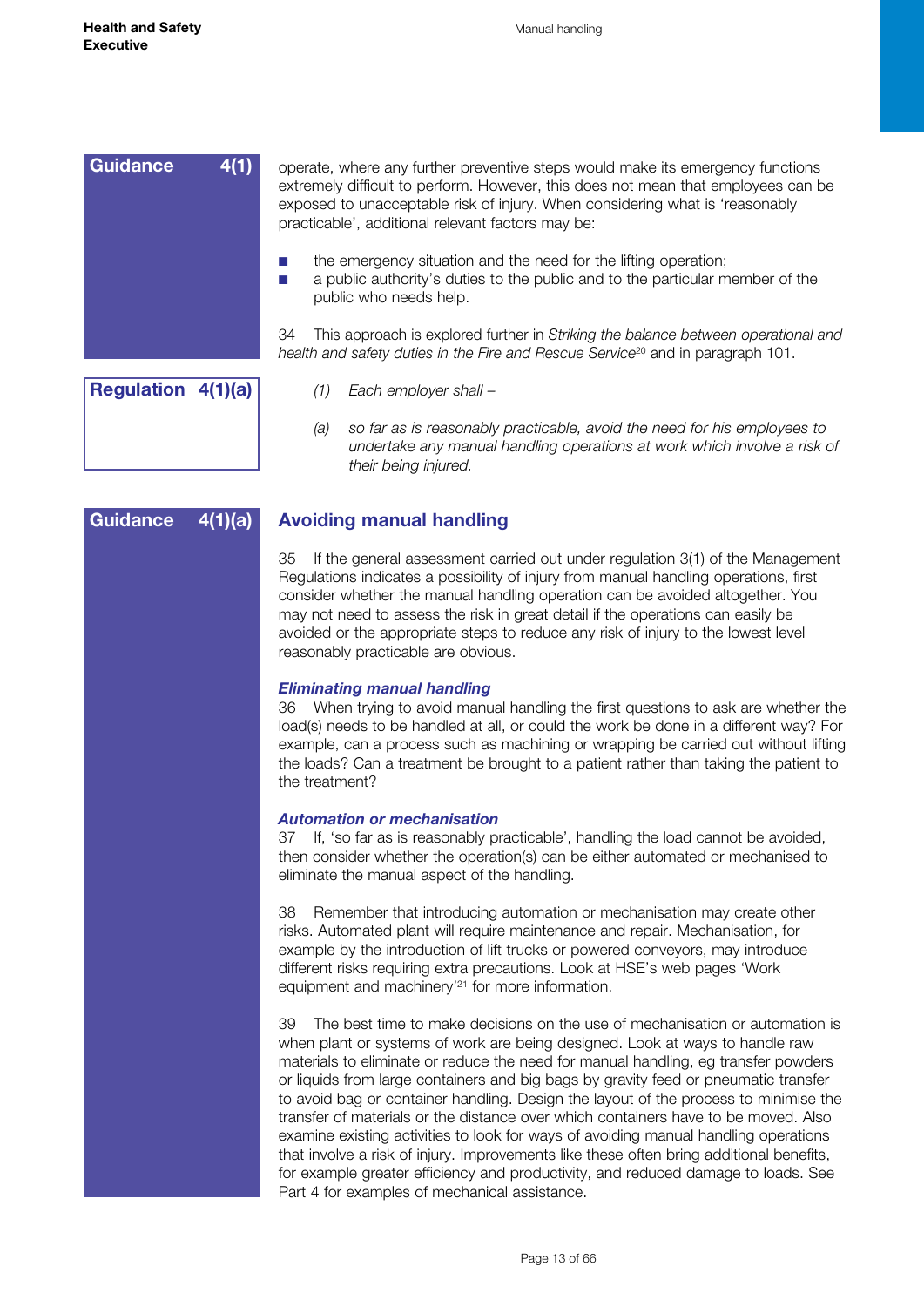<span id="page-13-0"></span>

#### **General advice on manual handling risk assessments Guidance 4(1)(b)(i)**

40 Your assessments are likely to be 'suitable and sufficient' as long as you have considered:

- all the types of manual handling operations your employees are required to carry out;
- relevant factors covered by regulation 4(3) and Schedule 1 to the Regulations.

41 HSE has produced several tools to help you assess the risks from manual handling: the initial risk filters in the Appendix, the MAC tool, the ART tool for assessing risks to the upper limbs, the Variable MAC tool (V-MAC)<sup>22</sup> for lifting operations where load weights or handling frequencies vary, the RAPP tool for pushing and pulling operations and online checklists<sup>8</sup> for full risk assessments.

42 For more information on assessing risks see Part 2 'Carrying out a manual handling risk assessment' and Part 3 'Assessing and reducing manual handling risks'.

**Regulation 4(1)(b)(ii)**

*(ii) take appropriate steps to reduce the risk of injury to those employees arising out of their undertaking any such manual handling operations to the lowest level reasonably practicable, and* 

## **Guidance 4(1)(b)(ii)**

## **An ergonomic approach**

43 You should use a structured, ergonomic approach to design the work system to eliminate hazardous manual handling or reduce the manual handling risks. While better job or workplace design may not eliminate manual handling injuries, the evidence is that they can greatly reduce them.

44 When looking at an individual operation, consider in turn the **task**, the **load**, the **working environment** and **individual capability** as well as **other factors** and the relationship between them. Try to fit the operations to the individual, rather than the other way round. See regulation 4(3) and its guidance (paragraphs 57–83) and Part 3 for more information.

45 How much emphasis you give to each of these factors may partly depend on the nature and circumstances of the manual handling operations. Manual handling operations carried out in circumstances which do not really change, eg in manufacturing processes, may mean that you could concentrate particularly on improving the task and working environment.

46 However, manual handling operations carried out in circumstances which change continually, eg certain activities carried out on construction sites or in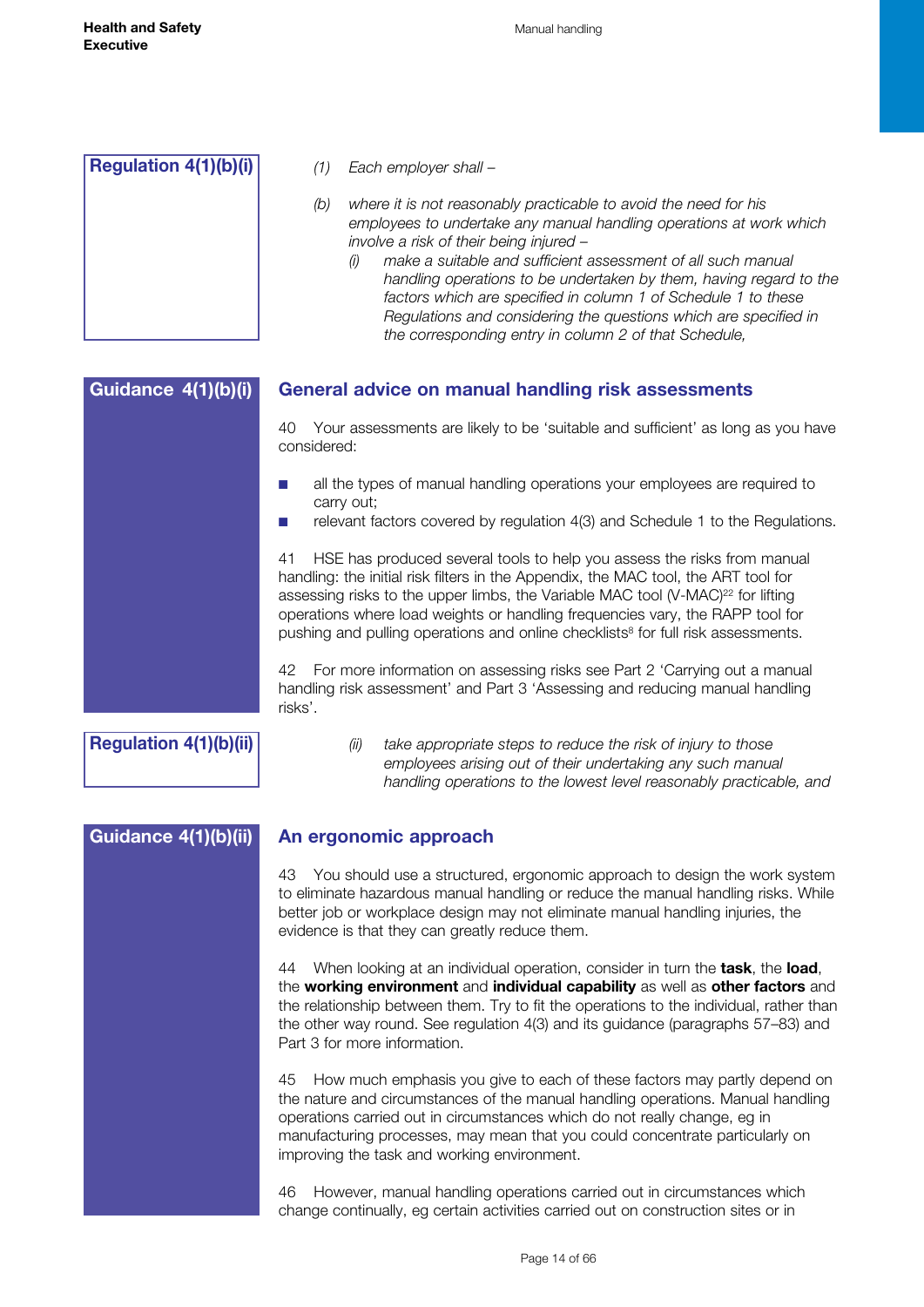<span id="page-14-0"></span>

| Guidance 4(1)(b)(ii)           | delivery jobs, may offer less scope for improvement of the working environment and<br>perhaps the task. You could then give more attention to the load, for example can<br>it be made lighter or easier to handle?                                                                                                                                                                                                                                                                                                                                           |
|--------------------------------|--------------------------------------------------------------------------------------------------------------------------------------------------------------------------------------------------------------------------------------------------------------------------------------------------------------------------------------------------------------------------------------------------------------------------------------------------------------------------------------------------------------------------------------------------------------|
|                                | For varied work of this kind, including much of the work of the emergency<br>47<br>services and the healthcare sector, effective training is especially important. It<br>should enable employees to recognise potentially hazardous handling operations,<br>give them a clear understanding of why they should avoid or modify such<br>operations where possible, make full use of appropriate equipment and apply good<br>handling technique.                                                                                                               |
|                                | Work away from the employer's premises<br>Establish a safe system of work for employees who carry out manual handling<br>48.<br>operations away from your premises, eg delivering goods or providing personal<br>care, in situations where you have more limited control. The Management<br>Regulations require you to co-operate so far as is necessary with those in control of<br>the premises where your employees are working, and to take all reasonable steps<br>to co-ordinate and communicate with them to plan how the work can be done<br>safely. |
|                                | You may need to carry out joint risk assessments with the other employers<br>49<br>and agree who will implement appropriate control measures. Even where the<br>working environment is under the control of another employer, the task, the load<br>and the provision of suitable handling aids and training in their use may be within<br>your control.                                                                                                                                                                                                     |
|                                | Employers and others in charge of premises where visiting employees work<br>50<br>also have duties towards those employees, particularly under sections 3 or 4 of the<br>HSW Act and the Workplace (Health, Safety and Welfare) Regulations 1992. <sup>23</sup> For<br>example, they need to make sure that the premises and plant provided are in a<br>safe condition.                                                                                                                                                                                      |
|                                | <b>Temporary/agency workers</b><br>If you use temporary workers, you must provide the same level of health and<br>51<br>safety protection for them as you do for employees. See the 'Agency/temporary<br>workers' section of 'The health and safety toolbox' web pages <sup>24</sup> on HSE's website<br>for more information.                                                                                                                                                                                                                               |
|                                | 'Appropriate' steps                                                                                                                                                                                                                                                                                                                                                                                                                                                                                                                                          |
|                                | The steps taken to reduce the risk of injury should be 'appropriate' and<br>52<br>address the problem in a practical and effective way. It is not sufficient simply to<br>make changes and then hope that the problem has been dealt with. Check that the<br>changes have actually been implemented and monitor their effect to check they are<br>having the desired result. Discuss the changes with the handlers, or regularly check<br>accident and ill-health data and their causes. If they do not have the desired result,<br>reassess the situation.  |
| <b>Regulation 4(1)(b)(iii)</b> | take appropriate steps to provide any of those employees who are<br>(iii)<br>undertaking any such manual handling operations with general                                                                                                                                                                                                                                                                                                                                                                                                                    |

*indications and, where it is reasonably practicable to do so, precise information on –* 

- *(aa) the weight of each load, and*
- *(bb) the heaviest side of any load whose centre of gravity is not positioned centrally.*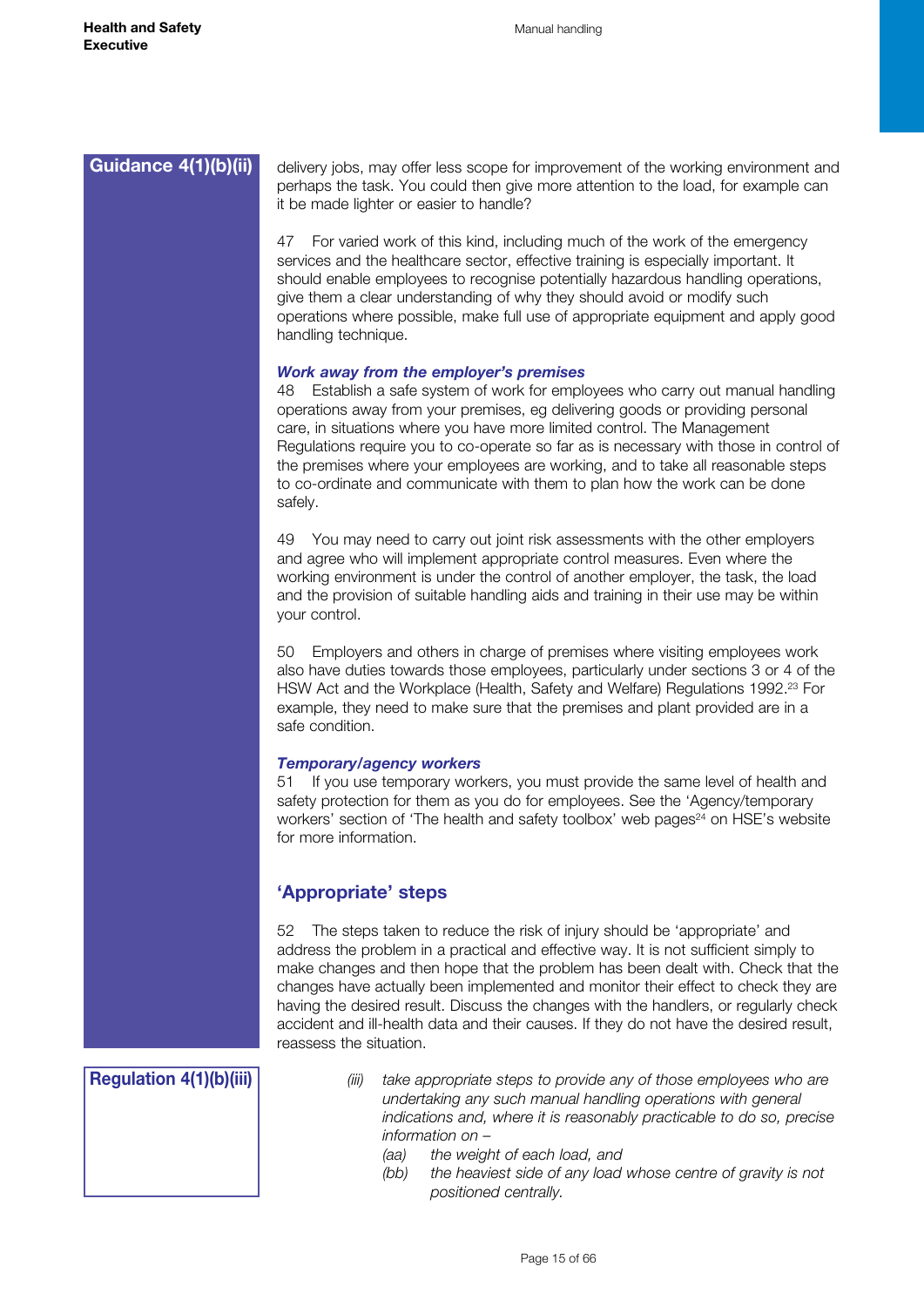<span id="page-15-0"></span>

*(2) Any assessment such as is referred to in paragraph (1)(b)(i) of this regulation shall be reviewed by the employer who made it if –*

- *(a) there is reason to suspect that it is no longer valid; or*
- *(b) there has been a significant change in the manual handling operations to which it relates;*

*and where as a result of any such review changes to an assessment are required, the relevant employer shall make them.*

| <b>Guidance</b> | 4(2) |
|-----------------|------|
|                 |      |
|                 |      |
|                 |      |

#### **Review the assessment**

56 The assessment should be kept up to date and reviewed if new information comes to light or if there has been a significant change in the manual handling operations. It should also be reviewed if, for example, there is an accident/incident or a case of ill health as a result of manual handling operations.

#### **Physical suitability of the employee**

*(3) In determining for the purposes of this regulation whether manual handling operations at work involve a risk of injury and in determining the appropriate steps to reduce that risk regard shall be had in particular to:* 

*(a) the physical suitability of the employee to carry out the operations;*

#### *Does the task require unusual strength, height etc?*

57 The ability to carry out manual handling safely varies widely between individuals. However, these variations are less important than the nature of the handling operations in causing manual handling injuries. You should consider the design of the task and the workplace as well as individual capability – assessments which concentrate on individual capability at the expense of task or workplace design are likely to be misleading. The risk of injury should generally be regarded as unacceptable if the manual handling operations cannot be performed satisfactorily by most reasonably fit, healthy employees. You should also be aware of your duties under the Equality Act<sup>25</sup> (see paragraph 79 for more information on disabled workers).



**Regulation 4(3)**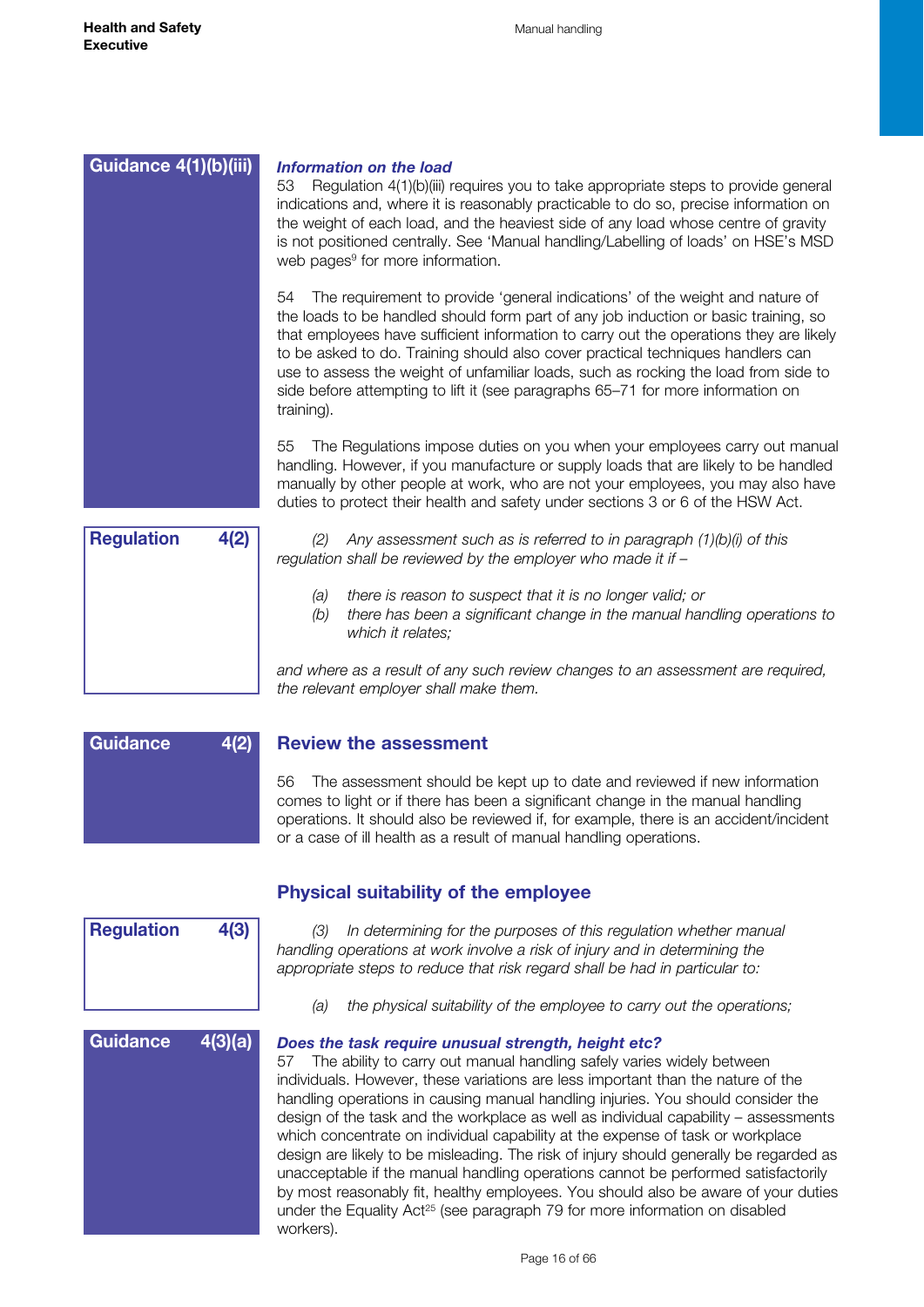**Guidance 4(3)(b)**

**Regulation 4(3)(b)**

<span id="page-16-0"></span>

| <b>Guidance</b> | 4(3)(a) | In general, the strength of healthy women is less than that of healthy men.<br>58<br>This relates to their body sizes and amounts of muscle being, on average, smaller<br>than those of men. But for both men and women the range of individual strength<br>and ability is large and there is considerable overlap - some women can safely<br>handle greater loads than some men.                                                                                                                                   |
|-----------------|---------|---------------------------------------------------------------------------------------------------------------------------------------------------------------------------------------------------------------------------------------------------------------------------------------------------------------------------------------------------------------------------------------------------------------------------------------------------------------------------------------------------------------------|
|                 |         | Physical capability also varies with age and tends to decline as part of the<br>59<br>ageing process. However, there is considerable variation between individuals and<br>you should not assume that certain jobs are physically too demanding for older<br>workers. Also see paragraph 81 for more information on young workers and<br>paragraph 83 for more information on older workers.                                                                                                                         |
|                 |         | An employee's manual handling capability can be affected by their health. For<br>60<br>example take care when considering placing an individual with a history of back<br>pain, particularly recent back pain, in a job which involves heavy manual handling.<br>Making changes to reduce the physical demands of a heavy job can allow you to<br>employ a wider range of individuals in it. Individuals should not be excluded from a<br>job unless there is a good medical reason for restricting their activity. |
|                 |         | You have responsibilities towards new and expectant mothers under the<br>61<br>Management Regulations. If their role involves manual handling, their capabilities<br>may be affected by hormonal or physical changes. See paragraphs 76–78 for more<br>information.                                                                                                                                                                                                                                                 |
|                 |         | 62<br>Consider the nature of the work when deciding whether the physical demands<br>imposed by manual handling operations should be regarded as 'unusual' (see<br>Schedule 1 to the Regulations paragraph 4). For example, demands that would be<br>considered unusual for a group of employees engaged in office work might not be<br>out of the ordinary for those normally involved in heavy physical labour. There is<br>often an element of self-selection for jobs that are relatively demanding physically.  |

| Clothing, footwear or other personal effects |  |  |  |
|----------------------------------------------|--|--|--|
|----------------------------------------------|--|--|--|

*(3) In determining for the purposes of this regulation whether manual handling operations at work involve a risk of injury and in determining the appropriate steps to reduce that risk regard shall be had in particular to:* 

*(b) the clothing, footwear or other personal effects he is wearing;*

## *Is movement or posture hindered by personal protective equipment or other clothing?*

63 When designing a task, take account of any restrictions on the handler's movement caused by wearing personal protective equipment (PPE). Also see HSE's guidance on the Personal Protective Equipment at Work Regulations 1992<sup>26</sup> and the PPE section of 'The health and safety toolbox' web pages on HSE's website.24 PPE should be used only as a last resort, when engineering or other controls do not provide adequate protection against hazards that cannot be controlled. If wearing PPE cannot be avoided, consider any implications for the risk of manual handling injury. For example, gloves may make gripping difficult and the weight of gas cylinders used with breathing apparatus will increase the stresses on the body. Some clothing, such as a uniform, may restrict movement during manual handling.

64 However, where PPE is necessary, the protection it offers should not be compromised to make the manual handling operations easier. Alternative methods of handling may be necessary where the manual handling is likely to lead to risks from the contents of the load or from contamination on the outside of the load.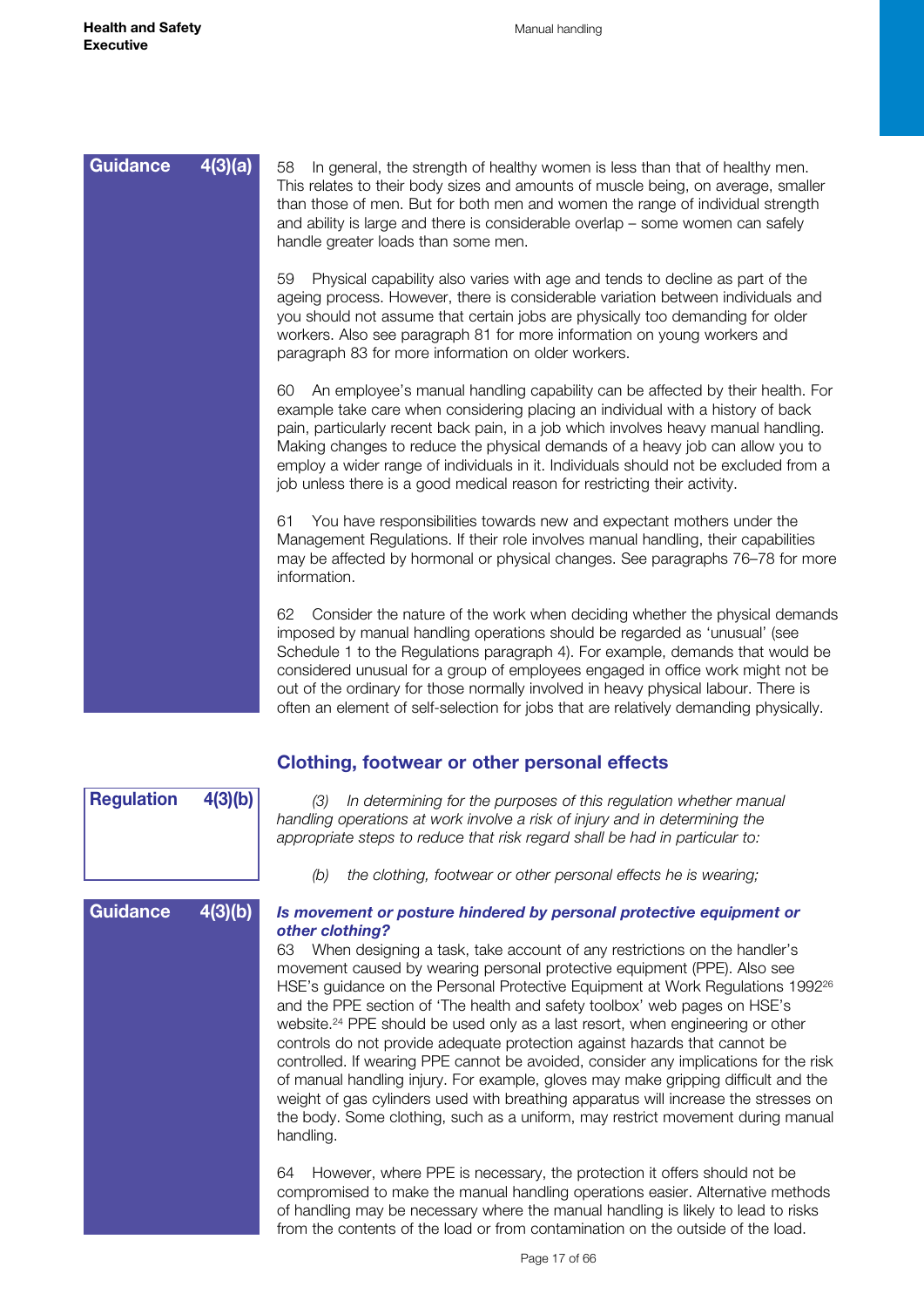# <span id="page-17-0"></span>**Regulation 4(3)(c)**

**Guidance 4(3)(c)**

## **Knowledge and training**

*(3) In determining for the purposes of this regulation whether manual handling operations at work involve a risk of injury and in determining the appropriate steps to reduce that risk regard shall be had in particular to:* 

*(c) his knowledge and training;*

#### *Is special information or training needed to enable the task to be done safely?*

65 Section 2 of the HSW Act and regulations 10 and 13 of the Management Regulations require you to provide your employees with health and safety information and training. You should supplement this, as necessary, with more specific information and training on manual handling injury risks and prevention as part of the steps to reduce risk required by regulation 4(1)(b)(ii) of the Regulations.

66 The risk of injury from a manual handling operation will be increased where workers do not have the information or training necessary to enable them to work safely. For example, you should make sure they know about any unusual characteristics of loads and understand clearly the system of work designed to ensure their safety during manual handling. It is essential that you instruct your employees in the safe ways to use any lifting and handling aids provided. Look at *Making the best use of lifting and handling aids*27 for more information.

67 Employees and their representatives should be consulted when you are developing and implementing manual handling training and monitoring its effectiveness. If in-house personnel act as trainers, you should make suitable checks to ensure they have understood the information given to them and have reached an adequate level of competence. You should also check the competence of any external trainers you may use.

68 **Providing information and training alone will not ensure safe manual handling**. The first objective in reducing the risk of injury should always be to design the manual handling operations to be as safe as reasonably practicable. This will involve improving the task, the working environment and reducing the load weight, as appropriate.

#### *Manual handling training courses*

69 HSE does not publish prescriptive guidance on what a 'good' manual handling training course should include or how long it should last. However, in general, courses should be suitable for the individual, tasks and environment involved, use relevant examples, relate to what workers actually do and last long enough to cover all the relevant information. Such information is likely to include advice on:

- manual handling risk factors and how injuries can occur;
- how to carry out safe manual handling, including good handling technique;
- appropriate systems of work for the individual's task and environment;
- safe use of lifting and handling aids;
- practical work to allow the trainer to identify and put right anything the trainee is not doing safely.

70 You should establish a planned training programme to make sure all staff identified as requiring it receive basic training, as well as updates when necessary. This should also cover new starters to ensure training takes place either before or as close to starting a new job as possible. You could also monitor sickness absence and near-miss reporting as one way to assess how effective the training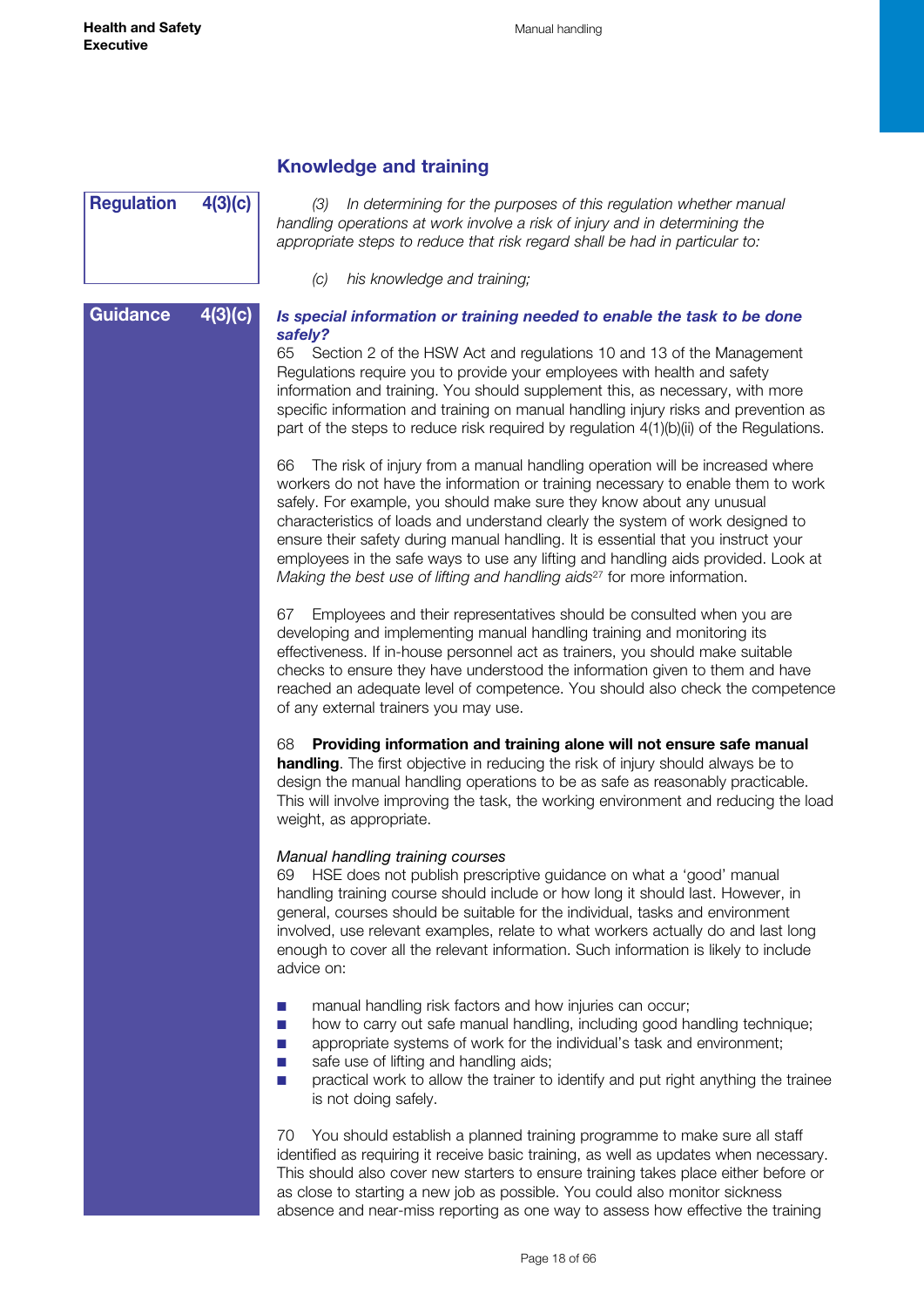<span id="page-18-0"></span>

## **The results of any risk assessment**

| 4(3)(d)<br><b>Regulation</b> |         | In determining for the purposes of this regulation whether manual<br>(3)<br>handling operations at work involve a risk of injury and in determining the<br>appropriate steps to reduce that risk regard shall be had in particular to: |
|------------------------------|---------|----------------------------------------------------------------------------------------------------------------------------------------------------------------------------------------------------------------------------------------|
|                              |         | the results of any relevant risk assessment carried out pursuant to<br>(d)<br>regulation 3 of the Management of Health and Safety at Work<br>Regulations 1999;                                                                         |
| <b>Guidance</b>              | 4(3)(d) | 72<br>When you are deciding if there is a risk of injury, you must take account of the<br>results of any relevant risk assessments under the Management Regulations.<br>Relevant findings might include, for example:                  |
|                              |         | increased risks to young workers, people new to the job, or new and<br>expectant mothers;<br>particular elements of workplace layout;<br>work organisation.                                                                            |
|                              |         | You must inform employees of any relevant findings and necessary control<br>73                                                                                                                                                         |

| <b>Regulation</b> | 4(3)(e) | In determining for the purposes of this regulation whether manual<br>(3)<br>handling operations at work involve a risk of injury and in determining the<br>appropriate steps to reduce that risk regard shall be had in particular to:                                                                                                                             |  |
|-------------------|---------|--------------------------------------------------------------------------------------------------------------------------------------------------------------------------------------------------------------------------------------------------------------------------------------------------------------------------------------------------------------------|--|
|                   |         | whether the employee is within a group of employees identified by that<br>(e)<br>assessment as being especially at risk;                                                                                                                                                                                                                                           |  |
| <b>Guidance</b>   | 4(3)(e) | Take account of the particular requirements of employees who:<br>74                                                                                                                                                                                                                                                                                                |  |
|                   |         | are or have recently been pregnant;<br>have a disability which may affect their manual handling capability;<br>have recently had a manual handling injury or have a history of back, knee or<br>hip trouble, hernia or other health problems which could affect their manual<br>handling capability;<br>are young workers or new to the job;<br>are older workers. |  |
|                   |         | See HSE's 'Vulnerable workers' web pages <sup>28</sup> for more information on the<br>75<br>various groups of employees.                                                                                                                                                                                                                                           |  |

## **Employees especially at risk**

measures identified by the risk assessment.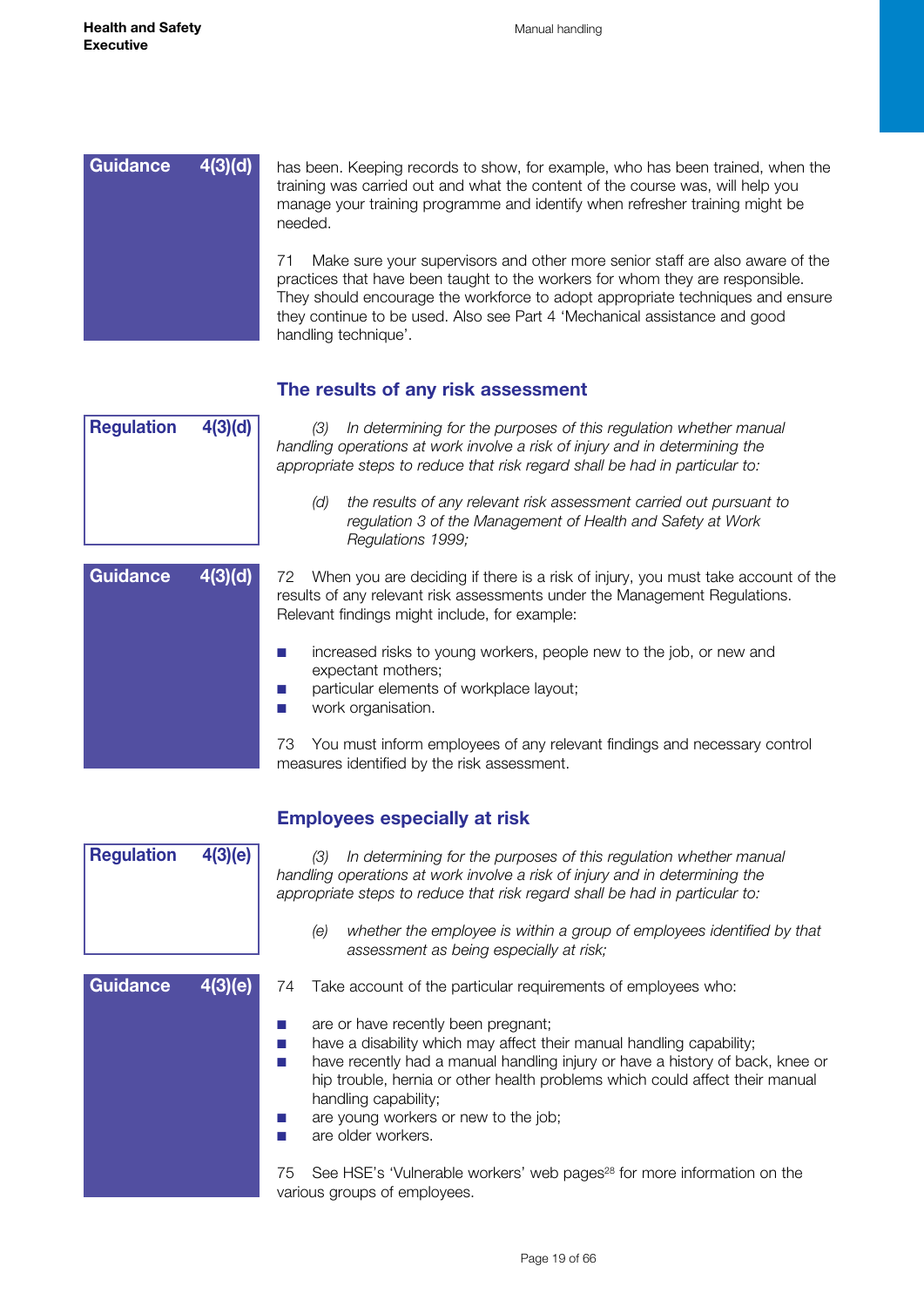| <b>Guidance</b> | 4(3)(e) |  |
|-----------------|---------|--|
|-----------------|---------|--|

#### *Does the task create a hazard to those who might reasonably be considered to be pregnant or have a health problem?*

#### *New and expectant mothers*

76 Manual handling may have implications for the health of an expectant mother and the foetus. There is some evidence linking physically demanding work to premature birth, particularly where the work includes long periods of standing and/ or walking. During the last three months of pregnancy there is an increased risk of musculoskeletal symptoms when heavy or repeated lifting is undertaken, due to hormonal changes affecting the ligaments that support the joints. As pregnancy progresses it may also become more difficult to achieve and maintain good postures, which further reduces manual handling capability. A shift of the centre of gravity can increase the risk of back pain for pregnant women.

77 Under the Management Regulations, when an employee tells you in writing that she is pregnant, has given birth within the past six months, or is breastfeeding, you should immediately take into account any risks identified in your workplace risk assessment and take appropriate action. See 'New and expectant mothers' on HSE's 'Vulnerable workers' web pages<sup>28</sup> for more information.

78 A useful way to make certain that workers can continue to work safely during pregnancy is to have a well-defined plan on how to respond when pregnancy is confirmed, eg:

- reassess the handling operations (positioning of the load and feet, frequency of lifting etc) to consider what improvements might be made;
- provide training to recognise ways in which the work may be altered to help with changes in posture and physical capability, including the timing and frequency of rest periods;
- consider job-sharing, alternative work, or suspension on full pay where the risk cannot be reduced by a change to the working conditions;
- take into account any medical advice provided by the GP.

#### *Disabled workers*

79 Do not assume that someone who has a disability is not able to do a job involving manual handling. You will need to consider how the disability actually affects the worker's ability to carry out manual handling operations. The Equality Act 2010 requires you to make 'reasonable adjustments' for disabled workers so that, as far as is reasonable, a disabled person has the same access to everything that is involved in doing and keeping a job as a non-disabled person. This might include, for example, arranging to limit the number, size or weight of loads handled by someone with a disability that limits their manual handling ability. Also see 'Disability – the law' on HSE's 'Vulnerable workers' web pages.

#### *Workers with health problems*

80 You should take account of any health problem of which you could reasonably be expected to be aware and which might have a bearing on the ability to carry out manual handling operations in safety. If there is good reason to suspect that an individual's state of health might significantly increase the risk of injury from manual handling operations, seek medical advice.

#### *Young workers and those new to the job*

81 Young workers may be more at risk of manual handling injury as their muscle strength may not be fully developed and they may be less skilled in handling techniques or in pacing the work according to their ability. While there is no requirement for you to carry out a separate risk assessment specifically for a young person, there are specific factors you must consider for young people under health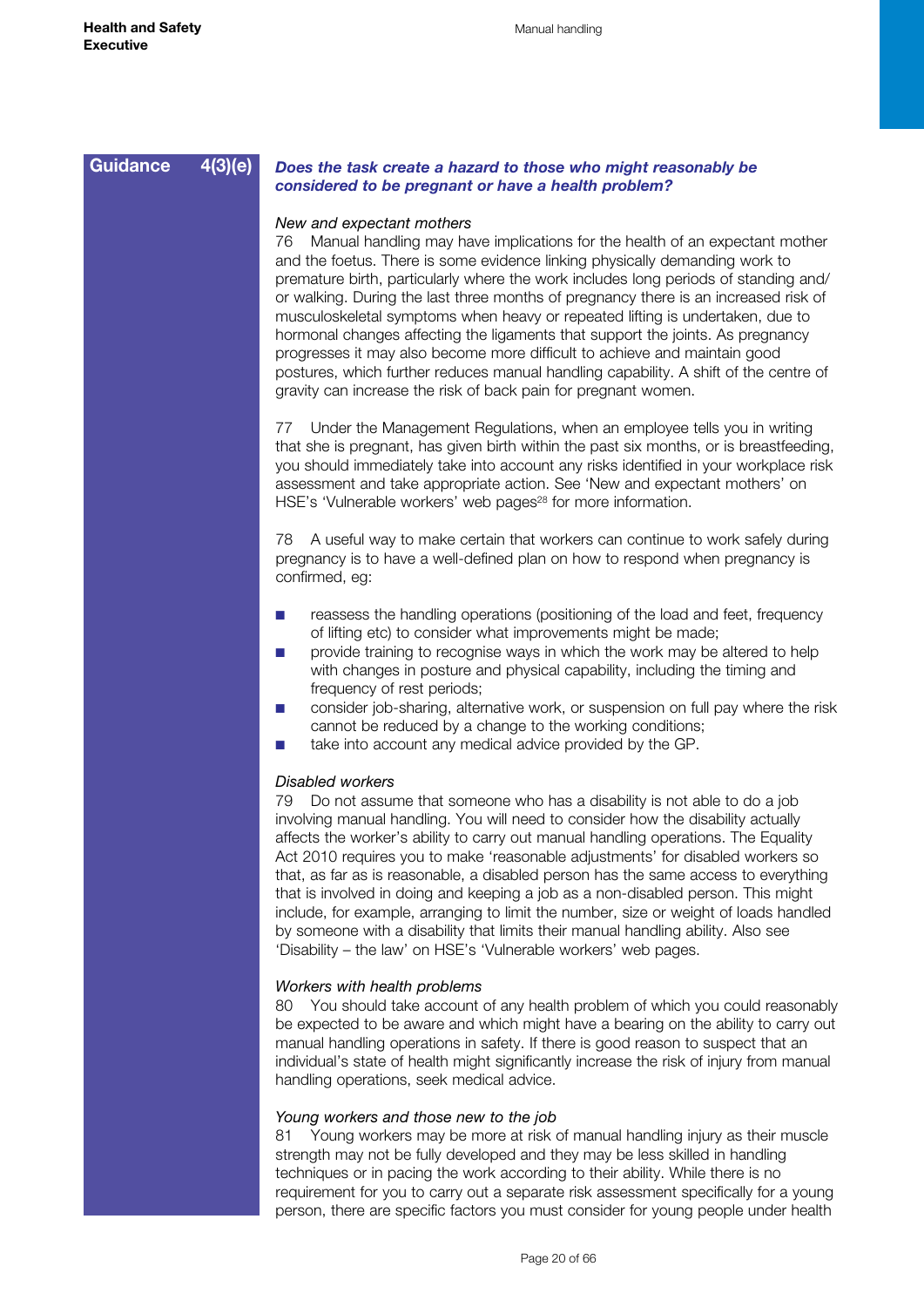<span id="page-20-0"></span>

## **Health surveillance**



**Guidance 4(3)(f)**

*(3) In determining for the purposes of this regulation whether manual handling operations at work involve a risk of injury and in determining the appropriate steps to reduce that risk regard shall be had in particular to:* 

*(f) the results of any health surveillance provided pursuant to regulation 6 of the Management of Health and Safety at Work Regulations 1999.*

84 Health surveillance is putting into place systematic, regular and appropriate procedures to detect early signs of work-related ill health among employees exposed to certain health risks and acting on the results.

85 Regulation 6 of the Management Regulations requires appropriate health surveillance to be carried out subject to the findings of a risk assessment. Health surveillance is required by law for employees at risk from noise or vibration, solvents, dusts, fumes, biological agents and other substances hazardous to health, asbestos, lead, ionising radiation or work in compressed air. For more information see HSE's web page 'Is health surveillance required in my workplace?' at www.hse.gov.uk/health-surveillance/requirement/.

86 There is no duty in the Manual Handling Operations Regulations to carry out health surveillance, but valuable information can be obtained from less formal systems of reporting, monitoring and investigating symptoms, known as 'health monitoring'. Systems that allow individuals to make early reports of manual handling injuries or back pain may be helpful. Where appropriate, these can be supplemented, for example by monitoring sickness absence records and annual health checks. For further advice see 'Health monitoring and review' on HSE's MSD web pages.<sup>9</sup>

# Regulation 5 Duty of employees

| <b>Regulation</b> | 5. | Each employee while at work shall make full and proper use of any system of work<br>provided for his use by his employer in compliance with regulation $4(1)(b)(ii)$ of these<br>Regulations. |  |
|-------------------|----|-----------------------------------------------------------------------------------------------------------------------------------------------------------------------------------------------|--|
| <b>Guidance</b>   | 5, | Your employees have duties placed on them by section 7 of the HSW Act so<br>they must:                                                                                                        |  |
|                   |    | take reasonable care for their own health and safety and that of others who<br>may be affected by their activities;                                                                           |  |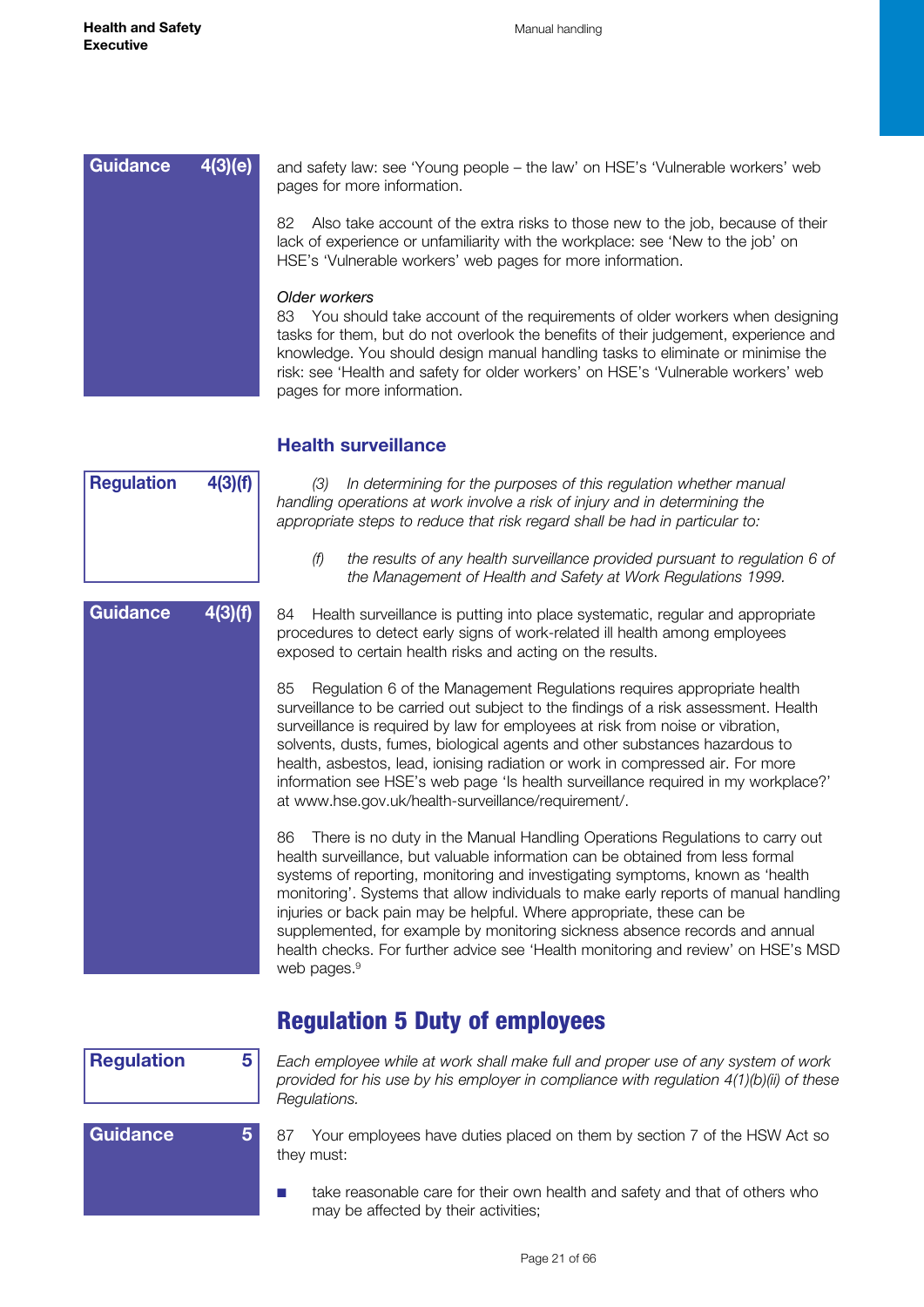<span id="page-21-0"></span>

| Guidance | co-operate with you to enable you to comply with your health and safety<br>duties.                                                                                                                                                                                                                                   |
|----------|----------------------------------------------------------------------------------------------------------------------------------------------------------------------------------------------------------------------------------------------------------------------------------------------------------------------|
|          | In addition, the Management Regulations require employees generally to make<br>88<br>use of appropriate equipment provided for them, in accordance with their training<br>and the instructions you have given them. Such equipment will include machinery<br>and other aids provided for the safe handling of loads. |
|          | Regulation 5 of the Manual Handling Operations Regulations supplements<br>89<br>these general duties in the case of manual handling. It requires employees to follow<br>appropriate systems of work established by you to promote safety during the<br>handling of loads.                                            |

# Regulation 6 Exemption certificates

| 6<br><b>Regulation</b> | The Secretary of State for Defence may, in the interests of national<br>(1)<br>security, by a certificate in writing exempt -                                                                                                                                                                                                                                                                                                                                                                                                                                                                             |
|------------------------|-----------------------------------------------------------------------------------------------------------------------------------------------------------------------------------------------------------------------------------------------------------------------------------------------------------------------------------------------------------------------------------------------------------------------------------------------------------------------------------------------------------------------------------------------------------------------------------------------------------|
|                        | any of the home forces, any visiting force or any headquarters from any<br>(a)<br>requirement imposed by regulation 4 of these Regulations; or<br>any member of the home forces, any member of a visiting force or any<br>(b)<br>member of a headquarters from the requirement imposed by regulation 5<br>of these Regulations;                                                                                                                                                                                                                                                                           |
|                        | and any exemption such as is specified in sub-paragraph (a) or (b) of this paragraph<br>may be granted subject to conditions and to a limit of time and may be revoked by<br>the said Secretary of State by a further certificate in writing at any time.                                                                                                                                                                                                                                                                                                                                                 |
|                        | (2)<br>In this regulation -                                                                                                                                                                                                                                                                                                                                                                                                                                                                                                                                                                               |
|                        | "the home forces" has the same meaning as in section 12(1) of the<br>(a)<br>Visiting Forces Act 1952;<br>"headquarters" has the same meaning as in article 3(2) of the Visiting<br>(b)<br>Forces and International Headquarters (Application of Law) Order 1965; <sup>(a)</sup><br>"member of a headquarters" has the same meaning as in paragraph 1(1)<br>(C)<br>of the Schedule to the International Headquarters and Defence<br>Organisations Act 1964; and<br>"visiting force" has the same meaning as it does for the purposes of any<br>(d)<br>provision of Part I of the Visiting Forces Act 1952. |
|                        | (a) SI 1965/1536 has now been replaced by the 1999 Order of the same name (1999/1736) and<br>amended by SI 2009/705; the headquarters to which the Order applies are listed in Schedule 2 of that<br><i>instrument.</i>                                                                                                                                                                                                                                                                                                                                                                                   |



Regulation 7 Extension outside Great Britain

*These Regulations shall, subject to regulation 3 hereof, apply to and in relation to the premises and activities outside Great Britain to which sections 1 to 59 and 80 to 82 of the Health and Safety at Work etc. Act 1974 apply by virtue of the Health and Safety at Work etc. Act 1974 (Application Outside Great Britain) Order 1989 as they apply within Great Britain.* 

90 The reference to the 1989 Order is now treated as a reference to the Health and Safety at Work etc Act 1974 (Application outside Great Britain) Order 2013, which has succeeded the 1989 Order. The Regulations apply to offshore working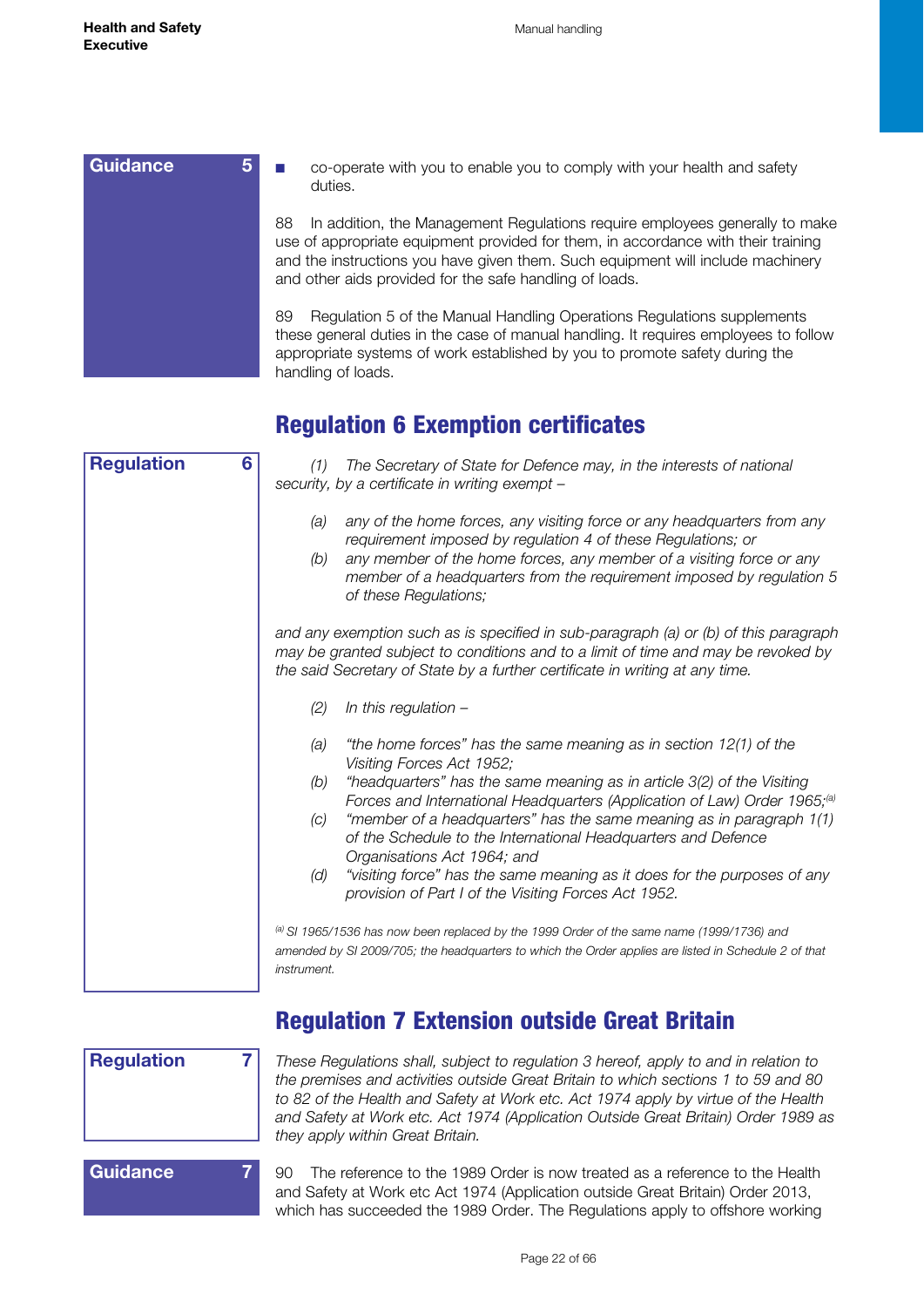# <span id="page-22-0"></span>**Guidance 7**

activities associated with oil and gas installations. The 2013 Order has introduced new regulations and updated certain 'Interpretations'; see *Application of health and safety law offshore*. 29

# Regulation 8 Repeals and revocations

| <b>Regulation</b> | 8 |
|-------------------|---|
|                   |   |
|                   |   |
|                   |   |
|                   |   |
|                   |   |
| -<br>┍            |   |

*(1) The enactments mentioned in column 1 of Part I of Schedule 2 to these Regulations are repealed to the extent specified in the corresponding entry in column 3 of that part.*

*(2) The Regulations mentioned in column 1 of Part II of Schedule 2 to these Regulations are revoked to the extent specified in the corresponding entry in column 3 of that part.*



91 The Regulations, like the European Directive on manual handling, apply a modern ergonomic approach to the prevention of injury, taking account of a wide range of relevant factors, including the nature of the task, the load, the working environment and individual capability. They therefore replaced a number of outdated provisions which concentrated on the weight of the load being handled. These are listed in Schedule 2 to the Regulations<sup>30</sup> (not reproduced in this document).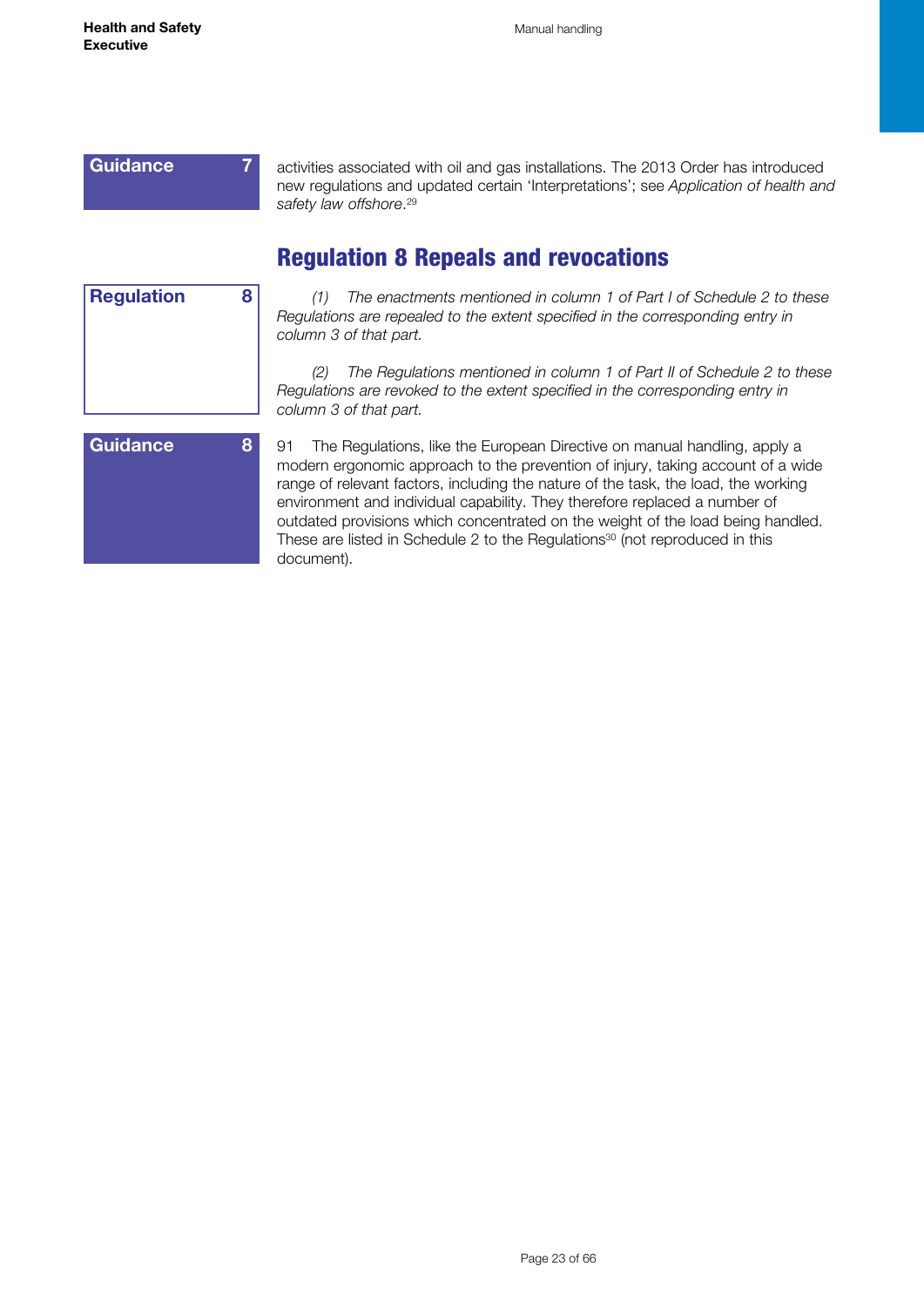# <span id="page-23-0"></span>SCHEDULE 1 Factors to which the employer must have regard and questions he must consider when making an assessment of manual handling operations

# **Schedule 1**

# Regulation 4(1)(b)(i)

| Column 1<br>Factors | Column <sub>2</sub><br>Questions                          |
|---------------------|-----------------------------------------------------------|
| 1 The tasks         | Do they involve:                                          |
|                     | holding or manipulating loads at distance from<br>trunk?  |
|                     | unsatisfactory bodily movement or posture,<br>especially: |
|                     | twisting the trunk?                                       |
|                     | stooping?                                                 |
|                     | reaching upwards?                                         |
|                     | excessive movement of loads, especially:                  |
|                     | excessive lifting or lowering distances?                  |
|                     | excessive carrying distances?                             |
|                     | excessive pushing or pulling of loads?                    |
|                     | risk of sudden movement of loads?                         |
|                     | frequent or prolonged physical effort?                    |
|                     | insufficient rest or recovery periods?                    |
|                     | a rate of work imposed by a process?<br>$\qquad \qquad -$ |
| 2 The loads         | Are they:                                                 |
|                     | heavy?                                                    |
|                     | bulky or unwieldy?                                        |
|                     | difficult to grasp?                                       |
|                     | unstable, or with contents likely to shift?               |
|                     | sharp, hot or otherwise potentially damaging?             |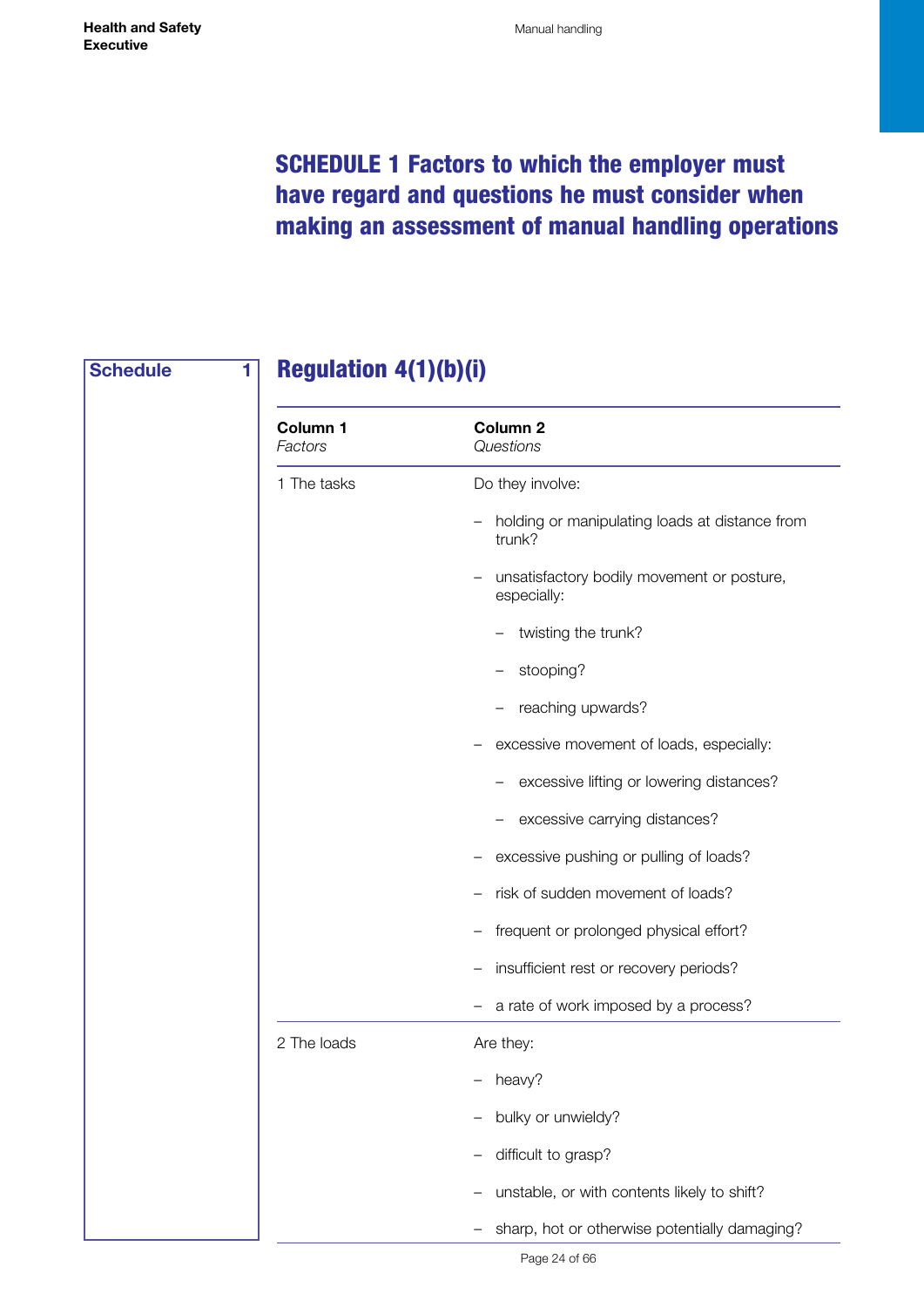| <b>Schedule</b> | Column 1<br>Factors                  | Column <sub>2</sub><br>Questions                                                                              |
|-----------------|--------------------------------------|---------------------------------------------------------------------------------------------------------------|
|                 | 3 The working environment Are there: |                                                                                                               |
|                 |                                      | space constraints preventing good posture?                                                                    |
|                 |                                      | uneven, slippery or unstable floors?                                                                          |
|                 |                                      | variations in level of floors or work surfaces?                                                               |
|                 |                                      | extremes of temperature or humidity?                                                                          |
|                 |                                      | conditions causing ventilation problems or<br>gusts of wind?                                                  |
|                 |                                      | poor lighting conditions?                                                                                     |
|                 | 4 Individual capability              | Does the job:                                                                                                 |
|                 |                                      | require unusual strength, height etc?                                                                         |
|                 |                                      | create a hazard to those who might reasonably be<br>considered to be pregnant or to have a health<br>problem? |
|                 |                                      | require special information or training for its safe<br>performance?                                          |
|                 | Other factors<br>5                   | Is movement or posture hindered by personal<br>protective equipment or by clothing?                           |
|                 |                                      |                                                                                                               |

**Guidance Schedule 1**

92 Guidance on the specific requirements of Schedule 1 paragraphs 1–3 (the tasks, the loads and the working environment) is in Part 3. For paragraphs 4 and 5 (individual capability and other factors such as PPE), see the guidance on regulation 4(3) in Part 1 (paragraphs 57–83).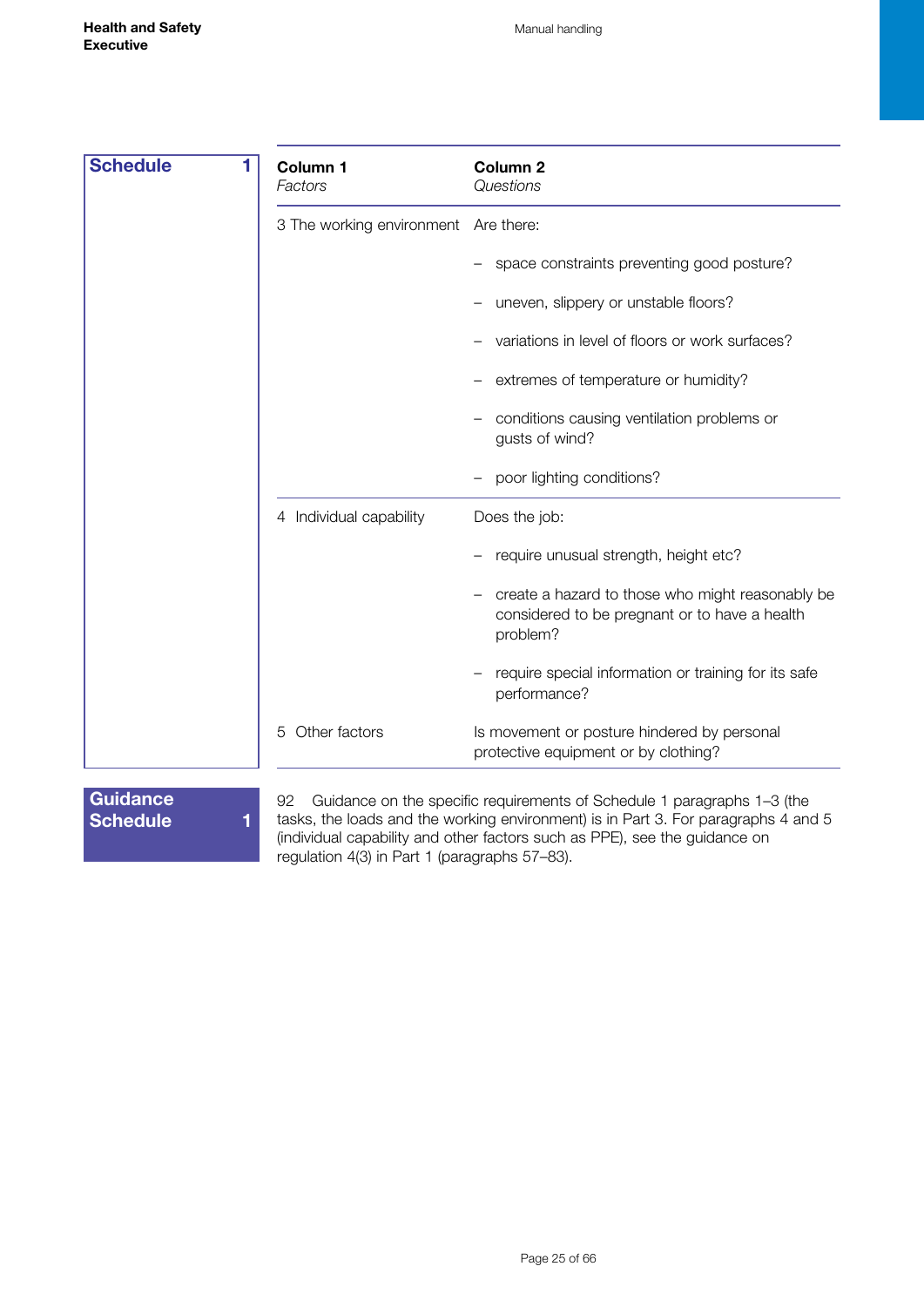# <span id="page-25-0"></span>PART 2 Carrying out a manual handling risk assessment

# **Guidance 4(1)(b)(i)**

93 Regulation 4(1)(b)(i) requires employers to make a suitable and sufficient assessment of all hazardous manual handling operations that cannot be avoided. Part 2 includes general guidance on how to carry out a manual handling risk assessment.

# Do I need to do a manual handling risk assessment?

94 Where your general assessment<sup>10</sup> carried out under regulation 3(1) of the Management Regulations indicates a possibility of injury from manual handling operations, and you conclude under regulation 4(1)(a) of the Manual Handling Operations Regulations that avoidance of the operations is not reasonably practicable, you should carry out a more specific assessment as required by regulation 4(1)(b)(i). How detailed this further assessment should be will depend on the circumstances. Use the Appendix to help you decide.

95 Regulation 4(3) and Schedule 1 to the Regulations set out the factors which the assessment should take into account, including the tasks, the loads, the working environment and individual capability. First, decide how it should be done, who is going to do it and what relevant information may already be available to help.

# Who should carry out the assessment?

96 As an employer or a relevant self-employed person (see paragraph 26 for more information on the self-employed), you are responsible for health and safety in your business. You can delegate the task, but ultimately you are responsible. You will need to make sure that whoever does the risk assessment:

- is competent to do so;
- involves your workers in the process;
- understands when specialist help might be needed.

97 Those responsible for assessment should be familiar with the requirements of the Manual Handling Operations Regulations and have the ability to:

- identify hazards (including less obvious ones) and assess risks from the type of manual handling being done;
- use additional sources of information on risks, as appropriate;
- draw valid and reliable conclusions from assessments and identify steps to reduce risks;
- make a clear record of the assessment and communicate the findings to those who need to take appropriate action, and to the worker(s) concerned;
- recognise their own limitations as to assessment so that further expertise can be called on if necessary where, for example, the manual handling operation is complex.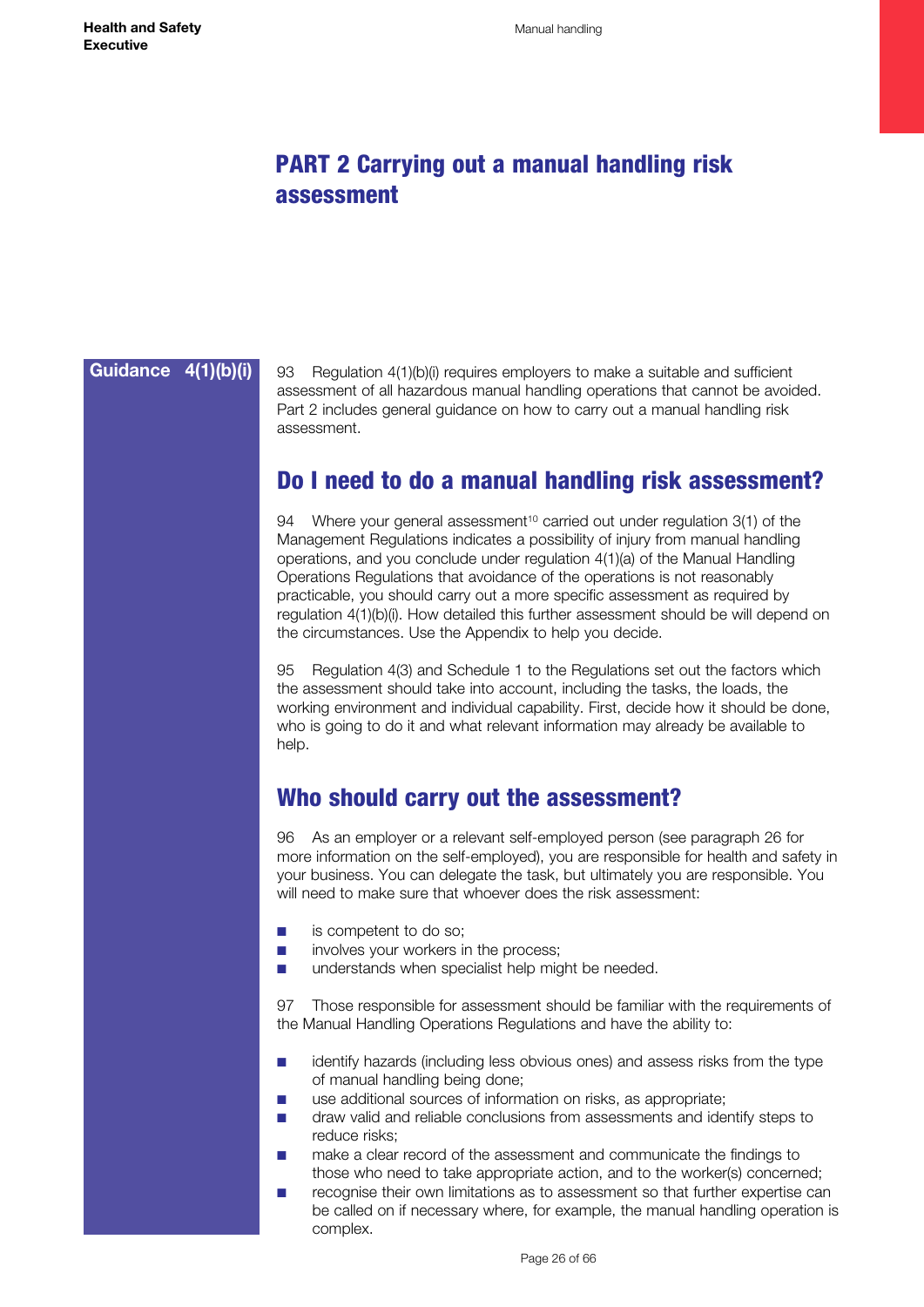# <span id="page-26-0"></span>**Guidance 4(1)(b)(i)**

98 Before in-house personnel are allowed to act as assessors, check during and after training that they have understood the information given to them and have reached an adequate level of competence. If you choose to use external assessors, also make sure they are competent.

# How should the assessment be done?

99 In carrying out assessments, you, in consultation with your employees, should use practical experience of how this type of work is being done. This will help particularly when assessing work which:

- is very varied (such as construction or maintenance):
- takes place at more than one location (such as making deliveries):
- involves dealing with emergencies (such as fire-fighting, rescue and medical emergencies).

100 There is an important difference between the employer's assessments required by regulation 4(1)(b)(i) and the everyday judgements which supervisors and others have to make in dealing with manual handling operations. Your assessment should identify in broad terms the foreseeable problems likely to arise during the operations and the measures needed to deal with them. These measures should include providing training to enable supervisors and employees to cope effectively on a daily basis with the operations they are likely to carry out.

101 The requirements for being able to successfully make judgements on issues that arise during manual handling operations are clearly illustrated in the case of emergency work. Here it will be essential to provide training to enable staff to carry out risk assessments which allow them to make the rapid judgements that will inevitably be necessary to deal satisfactorily with an emergency incident (dynamic risk assessment). The assessment may change rapidly as the emergency progresses. Clear communication is vital in such situations.

## **Generic and multi-stage manual handling assessments**

102 'Generic' assessments can be an efficient way of assessing risks common to a number of broadly similar operations, to individuals rotating between similar tasks or to groups of workers carrying out similar jobs. However, you should consider all the manual handling risks in these operations.

103 You may find it helpful to carry out a multi-stage assessment where you supplement generic assessments with assessments of individual tasks. You should make the findings available to all the employees to whom it applies and to the relevant safety representatives.

## **Assessments for moving and handling people**

104 When addressing, for example, the moving and handling of people, two types of risk assessment may be needed: a generic assessment for the setting and an individual assessment for the person who needs to be moved. This approach can also be used for other types of handling.

105 The **generic assessment** for moving and handling people should consider:

- the type and frequency of moving and handling people;
- overall staffing and equipment needs;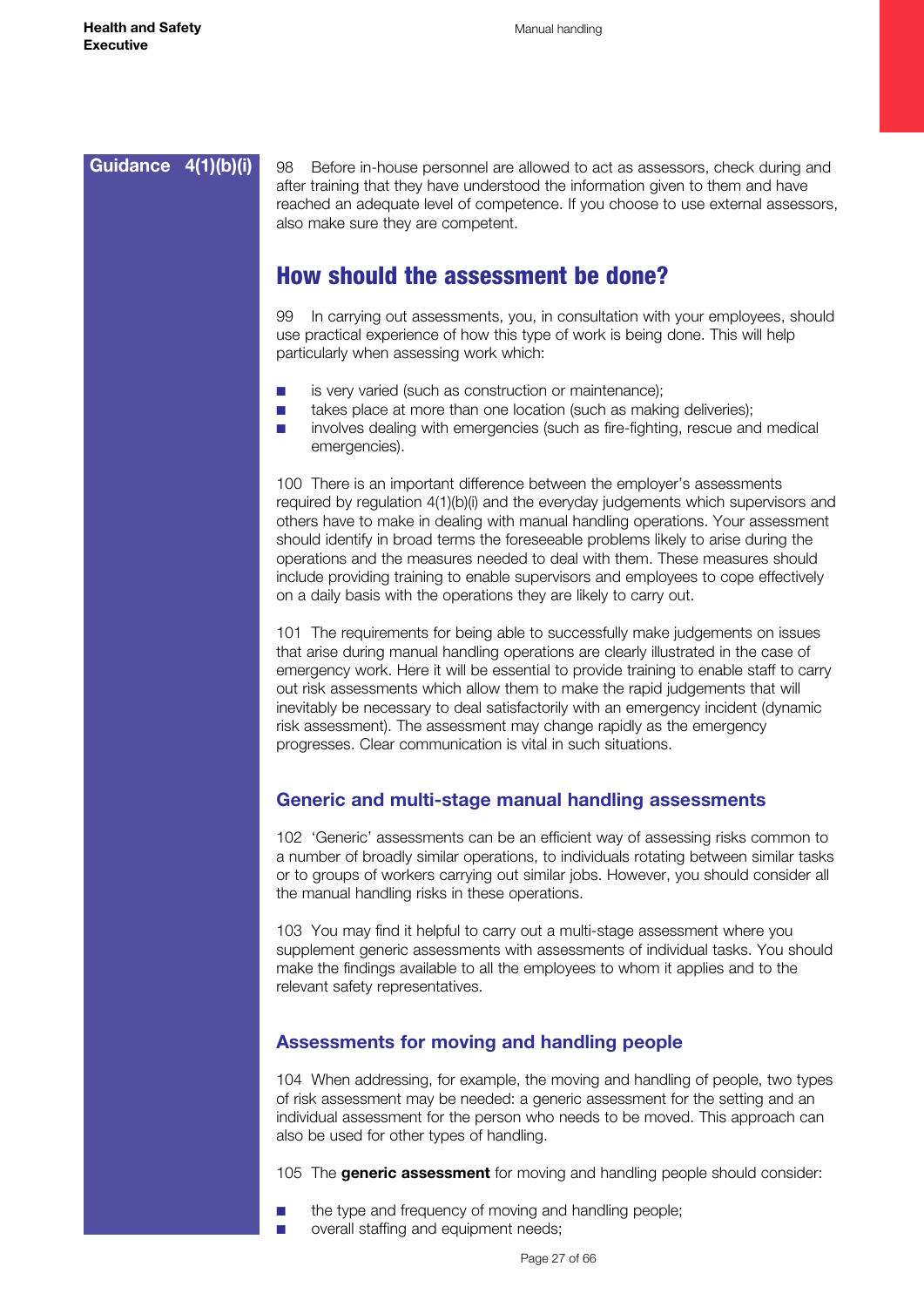<span id="page-27-0"></span>

| Guidance 4(1)(b)(i) | the environment;<br>m.<br>what moving and handling would be required in an emergency;<br>m.<br>the training needs of staff to meet the mobility needs of the expected patient/<br>m.<br>client group.                                                                                                                                                                                                                                                                                                                                          |
|---------------------|------------------------------------------------------------------------------------------------------------------------------------------------------------------------------------------------------------------------------------------------------------------------------------------------------------------------------------------------------------------------------------------------------------------------------------------------------------------------------------------------------------------------------------------------|
|                     | 106 An <b>individual person assessment</b> should consider the specific moving and<br>handling needs of the person being cared for as part of their care plan. This<br>assessment is likely to change as the condition of the person alters, so carers<br>should be aware of the need to adapt their moving and handling practices.                                                                                                                                                                                                            |
|                     | 107 The individual person assessment should identify:                                                                                                                                                                                                                                                                                                                                                                                                                                                                                          |
|                     | the situations where moving and handling will be needed;<br>ш<br>who should carry out the handling;<br>ш<br>how that person could be moved and handled;<br><b>College</b><br>specific information such as:<br><b>In the </b><br>- ways the person may be able to help with the manoeuvre themselves;<br>- the number of staff required;<br>- any handling equipment, eg hoists or slings.                                                                                                                                                      |
|                     | 108 Risk assessment for moving/handling people can be a complex task which<br>requires consideration of the medical condition of the person, their capabilities and<br>needs. It requires a sensible approach to balancing risks with the human rights and<br>needs of those involved to enable them to participate as fully as possible in<br>activities, normal daily living and rehabilitation, while managing the risks to<br>themselves and others.                                                                                       |
|                     | 109 Look at specialist advice in The guide to the handling of people <sup>31</sup> and HSE's<br>web page 'Health and social care services' for more detailed information (in<br>particular the 'Moving and handling' topic - see www.hse.gov.uk/healthservices).                                                                                                                                                                                                                                                                               |
|                     | <b>Records of accidents and ill health</b>                                                                                                                                                                                                                                                                                                                                                                                                                                                                                                     |
|                     | 110 Well-kept records of accidents and ill health can be useful in the assessment<br>process. They should identify and document any accidents associated with manual<br>handling. Careful analysis may also show evidence of links between manual<br>handling and ill health, including injuries apparently unrelated to any specific event<br>or accident. Other possible indicators of manual handling problems may include<br>high levels of absenteeism or staff turnover and poor productivity and morale.                                |
|                     | <b>Recording the assessment</b>                                                                                                                                                                                                                                                                                                                                                                                                                                                                                                                |
|                     | 111 Make a record of your significant findings – the hazards, how people might be<br>harmed by them and what you have in place to control the risks, as well as details<br>of any particular groups you have identified as being especially at risk. If you have<br>five or more employees you are required by law to record the results of your<br>assessment. If you have fewer than five employees you do not need to write<br>anything down, although it is useful to do this so that you can review it later, eg if<br>something changes. |
|                     | <b>Making a more detailed manual handling assessment</b>                                                                                                                                                                                                                                                                                                                                                                                                                                                                                       |
|                     | 112 The Appendix sets out a framework for selecting an appropriate level of<br>assessment, ranging from a simple filter to a full risk assessment using checklists.                                                                                                                                                                                                                                                                                                                                                                            |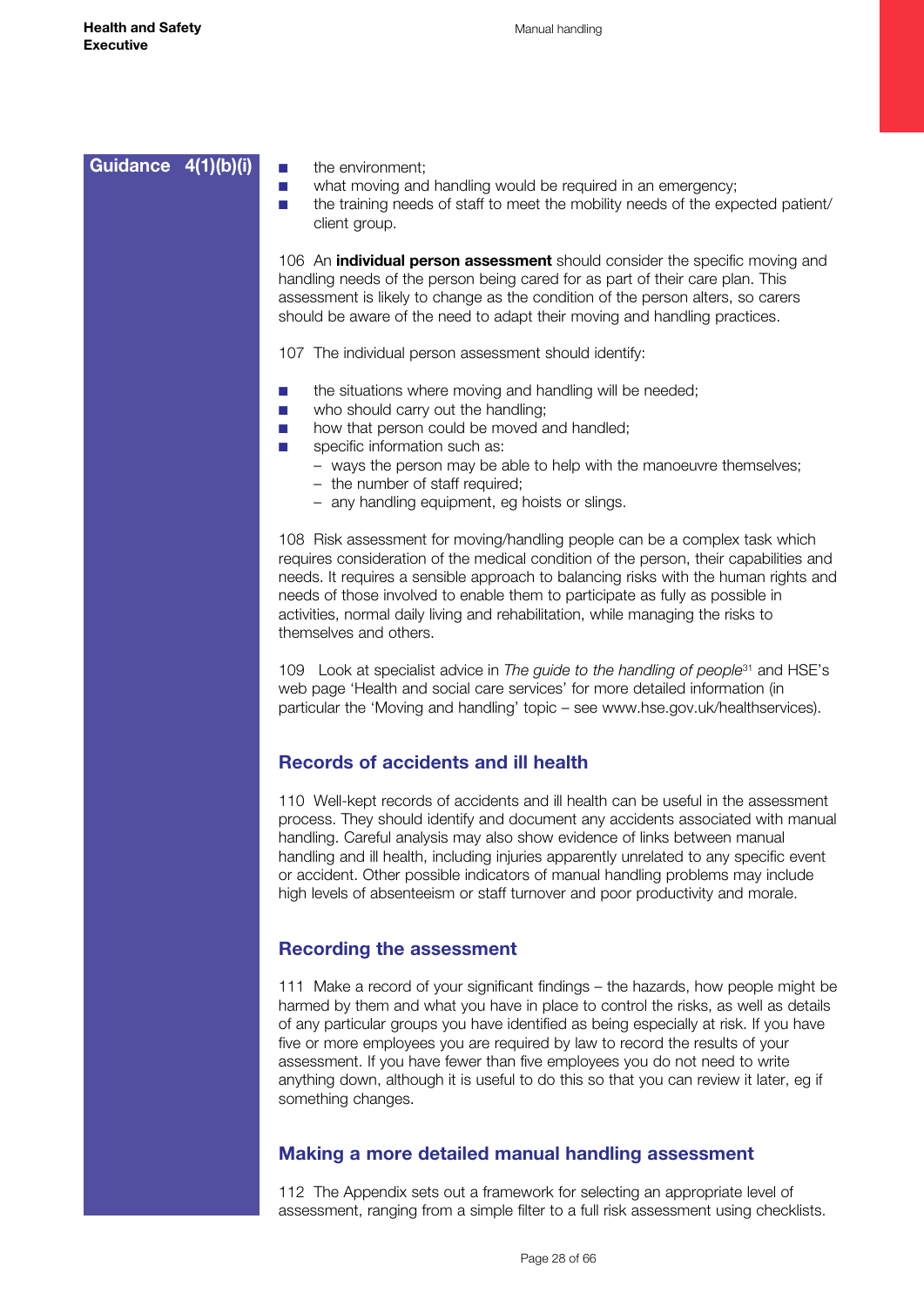**Guidance 4(1)(b)(i)**

113 **Remember** – assessment is not an end in itself, only a structured way of analysing risks. It should enable the assessor, in consultation with the workforce, to develop practical solutions.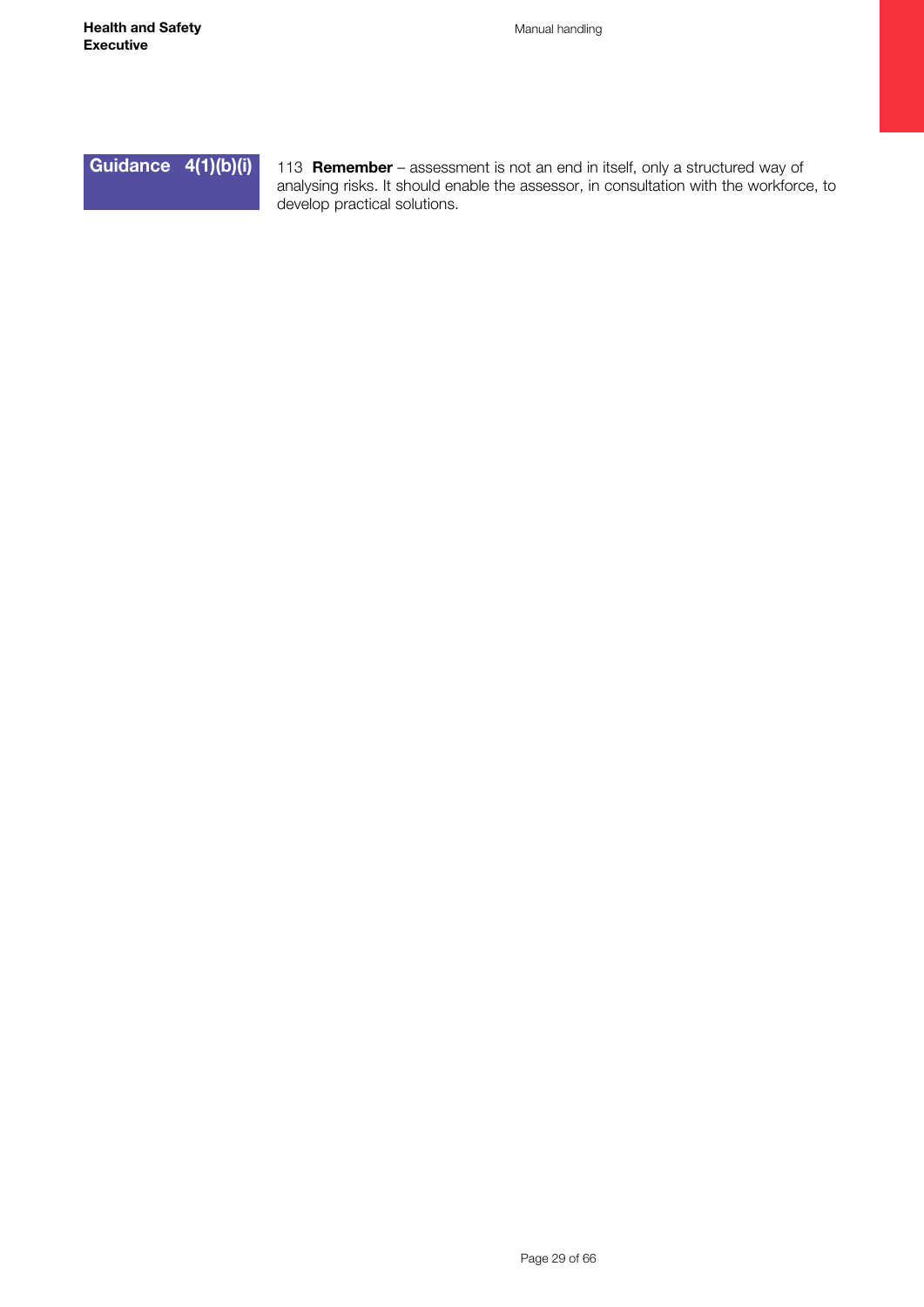# <span id="page-29-0"></span>PART 3 Assessing and reducing manual handling risks

# **Guidance 4(1)(b)(i), 4(1)(b)(ii) and Schedule 1 paragraphs 1–3**

114 Part 3 gives you additional information on what to look for when making risk assessments of manual handling activities under regulation 4(1)(b)(i). It breaks these down according to various task factors, aspects of the load, and the working environment. Where appropriate, it suggests actions to reduce the risks to help you meet your duties under regulation 4(1)(b)(ii). The structure of Part 3 follows paragraphs 1 to 3 in Schedule 1: 'The tasks', 'The loads' and 'The working environment'. Paragraphs 4 and 5 of Schedule 1 ('Individual capability' and 'Other factors', such as clothing and PPE) are covered in the guidance to regulation 4(3) in Part 1.

# The task

# **Task layout**

115 You may be able to reduce the risk of injury by changing the layout of the task. For example, you might be able to eliminate carrying between workstations by improving the flow of materials or products. The best position for storing heavier loads is around waist height. Reserve storage below knuckle height or above shoulder height for loads that are lighter, more easily handled, or handled infrequently.

116 You may be able to reduce or remove the need for twisting, stooping and stretching by changing the task layout, the equipment used, or the sequence of operations.

*Is the load held or manipulated at a distance from the trunk (torso)?* 

117 As the load is moved away from the body, the level of stress on the lower back increases, regardless of the handling technique used. As a rough guide, holding a load at arm's length imposes about five times the stress experienced when holding the same load very close to the body. Figure 1 shows how individual handling capacity reduces as the hands move away from the body.

118 The handler may be able to make it easier to lift the load by pulling or sliding it closer before beginning the lift. If the load is hugged to the body, friction with the clothes will steady it and may help to support its weight. Consider the need for protective clothing.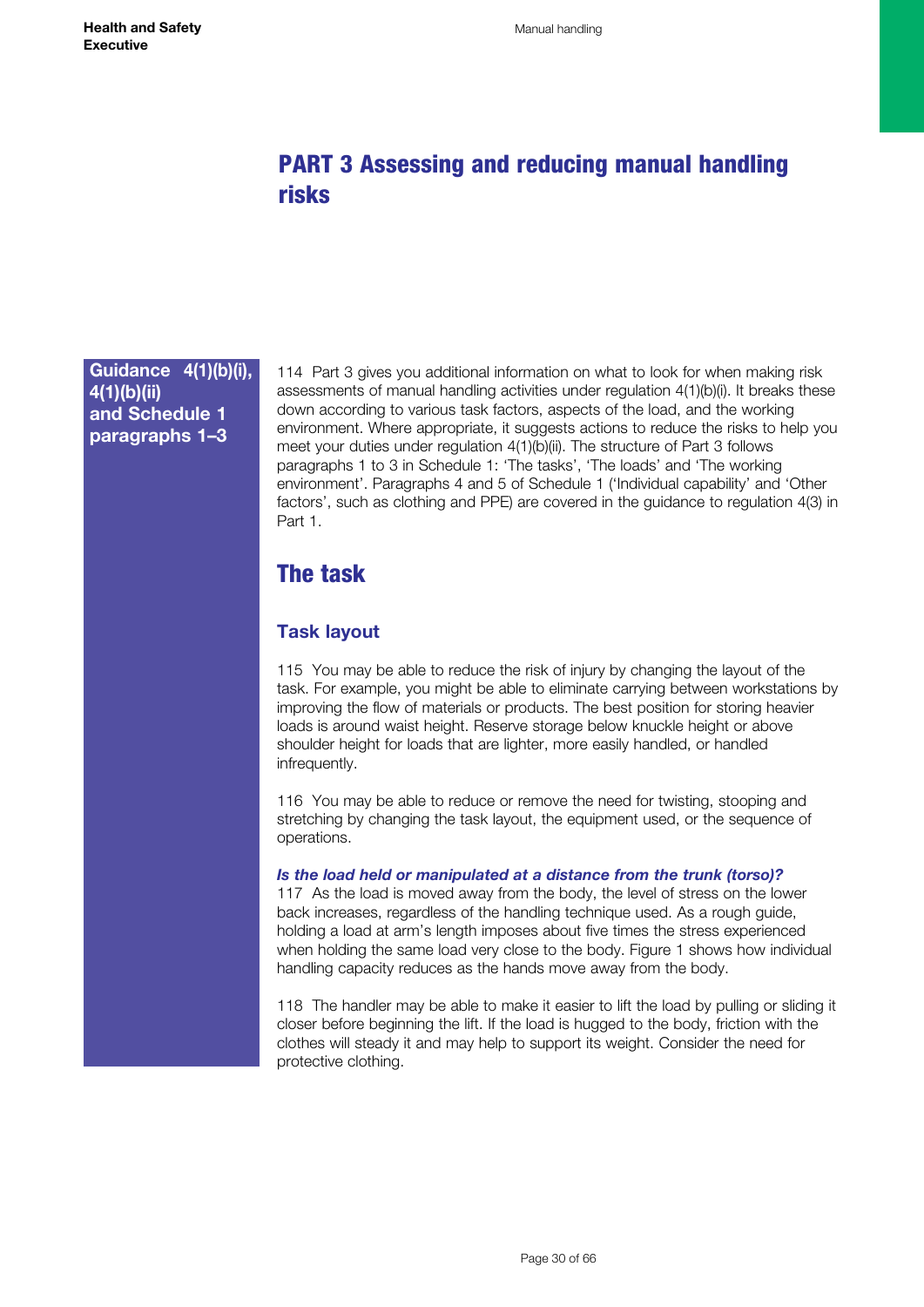**4(1)(b)(ii)**

**and Schedule 1 paragraphs 1–3**



**Figure 1** Reduction of individual handling capability as the hands move away from the body

119 How close the load is positioned to the body is influenced by foot placement. Remove obstacles on or near the floor which need to be reached over. Try to remove the need to reach across pallets or very wide surfaces. All of these will allow the handlers to place their feet closer to the load (see Figure 2).



Figure 2 Avoiding an obstructed lift. Organise the workplace so that the handler can get as close to the load as possible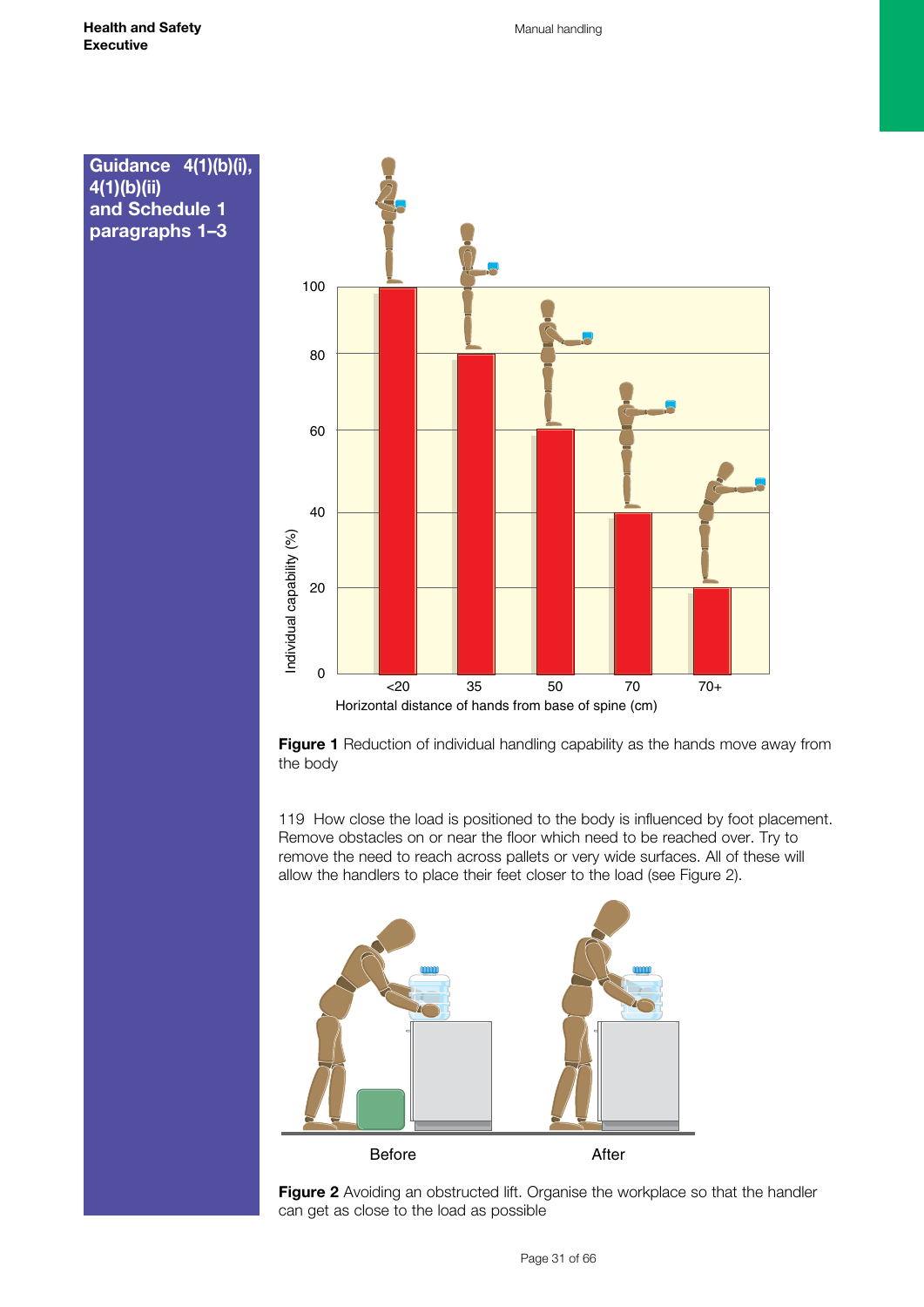120 In general, any change that allows the load to be lifted or held closer to the body is likely to reduce the risk of injury. The level of stress in the lower back will be reduced; the weight of the load will be more easily counterbalanced by the weight of the body; the load will be more stable; and the handler is less likely to lose control of it.

#### *Does the task involve twisting the trunk (torso) or sideways bending?*

121 Stress on the lower back increases significantly if the torso is twisted during manual handling. This stress is made worse if twisting and bending of the spine occur at the same time. One-handed handling will tend to load the spine unevenly and may encourage twisting, but is appropriate for some loads. When loads are very light then one-handed handling will not significantly increase what is a very low risk. To avoid twisting, handlers should approach the load squarely, preferably facing in the direction they intend to move. If this is not practical, they should lift while facing the load, then change direction by moving the body with the feet rather than twisting the torso as part of the lift.

#### *Does the task involve stooping?*

122 Stooping increases the stress on the lower back because the back muscles have to support the weight of the upper body as well as the weight of the load. which increases the risk of injury. However, stooping slightly is preferable to adopting a deep squatting posture, which can place excessive loads on the knees and hips.

#### *Does the task involve reaching upwards?*

123 Reaching upwards (above shoulder level) places additional stress on the arms and back and control of the load becomes more difficult. Except when pushing upwards using the strong leg muscles or pulling downwards with the help of body weight, postures with the hands above the shoulder tend to be weak and therefore fatiguing. Lifting above shoulder height while your arms are stretched out is likely to be very difficult, eg taking something from the back of a high shelf. Avoid lifts starting or finishing above head height wherever possible as this is worse than lifting above shoulder height. Consider introducing aids to support loads or tools that need to be held above shoulder height.

#### *Does the task involve considerable lifting or lowering distances?*

124 The distance through which a load is lifted or lowered can also be important – large distances are considerably more demanding physically than small ones. Also, lifting or lowering over a large distance is likely to need a change of grip at around chest height. This decreases the control the person has over the load, further increasing the risk of injury. Avoid lifts beginning below floor level where possible. Examine carefully tasks that require accurate placement of loads below floor level to see if they can be redesigned.

125 When tasks involve lifting of loads at or just above floor level, take steps to eliminate or modify the task. If that is impossible, then encourage handling techniques which allow the use of the strong leg muscles rather than the weaker ones of the back, as long as the load is small enough to be held close to the body. In addition, if the task includes lifting to shoulder height or above, using an intermediate surface which allows the handler to change handgrip (see Figure 3) will help to reduce risk.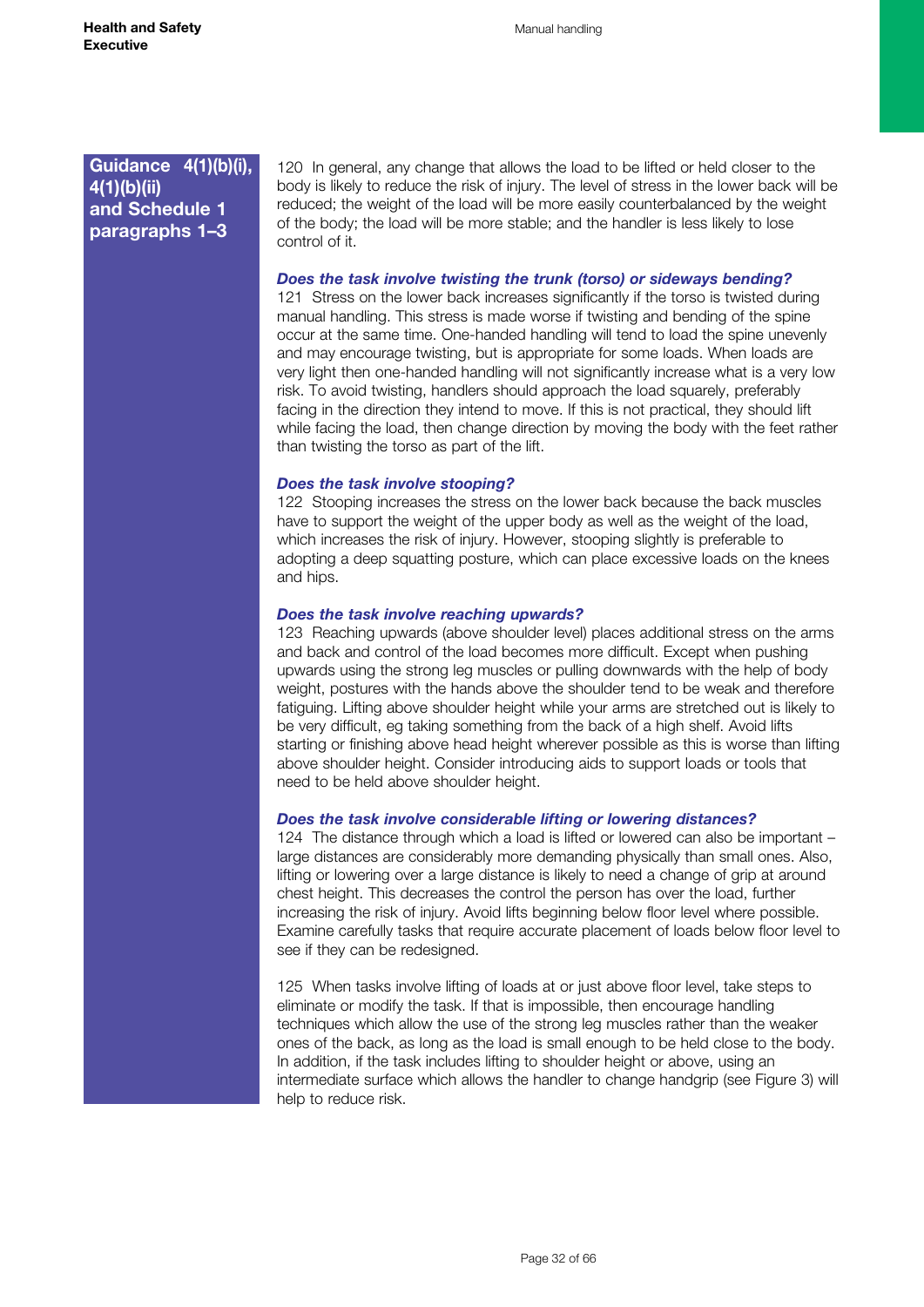

**Figure 3** Use of midway stage to change grip

#### *Does the task involve considerable carrying distances?*

126 In general, if a load can safely be lifted and lowered, it can also be carried without endangering the back. However, if a load is carried for an excessive distance, physical stresses are prolonged, leading to fatigue and increased risk of injury. As a rough guide, if a load is carried further than about 10 m then the demands on the heart and lungs, and muscle fatigue from carrying the load, will become the limiting factors instead of the strength needed for lifting and lowering.

#### *Does the task involve considerable pushing or pulling of the load?*

127 Most pushing and pulling in the workplace is introduced as a way of reducing the effort required for manual handling. Loading goods onto a conveyor, trolley or roll cage will reduce the amount of carrying needed. However, although pushing or pulling activities do usually allow larger loads to be handled safely, they can also be harmful. Pushing or pulling items that do not have wheels, eg furniture or bales of wool, is likely to be more demanding than handling wheeled items. The majority of injuries resulting from pushing and pulling activities affect the back, neck and shoulders. Injuries from trapping hands and other body parts are also common.

128 Uncontrolled sliding or rolling, particularly of large or heavy loads, may introduce other risks of injury. Look at the RAPP tool and paragraphs 182–83 for more information on pushing and pulling.

129 The initial push or pull forces used to start moving an object or to change its direction are usually noticeably higher than the forces used to keep the object moving, so keep them to a minimum (see Table 1). Avoid frequent starting, stopping and manoeuvring, as well as jerky movements and high sustained forces. Make sure the hands are not applied to the load much below waist height or above shoulder height (see Figure 4). Being able to adopt a comfortable, stable posture is important, as is avoiding twisted or bent postures.

**Table 1** Guidelines for safe pushing and pulling

|                                                        | Men                             | Women                           |
|--------------------------------------------------------|---------------------------------|---------------------------------|
| Guideline figure for<br>stopping or starting a<br>load | 20 kg<br>(ie about 200 newtons) | 15 kg<br>(ie about 150 newtons) |
| Guideline figure for<br>keeping the load in<br>motion  | 10 kg<br>(ie about 100 newtons) | 7 ka<br>(ie about 70 newtons)   |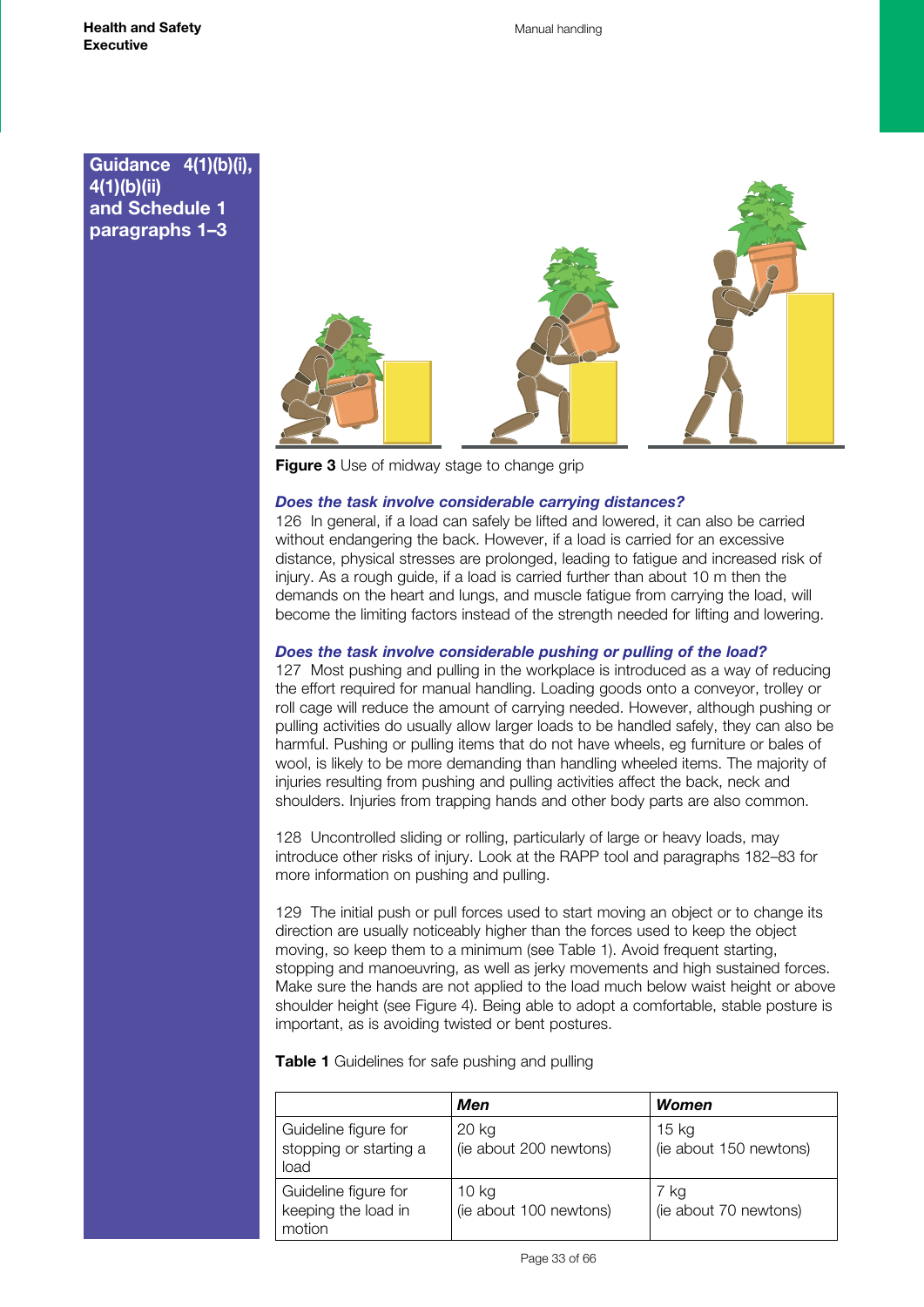- 130 When reducing the risks from pushing and pulling, consider:
- Is the length of the route as short as possible?
- Would it be safer to make repeated journeys rather than a few demanding ones?
- How demanding is the work?
- Is the route clear of obstacles, including doorways?
- Is the floor surface well maintained?
- Is there good grip between the foot and the floor to prevent slipping? If the floor slopes or can be wet or contaminated, make sure the footwear is suitable for the conditions.
- Can kerbs, steps or slopes be avoided? Make full use of ramps and lifts.
- 131 It is important to ensure the equipment being used is:
- the correct type for the load involved;
- well maintained, particularly any wheels and braking system;
- fitted with brakes (if needed) that are easy to apply and release:
- fitted with the correct type of wheels, so that they run easily over the surfaces involved;
- provided with a handle at a suitable height. Vertical handles allow users to choose the heights they push at.

132 Make sure the load is:

- stable and, if necessary, secured to the equipment being used to move it;
- not too bulky for the route or equipment being used;
- stacked, so that heavier items are at the bottom and it is possible to see over the load.



**Figure 4** Hand position when pushing

#### *Does the task involve positioning the load precisely?*

133 If it is important for the worker to position the load precisely (eg in a fitting task or when palletising) this may add to the risk of injury, especially if the load must be controlled into a final position that is not close to the body. You could use a tool or device to guide the load into its exact position or put the load down in about the right place and then position it exactly so that the worker is not supporting the load for longer than necessary. The need to position a load precisely will increase the effort and time required to complete the manual handling operation and can involve more awkward postures.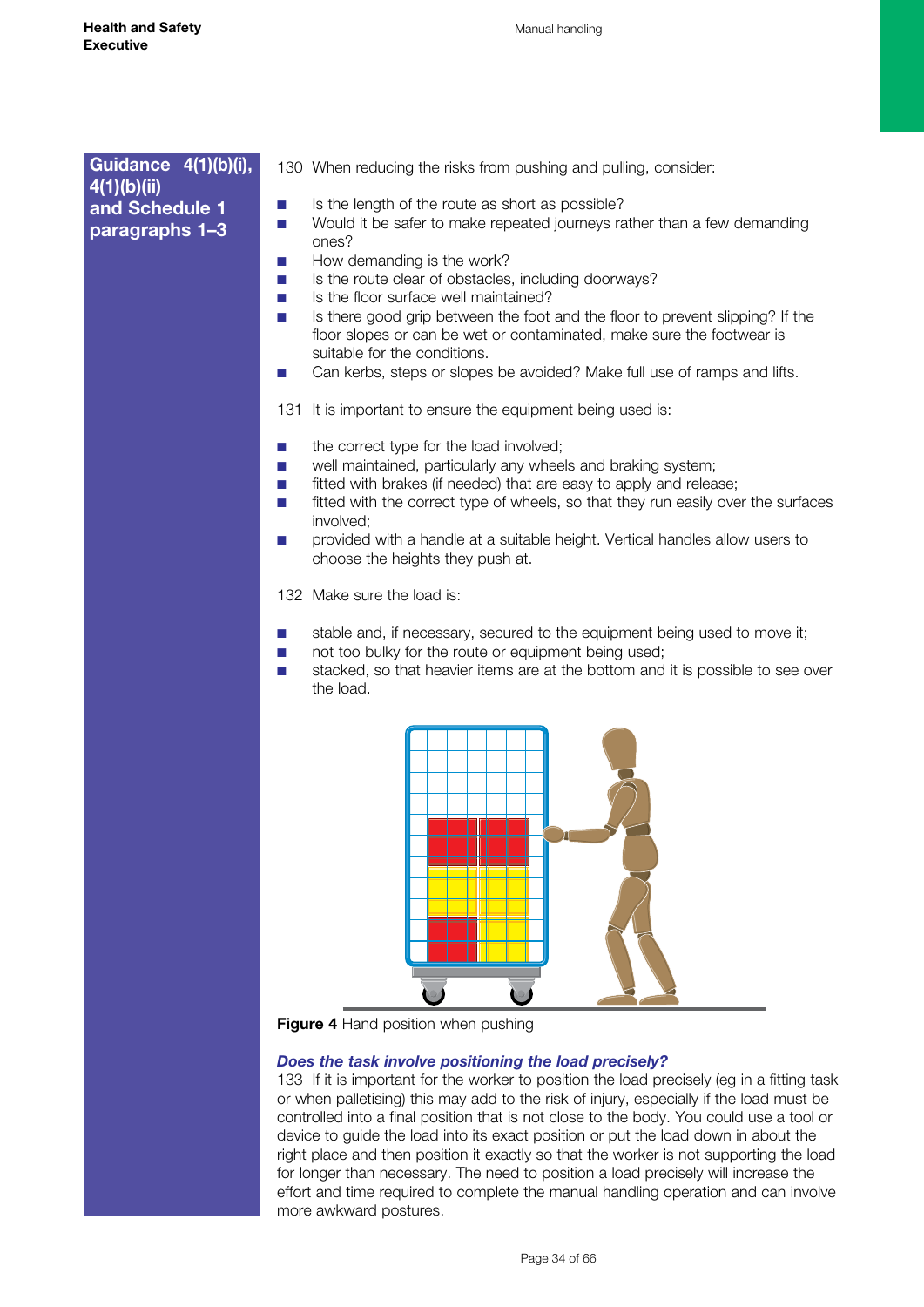### <span id="page-34-0"></span>*Does the task involve a risk of sudden movement of the load?*

134 If a load can be moved suddenly by machinery or another person handling it in a team, and the handler is unprepared or is not able to keep complete control of it, unpredictable stresses can be imposed on the body, creating a risk of injury. For example, freeing something that is jammed in a machine can easily cause injury. There may also be problems when handling people, or animals that may behave unpredictably. The risk is made worse if the handler is in a weak or unstable posture.

#### *Does the task involve several risk factors?*

135 Often several risk factors will be present in a manual handling operation. They interact in complex ways to affect individual capability and the risk of injury. Avoid combining twisting with stooping or stretching wherever possible.

## **Work routine**

#### *Does the task involve frequent or prolonged physical effort?*

136 With frequent handling, the weights that people are comfortable handling decrease as the frequency of handling increases. This will be worsened by jerky or hurried movements that can fatigue the body quickly. Look at the frequency of handling loads, especially those that are heavy or awkward. Where possible, tasks should be self-paced and employees trained to adjust their rate of working to optimise safety and productivity. Look at the MAC tool to help you assess the effects of regular frequent lifting. The V-MAC tool will help you assess handling where the pattern is variable or irregular. If workers have to handle light loads at high frequencies then the ART tool will help assess the risks to their upper limbs.

137 If physical stresses are prolonged then fatigue will occur, increasing the risk of injuries. Work done in fixed postures reduces blood flow to the muscles, leading rapidly to fatigue, pain and reduced muscular efficiency. Look carefully at the work routine and minimise the need for fixed postures due to prolonged holding or supporting of a load. Consider whether a handling aid to support the load would be helpful.

### *Does the task involve insufficient rest or recovery periods?*

138 Taking steps to reduce fatigue during physically demanding work decreases ill health and maintains output. Make sure there are adequate opportunities for rest (by taking breaks from work) or recovery (by changing to another task which uses a different set of muscles).

139 As there are large differences in how quickly individuals become fatigued, an inflexible approach to rest breaks may not be an efficient way of reducing the risk of injury. Mandatory, fixed breaks are generally less effective than those taken voluntarily within the constraints of what is possible in terms of work organisation. You should consider the overall demands of the working shift, especially where there are productivity targets to be met.

140 You may be able to use job rotation to allow some muscle groups of the individuals involved to rest while others are being used, for example intersperse periods of heavy work with lighter activities such as paperwork or monitoring instruments. Job rotation can also make the work more interesting, reduce monotony and increase attentiveness. Avoid rotating to tasks which repeat the use of the same group of muscles, even if working on a different task, as this is unlikely to reduce the risk of manual handling injury.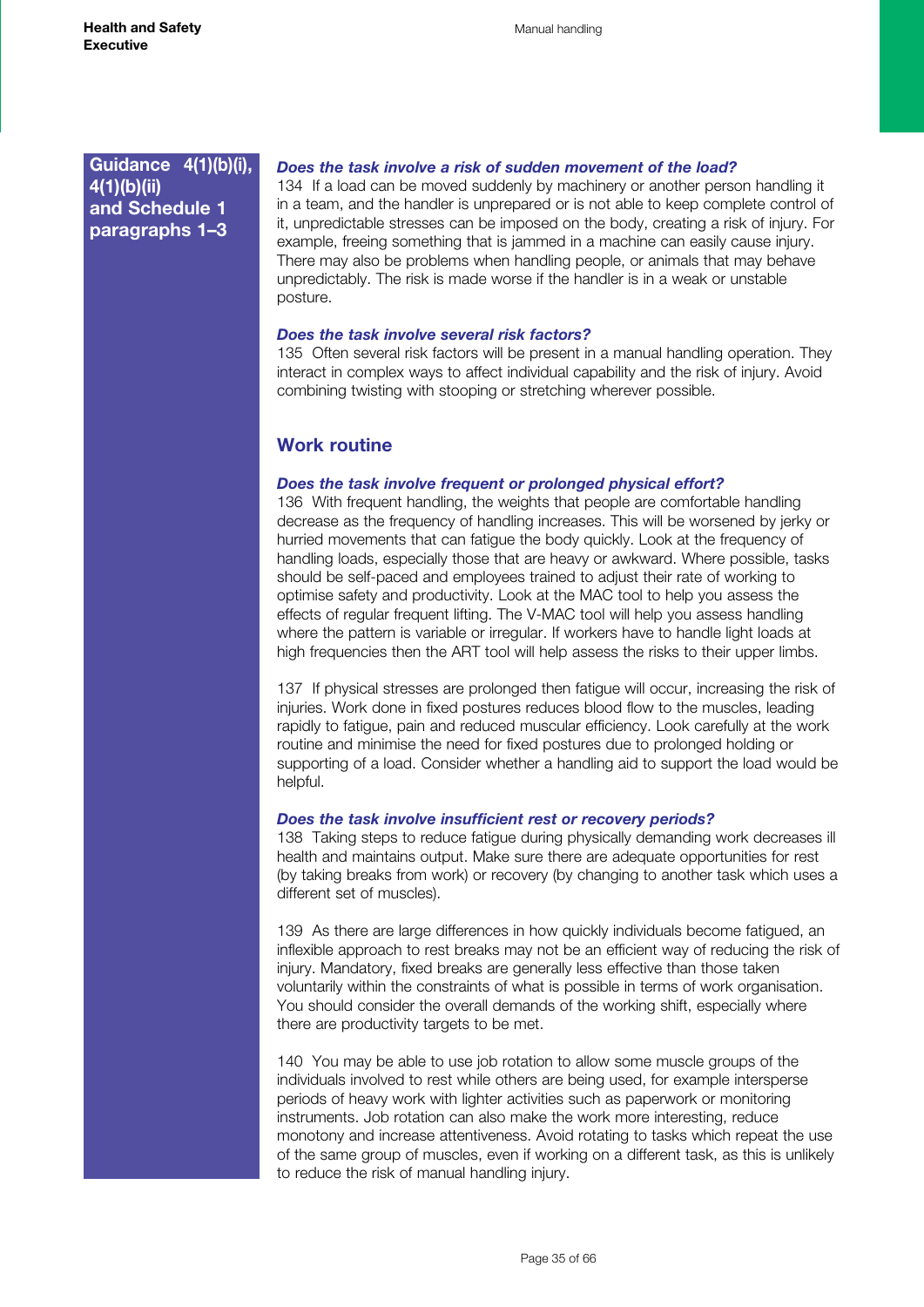#### *Does the task involve a rate of work imposed by a process?*

141 There may be increased risk where the worker cannot change the rate of work. Mild fatigue, which might quickly be relieved by a short break or a brief spell doing another operation using different muscles, can soon become more pronounced and lead to an increased risk of injury.

142 Psychosocial risk factors can also contribute to the onset of musculoskeletal disorders. For example, stress-related changes in the body (such as increased muscle tension) can make people more susceptible to musculoskeletal problems; or individuals may change their behaviour, for example doing without rest breaks to try and cope with deadlines.

143 These issues are best addressed with the full consultation and involvement of the workforce. Consider the following control measures to improve the working environment in your workplace:

- Reduce the monotony of tasks where appropriate.
- Make sure there are reasonable workloads with realistic deadlines.
- Ensure good communication and reporting of problems.
- Encourage teamwork.
- Monitor and control shift work or overtime working.
- Reduce or monitor payment systems which work on a piece rate.
- Provide appropriate training.

#### *Does the task involve handling while seated?*

144 Handling loads while seated imposes significant constraints as the relatively powerful leg muscles cannot be used, nor can the weight of the handler's body be used as a counterbalance. Most of the work has to be done by the weaker muscles of the arms and upper body so the loads that can be handled are much lighter. Also, being seated restricts how far the handler can move the load.

145 The handler will have to reach and/or lean forward to grasp loads that are not presented close to the body, which will put the body under additional stress. Castors may be inadvisable if the handler pushes or pulls any loads while seated, especially on hard floors. Twisting when seated can be awkward, especially when reaching below seat height or above shoulder height, so consider providing a seat that swivels. This will help you design tasks so that loads are handled in front of the body and not from the side. To reduce the load on the spine when lifting, and to reduce the number of undesirable movements, seats should be provided with an appropriate backrest. Consider carefully whether armrests are appropriate as they may restrict movement.

146 Make sure you select suitable seats, and work surfaces at an appropriate height, to allow the user to safely and comfortably carry out their work. Further advice is in the HSE booklet *Seating at work.*<sup>32</sup>

#### *Does the task involve team handling?*

147 Handling by two or more people (see Figure 5) may make possible an operation that is beyond the capability of one person, or reduce the risk of injury to a single handler. It can be an effective way of handling large items that need to be carried over relatively short distances. However, it may introduce additional problems which you should consider in your assessment. All team members need to know their own roles within the team and planning and co-ordination become more important as the team size grows. Teams of more than four members are unlikely to work successfully unless managed very carefully. During the handling operation the proportion of the load that is supported by each member of the team will inevitably vary to some extent. This is likely to be more pronounced on steps or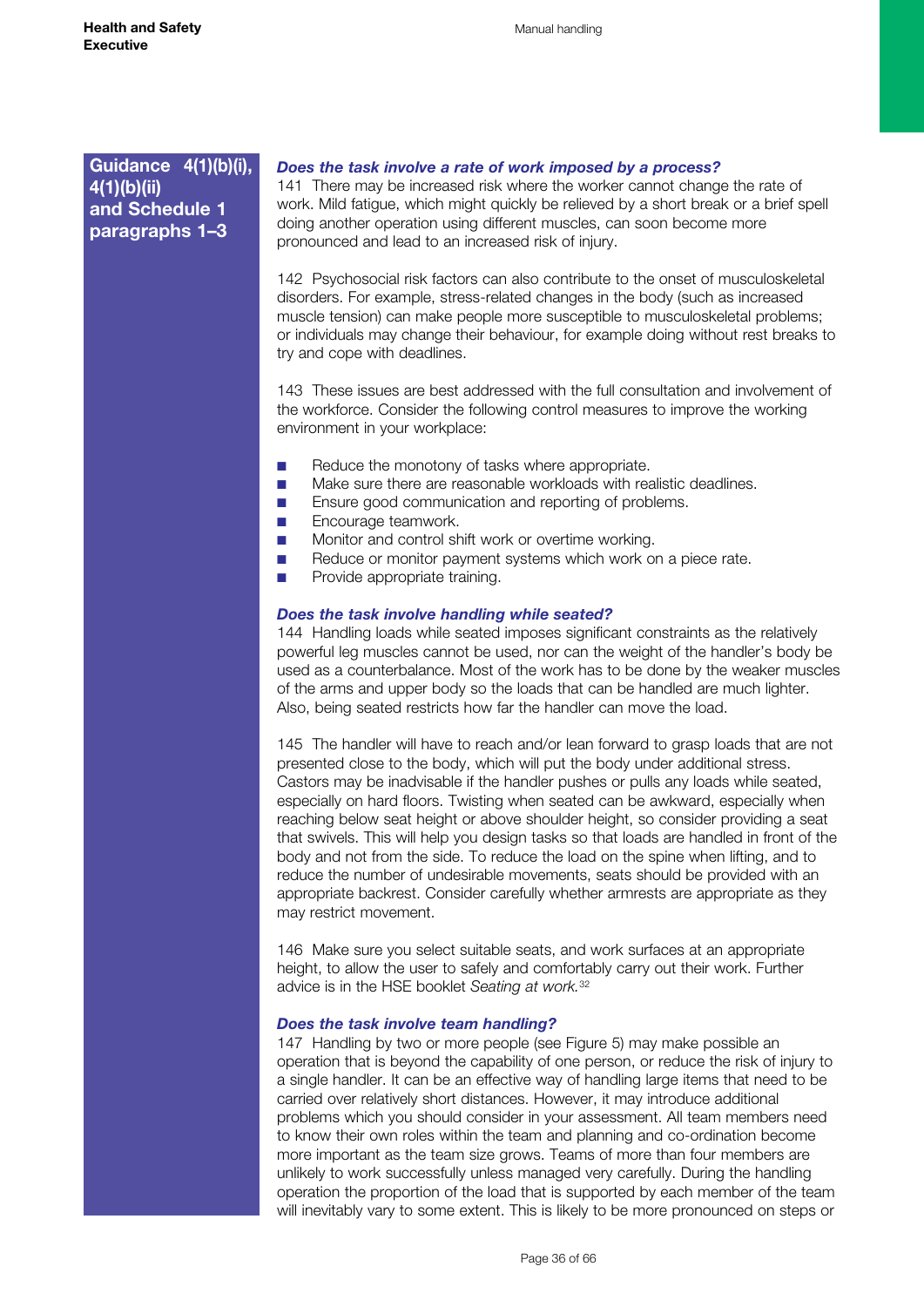sloping or uneven ground where handlers at the lower end may find themselves supporting most of the weight.

148 The capability of the weakest person acts as a limiting factor, especially for two-person teams. This means that the load a team can handle safely can be less than the sum of the loads that the individual team members could cope with when working alone. As an approximate guide, using 85% of the total of individual capabilities will allow a safety margin and can be applied to teams of different sizes.



#### **Figure 5** Team handling

149 There may be additional difficulties if:

- the task is infrequent or a one-off and the team members are the people who just happen to be available at the time;
- team members get in the way of each other's sight or movement;
- the load does not have enough good handholds. This can happen particularly with compact loads which force the handlers to work close together or where the space available for movement is limited;
- the load needs to be handled through the chest region. The handlers may find that they need to change grip to complete the movement. This may be particularly difficult for two-person teams;
- team members have difficulty communicating when carrying out the lift, eg because of background noise or language barriers.

150 One person should plan and take charge of the actual operation. Consider whether:

- there is enough space for the handlers to manoeuvre as a group;
- all the team members can get to the load;
- the weight is evenly distributed. If not, the stronger members of the team should lift the heavier end of the load;
- the load has sufficient handholds;
- a handling aid should be used, especially if the load is particularly small or difficult to grasp;
- movements can be co-ordinated easily and if anything will make it difficult for team members to communicate with each other before and during the lift.

151 When team handling is being carried out to handle a person, include the person being handled in the communication where possible. A clear protocol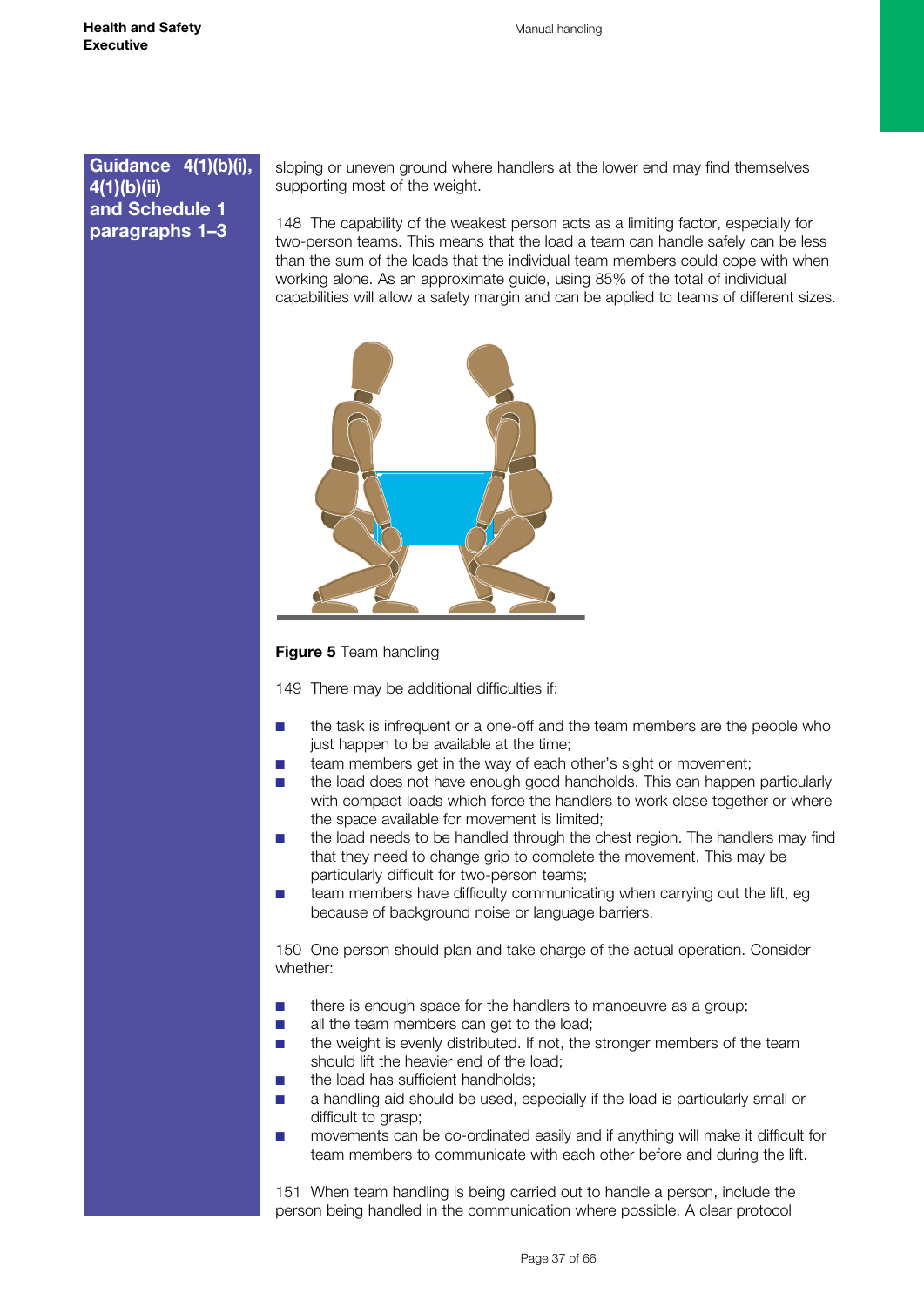<span id="page-37-0"></span>should be agreed between the team members about timing for the lift. This is particularly important when the team contains employees from different agencies, eg fire service and ambulance staff who may have their own preferred instructions.

# The load

# **Size and weight**

#### *Is the load heavy?*

152 The weight of a load is important when assessing the risk from manual handling but, as discussed in paragraph 13, it is well established that the weight of the load is only one – and sometimes not the main – consideration affecting the risk of injury. Other features of the load must also be considered, such as:

- resistance to movement, such as frictional forces when pushing and pulling;
- size;
- shape:
- rigidity.

153 When your risk assessment identifies the weight of the load as an important factor, consider ways of reducing its weight. For example, materials like liquids and powders may be packaged in smaller containers. Where loads are bought in, it may be possible to specify lower package weights. However, the breaking down of loads will not always be the safest course of action as this will increase the handling frequency. When the frequency of handling is low and the weights are relatively high, it is preferable to reduce the weight and increase the frequency of handling. However, increasing the frequency too much will cause fatigue. Another option is to make the load so big that it cannot be handled manually.

#### *Is the load bulky or unwieldy?*

154 The size and shape of a load affect the way it can be held. For example, the risk of injury will be increased if a load to be lifted from the ground or close to the ground is not small enough to pass between the knees. In these circumstances, its size will prevent the worker getting close enough to pick it up safely. It is also harder to get a good grip if the bottom front corners of a load are not within reach when carrying at waist height. If handlers have to lean away from a load to keep it off the ground when carrying it at their side, they will be forced into unfavourable postures.

155 In general, if any dimension of the load exceeds about 75 cm, handling it is likely to pose an increased risk of injury, especially if this size is exceeded in more than one dimension. The risk will be further increased if the load does not provide convenient handholds. For loads of these dimensions, consider appropriate handling aids.

156 A bulky load can also restrict a worker's vision, which is particularly important when carrying or pushing a load. Where it is not possible to avoid this, then take into account the increased risk of slipping, tripping, falling or colliding with obstructions. Team handling may help with this, as if the load blocks one person's view someone else at the other end may have a clear view.

157 The risk of injury will also increase if the load is unwieldy or difficult to control, even if it is light. Well-balanced lifting may be difficult to achieve, the load may hit obstructions, or it may be affected by gusts of wind or other sudden air movements. Again, a team may be able to control the lift much more easily than a single person.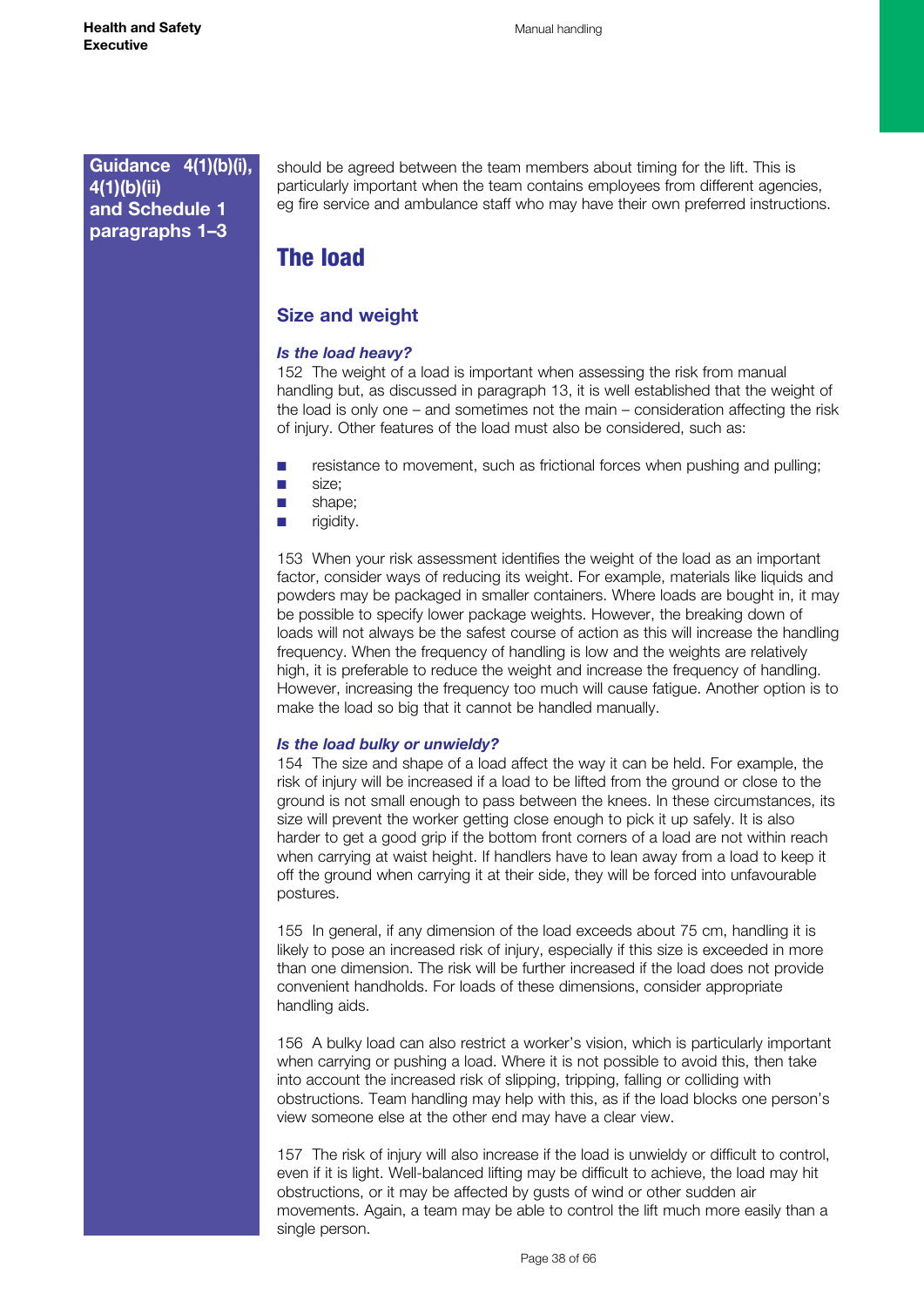#### *Is the weight of the load concentrated on one side?*

158 If the centre of gravity of the load is not positioned centrally, this can increase the risk of injury. Lifting with the heavy side away from the handler's body will put extra stress on the body. A handler who knows or can see that one side is heavier than the other should approach it from the heavy side. This may mean turning it around before lifting it.

159 Sometimes, for example with a sealed and unmarked package, it may not be immediately apparent that the centre of gravity is offset. This increases the risk of injury since the handler may hold the load with its centre of gravity further from the body than is necessary.

#### *Is the load difficult to grasp?*

160 Loads can be difficult to grasp if they are large, rounded, smooth, wet or greasy and don't have handles or handholds. This means that the handler will have to use more strength to grip it, which is tiring, and they will have to change grip at some point. There is therefore a greater risk of dropping it, handling will be less easy and the risk of injury will increase. Unless they are carefully selected to suit the items being handled, using gloves may also make a load more difficult to hold.

161 Consider providing, where reasonably practicable, handles, hand grips, indents or any other feature designed to improve the handler's grasp. If the load has to be carried rather than moved on something such as a trolley, consider if carrying devices such as slings are practical. Alternatively, it may be possible to place the load securely in a container which is easier to grasp. Where a load is bulky rather than heavy, consider whether team handling would help, or whether it would be easier to carry it at the side of the body.

162 Well-positioned handholds can help reduce the risk of injury. Using totes or crates with handles or cartons with handholds near the top will reduce the need to stoop when lifting from a low level. However, the size of the load might mean carrying the load with bent arms, which could increase fatigue.

163 Design handholds suitable for the size and weight of the load. The best ones allow a 'power grip' where the fingers and thumb can wrap round a cylindrical handle. Any spaces for the hand need to be wide enough for a large hand wearing gloves. Avoid handholds which are only large enough for fingertip contact.



**Figure 6** Examples of grasping and handholds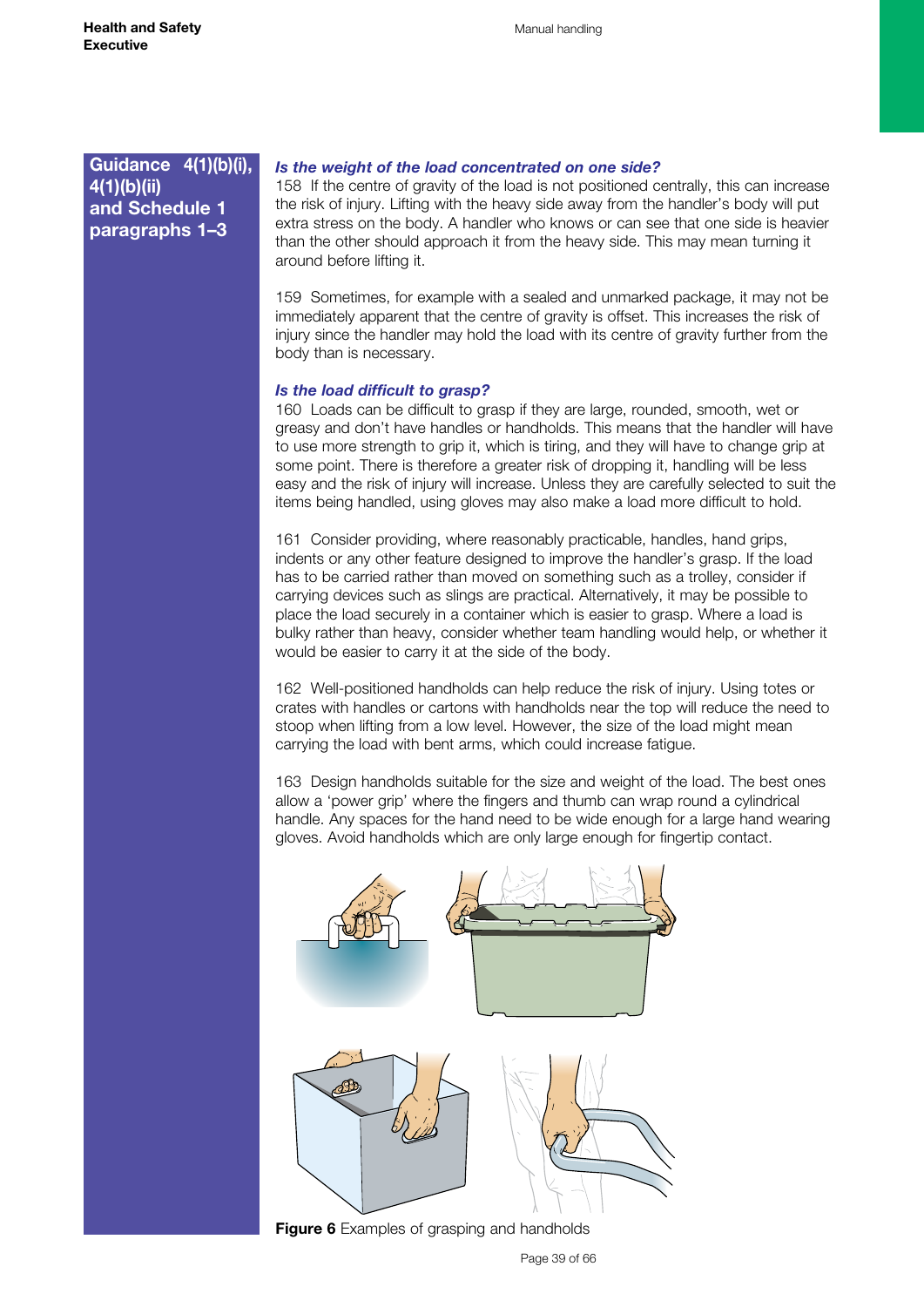#### <span id="page-39-0"></span>*Is the load unstable or with contents likely to shift?*

164 Some loads are unstable, such as stacks or bundles of loose items, while others are not rigid, or have contents that can move, increasing the risk of injury. The stresses arising during the manual handling of such loads are less predictable and the handler needs to be prepared for sudden additional stresses because of their instability. This is particularly true if the handler is unfamiliar with a particular load and there is no cautionary marking on it.

165 Where possible, make sure that any loose items are held together securely for the actual lift and that any packaging is designed to prevent the load from shifting unexpectedly while it is being handled. Keep containers of liquids or free-moving powders upright if possible, and well filled to increase stability, leaving only a small amount of free space, as long as this does not increase the risk by increasing the weight significantly. Where this is not possible, consider alternative means of handling. The shape, the weight and the nature of the contents are all important.

*Is the load sharp, hot or does it have the potential to cause damage?* 166 There may be a risk of injury from contact with the load. It may have sharp edges or rough surfaces, or be too hot or too cold to handle safely without protective clothing. These features may also make the load harder to grip, and force the handler to hold it away from the body.

167 Check to see that loads are not contaminated by, for example, oil or corrosive deposits. Consider putting hot or cold materials into insulated containers to protect the person doing the handling and avoid sharp corners, jagged edges, rough surfaces etc where possible. Where this cannot be achieved, provide suitable handling aids or PPE.

168 Animals may react in an unpredictable way when handled, which can increase the risk of injury. Consider using restraints such as cattle crushes or lifting equipment such as sheep turnover crates.

# **Designing equipment so it can be handled easily**

169 The Supply of Machinery (Safety) Regulations 2008<sup>33</sup> cover the essential health and safety requirements in the design of machinery and its component parts. These regulations require machinery to be capable of being handled safely. If manual handling is involved, the machinery and component parts must be easily movable or equipped for picking up, for example with hand grips. Machinery and component parts not suitable for manual handling must be fitted with attachments for lifting gear or designed so that standard lifting gear can be easily attached.

170 The Provision and Use of Work Equipment Regulations 1998<sup>34</sup> place duties on employers. You will need to check, for example, that adequate operating instructions have been provided for any work equipment you expect your employees to use and that there is information about residual risks such as manual handling. For more information see 'Are you a purchaser of work equipment?' on HSE's 'Work equipment and machinery' web pages.<sup>21</sup>

171 The HSW Act also includes requirements for designers and manufacturers to ensure the safety, 'so far as is reasonably practicable', of any article for use at work and to provide adequate information about the conditions necessary to make sure that when put to use, such articles will be safe and without risk to health (also see paragraphs 53–55).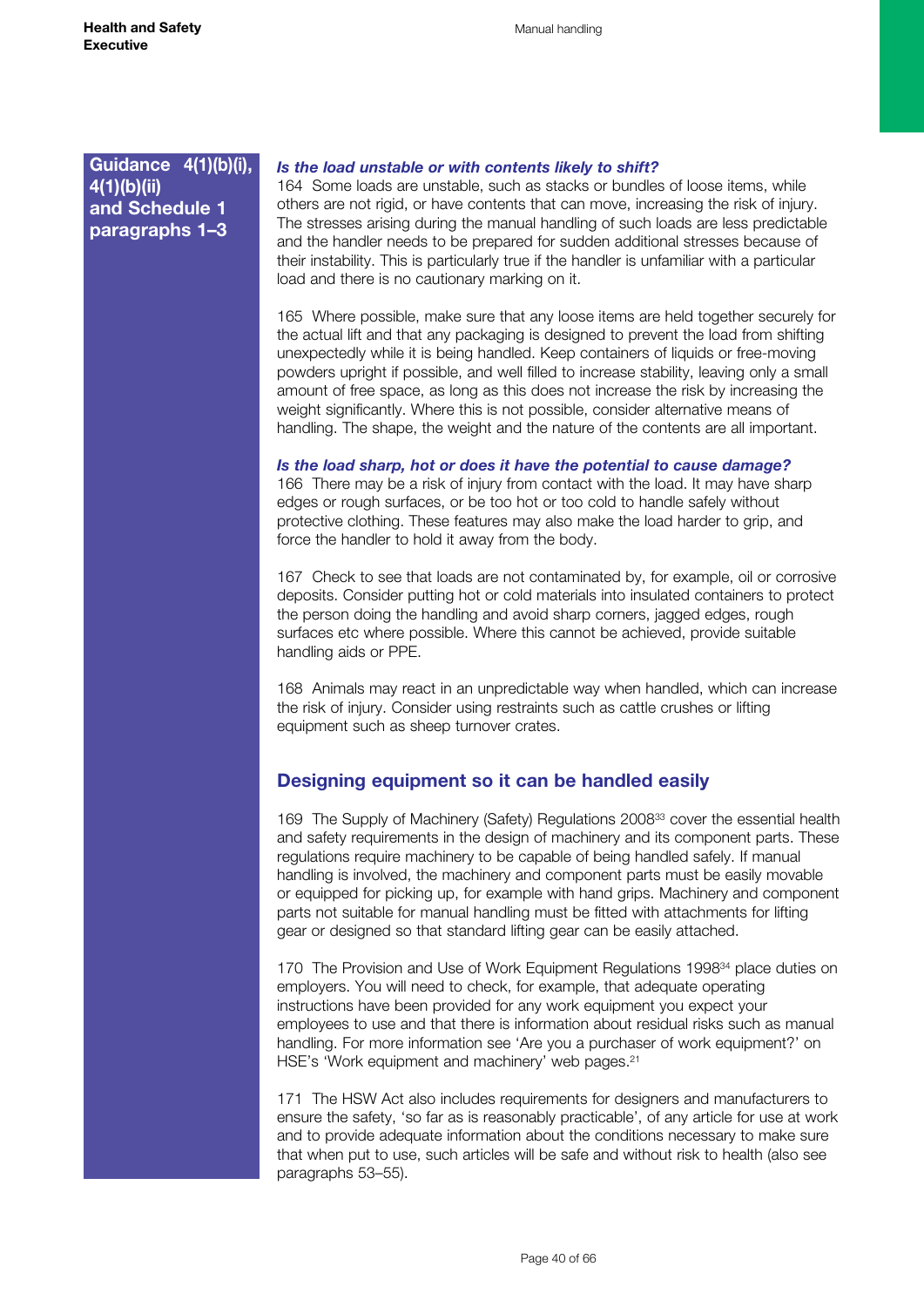# <span id="page-40-0"></span>The working environment

#### **Space constraints, floors, temperature, ventilation and lighting**

172 The issues dealt with in this section are also subject to the requirements of the Workplace (Health, Safety and Welfare) Regulations 1992.

#### *Are there space constraints preventing good posture?*

173 If the working environment prevents working at a safe height or adopting a good posture, the risk of injury from manual handling will be increased. For example:

- low work surfaces or restricted headroom will result in a stooping posture;
- furniture, fixtures or other obstructions may increase the need for twisting or leaning;
- constricted working areas and narrow gangways will make it more difficult to manoeuvre bulky loads.

174 Make sure there is enough clear, well-maintained floor space in the areas where handling takes place around machines, fixtures and pallets. Make sure there is enough headroom in gangways and other working areas and avoid workers having to carry or push/pull loads through narrow doorways. Allow enough room for all the manoeuvres necessary during manual handling operations. In many cases, simply improving the standard of organisation and housekeeping can achieve a lot, eg by keeping workspaces clean and tidy.

175 Consider an automatic opening and closing mechanism for doors that are normally kept shut but used frequently when moving loads. It may be helpful to hold some doors in the open position in normal operations. This can make carrying easier and will avoid the need to stop and start (which requires extra force) when pushing or pulling a load.

#### *Are there uneven, slippery or unstable floors?*

176 Uneven surfaces can dramatically increase the forces required to start and keep loads moving, and increase the risk of injury. On permanent sites, both indoors and out, make sure surfaces are firm, well-maintained and properly drained. Slip-resistant surfaces and suitable slip-resistant footwear may reduce the risk of slips due to manual handling. Clear away promptly any spillages of water, oil, soap, food scraps and other substances likely to make the floor slippery.

177 In construction, agriculture and other activities where manual handling may take place on unmade ground or temporary surfaces, preparing the ground and keeping it even and firm – with suitable coverings where appropriate – will help to control the risks of injury. Temporary work platforms should be firm and stable.

178 As well as increasing the likelihood of slips, trips and falls, uneven or slippery floors interfere with smooth movement and create additional unpredictability. Floors that move, eg on a boat, a moving train, or a mobile work platform, increase the risk of injury through sudden, unpredictable stresses, meaning the ability to handle loads in safety may be reduced significantly.

179 See HSE's web pages 'Slips and trips' for further advice at www.hse.gov.uk/slips.

#### *Are there variations in floor level or work surfaces?*

180 Because steps and slopes can increase the risk of injury by making movement more difficult when handling loads, try to arrange manual handling activities on a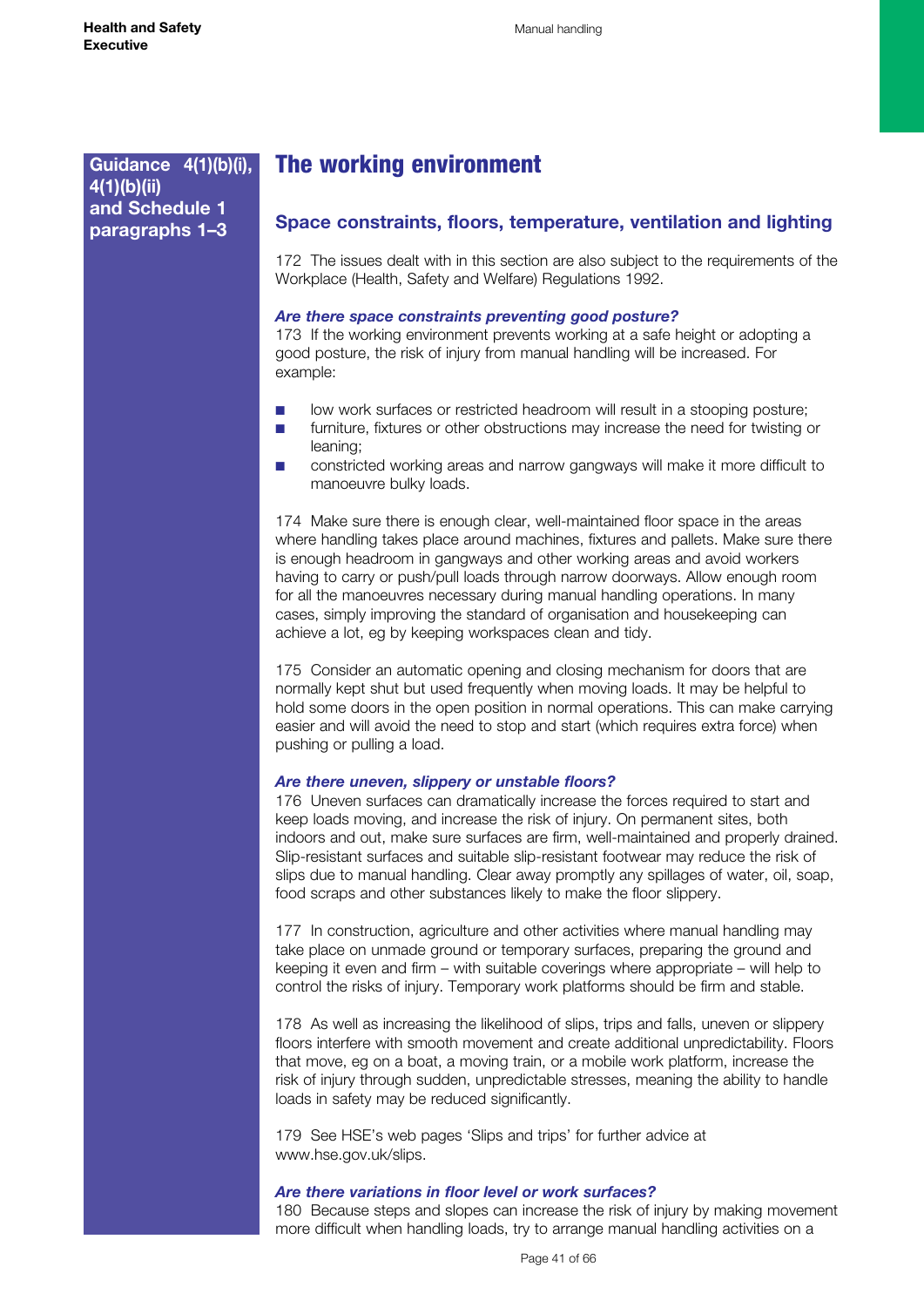single level. Carrying loads on stairs, especially two-handed carrying, can increase the risk of a fall by limiting the handler's view of the stairs, compromising balance and preventing the use of handrails. If you cannot eliminate carrying loads on stairs, consider whether the handler can keep the hands free by using a bag or backpack carried on one or both shoulders. Where more than one level is involved and a lift, hoist or other mechanical device is not reasonably practicable, try to make the transition with a gentle slope or ramp or, failing that, by well-positioned and properly maintained steps.

181 If you need to transfer loads between floors or work levels plan to move them using mechanical equipment such as a lift, hoist, or high-reach forklift truck. Do not plan transfers of loads up or down ladders. When using a ladder to carry out a task only carry light materials and tools – read the manufacturer's labels on the ladder and assess the risks. For more information on ladders and working safely at height see HSE's web pages 'Work at height' at [www.hse.gov.uk/work-at-height](http://www.hse.gov.uk/work-at-height).

182 Pushing and pulling activities are safest when floor or ground surfaces are level, clean, dry and unbroken. If there are slopes, they should not be so steep as to make keeping control of the load difficult.

183 More force is needed to push a load up a slope because of gravity. For example, the extra force required to push a load of 400 kg up a 1 in 12  $(4.8^{\circ})$  slope is 33 kg (330 newtons). This increase is above the threshold in Table 1 (see paragraph 129) for males and well in excess of the threshold for females. Table 2 shows the approximate increase in push forces that can be expected per 100 kg of load, on different slope angles. See paragraphs 127–132 and the RAPP tool for further advice on pushing and pulling.

**Table 2** Effect of slope angle on push force

| Slope gradient (degrees) | Push force (kg) increase per 100 kg<br>of laden trolley weight |
|--------------------------|----------------------------------------------------------------|
|                          |                                                                |
| З                        | 5                                                              |
| 5                        | 9                                                              |
|                          | 12                                                             |
|                          |                                                                |

184 Too much variation between the heights of working surfaces, storage shelving etc will increase the range of movement and therefore the risk of injury, particularly if the variation is large and requires, for example, moving the load from near floor level to shoulder height or higher. Therefore provide either:

- working surfaces, such as benches, that are at a uniform height to reduce the need for raising or lowering loads; or
- height-adjustable equipment, eg a scissor lift.

#### *Are there extremes of temperature or high humidity?*

185 Manual handling work in hot conditions may increase the risk of injury. Sweating can make manual handling more hazardous by obstructing vision or by reducing the ability of the hands to grip loads securely. Handling in extremely hot environments may lead to heat stress, where the body temperature increases,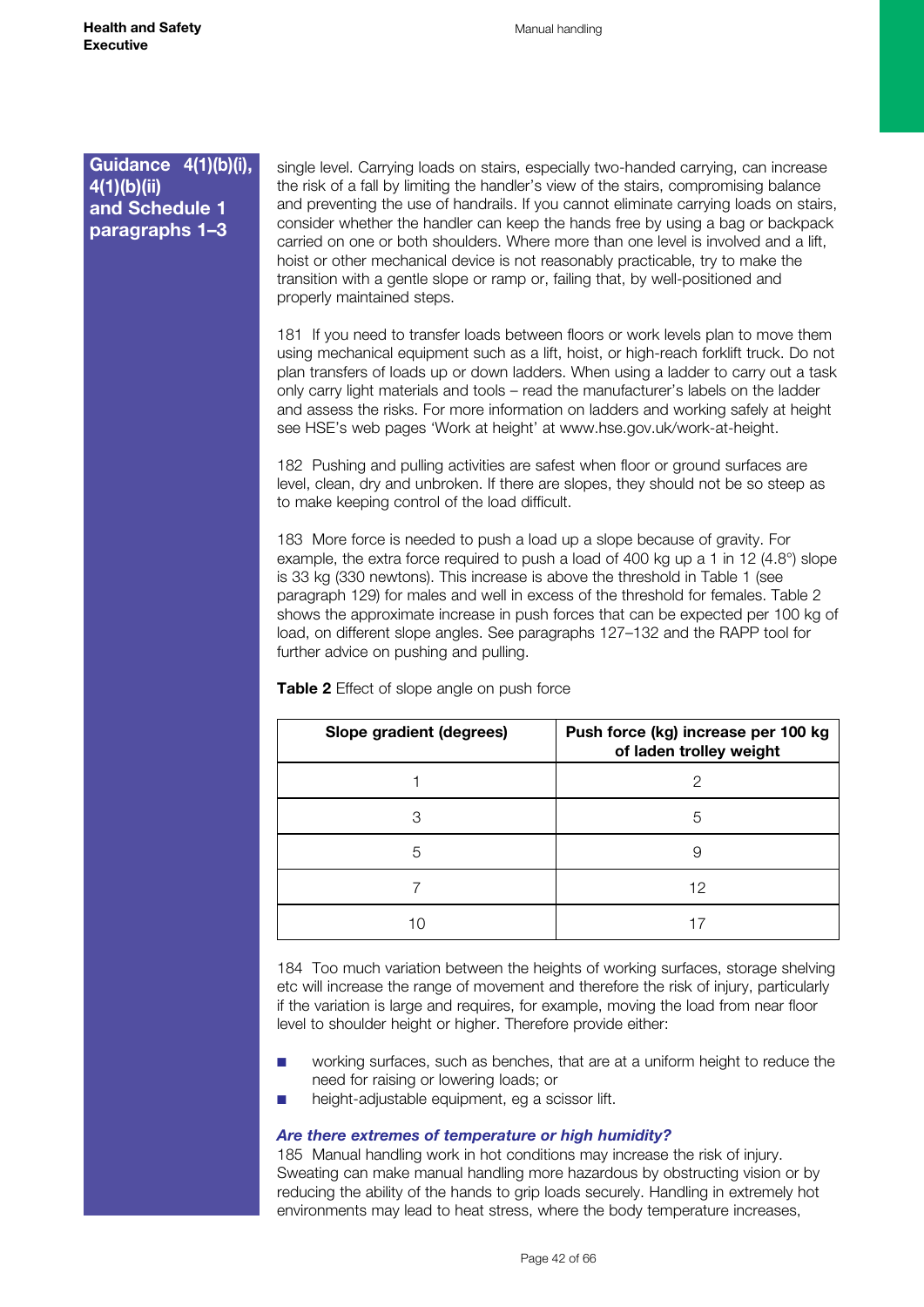especially when levels of humidity are high and air velocity is low. This can be fatal, even in acclimatised workers. More detailed advice on working in a hot environment and managing the risk from heat stress is in the leaflet *Heat stress in the workplace: A brief guide*35 and on HSE's 'Temperature' web pages at www.hse.gov.uk/temperature.

186 Low temperatures can impair dexterity as blood flow to the skin and the extremities of the body, such as the fingers, will be reduced. Air movement also reduces the effective working temperature (the wind chill factor). Appropriate levels of clothing will provide insulation to counteract this but may restrict movement, impair dexterity and reduce grip. If the body temperature drops too far, there is a risk of hypothermia. Guidance on working in chilled units and freezers is at [www.hse.gov.uk/food/chilled.htm](http://www.hse.gov.uk/food/chilled.htm) and links to British Standards on cold stress can be found on HSE's 'Temperature' web pages.

187 Where possible, provide comfortable workplaces for manual handling by improving environmental control or relocating the work to avoid extremes of temperature and excessive humidity. Where these conditions cannot be changed, eg when manual handling has to be done outside in extreme weather, or close to a very hot process, or in a refrigerated storage area, the use of PPE will be necessary. For your particular circumstances, the risk assessment process will allow you to determine whether or not your work conditions should be considered as 'extreme'. There is advice from HSE on managing workplace temperatures and thermal comfort on HSE's 'Temperature' web pages.

#### *Are there ventilation problems or gusts of wind?*

188 Poor ventilation in enclosed spaces is likely to lead to reduced levels of oxygen in the atmosphere. This will affect the ability of handlers to make decisions and they will experience fatigue more quickly. Advice on general workplace ventilation is in *Workplace health, safety and welfare*23 and in the 'Ventilation' section of 'The health and safety toolbox' web pages.<sup>24</sup> Sudden or localised strong air movements, whether caused by a ventilation system or the wind, can make it harder to handle large loads such as sheet materials safely.

#### *Are there poor lighting conditions?*

189 Poor lighting conditions can increase the risk of injury. Dimness or glare may prevent the handler from seeing loads or equipment properly and may cause poor posture, for example by encouraging stooping. Poor lighting on stairs and contrast between areas of bright light and deep shadow can aggravate tripping hazards and make it more difficult to judge height and distance.

190 There should be well-directed light to enable handlers to see clearly what they are doing, where they are going, the layout of the workplace, and to make accurate judgements of the size, nature, distance and position of the loads they are handling. The introduction of temporary or portable lighting when loading or unloading unlit trailers and storage containers will reduce the risks. See the Workplace (Health, Safety and Welfare) Regulations for more information on lighting. CIBSE produces a number of lighting guides for specific applications.<sup>36</sup>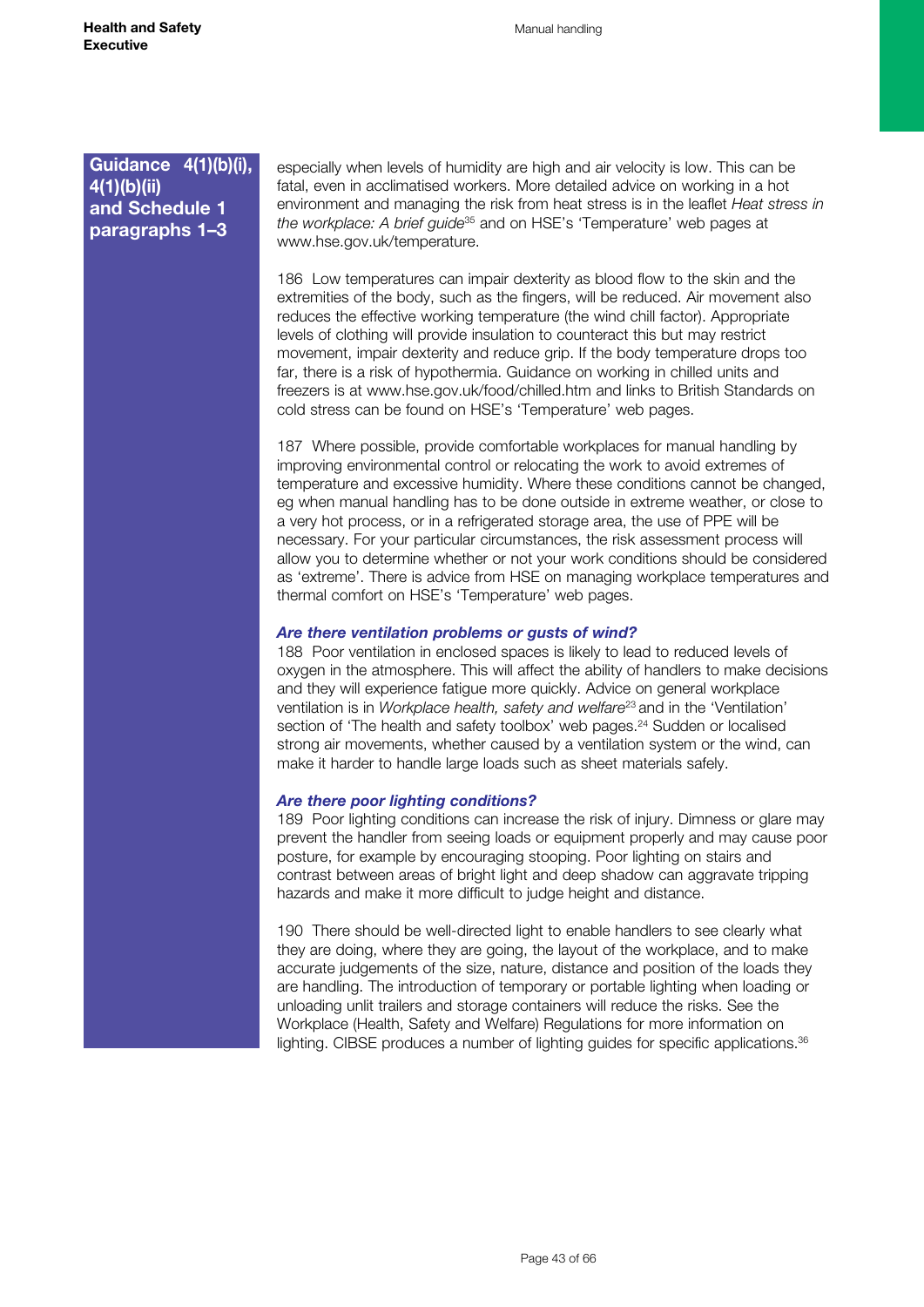# <span id="page-43-0"></span>PART 4 Mechanical assistance and good handling technique

# Mechanical assistance 191 Mechanical assistance involves the use of handling aids – some manual handling is retained but bodily forces are applied more efficiently, reducing the risk of injury. There are many examples: ■ A simple lever can reduce the risk of injury by decreasing the bodily force required to move a load, or by removing fingers from a potentially damaging trap. ■ A hoist, either powered or hand-operated, can support the weight of a load and leave the handler free to control its position. ■ A trolley, sack truck or roller conveyor can greatly reduce the effort required to move a load horizontally. Chutes and flow racking are convenient ways of using gravity to move loads from one place to another. ■ Handling devices such as hand-held hooks or suction pads can simplify the problem of handling a load that is difficult to grasp. ■ Hand pallet trucks and roll cages are ways of moving bulky loads manually. ■ Turntables, inverters and drum rotators can be used to manipulate bulky loads. Powered lift trucks can be used to move items such as pallets into position for manual handling of individual items on the pallet. 192 See *Making the best use of lifting and handling aids* for more information about handling aids. Examples of some common handling aids are illustrated in Figures 7–16. **Guidance 4(1)(b)(i) and 4(1)(b)(ii)**

**Figure 7** Small hand-powered hydraulic hoist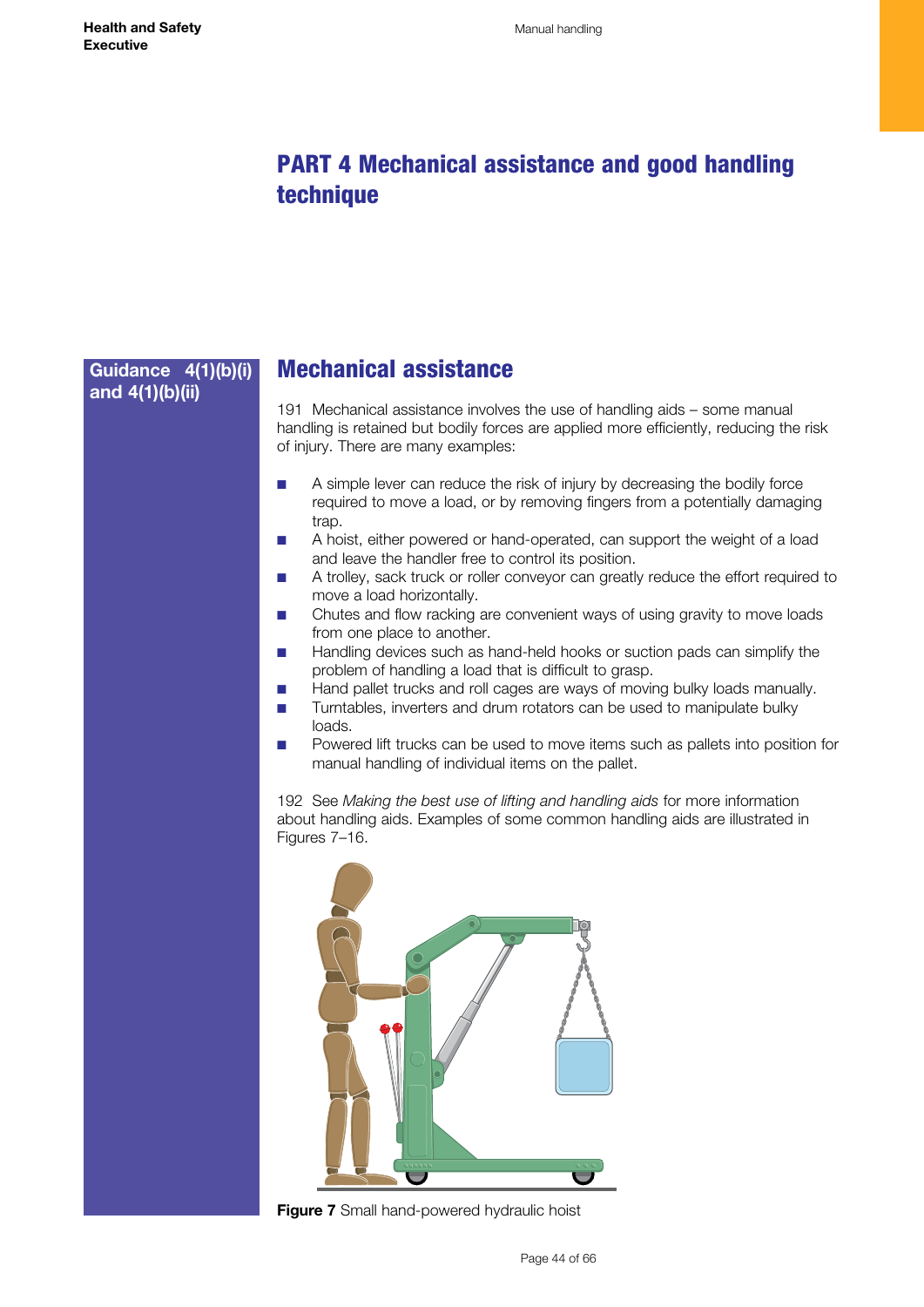## **Guidance 4(1)(b)(i) and 4(1)(b)(ii)**



**Figure 8** Roller conveyors



**Figure 9** Moving large sheet material



**Figure 10** Small hydraulic lorry loading crane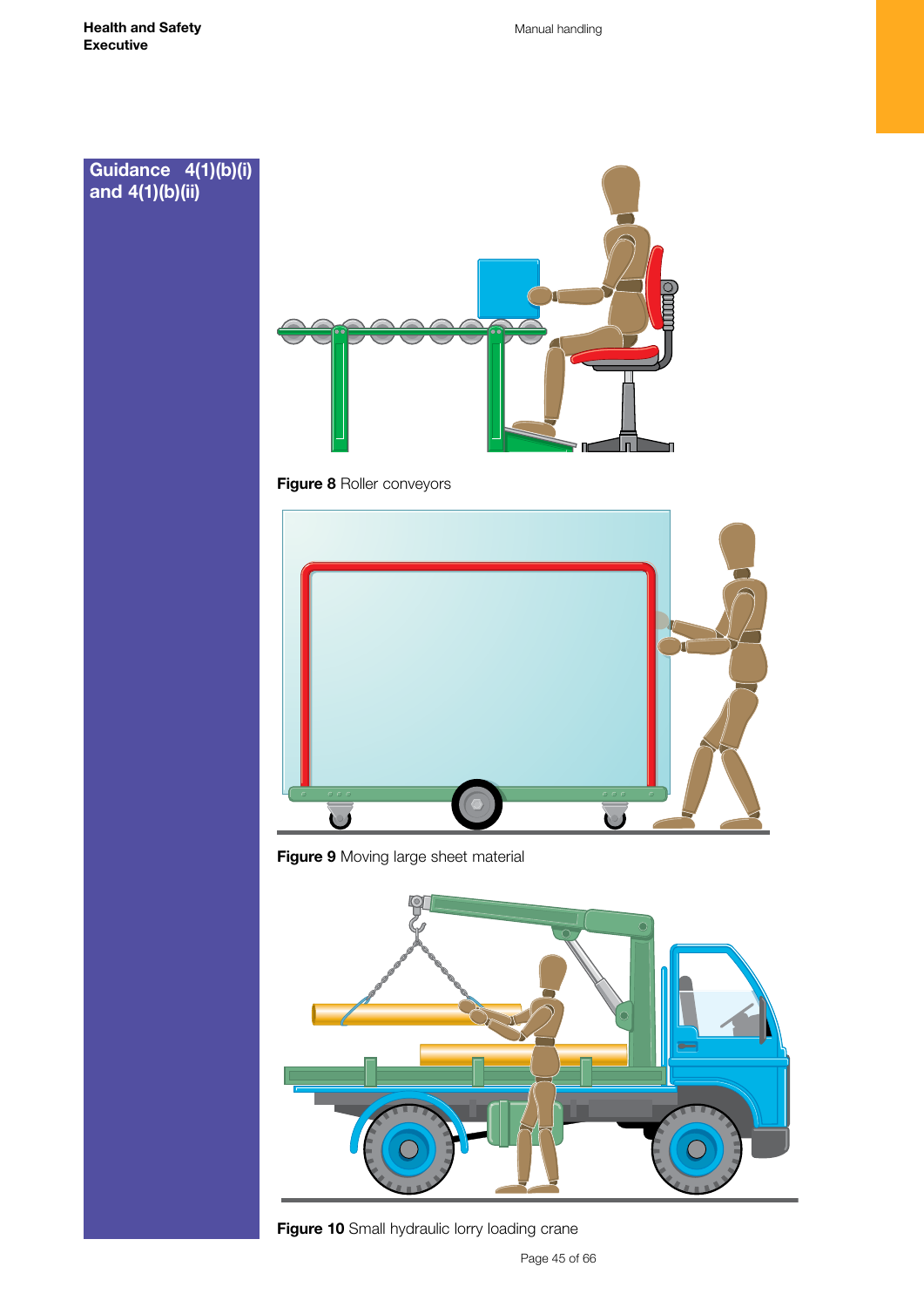**Guidance 4(1)(b)(i)**

**and 4(1)(b)(ii)**

Manual handling











**Figure 13 Powered vacuum lifter**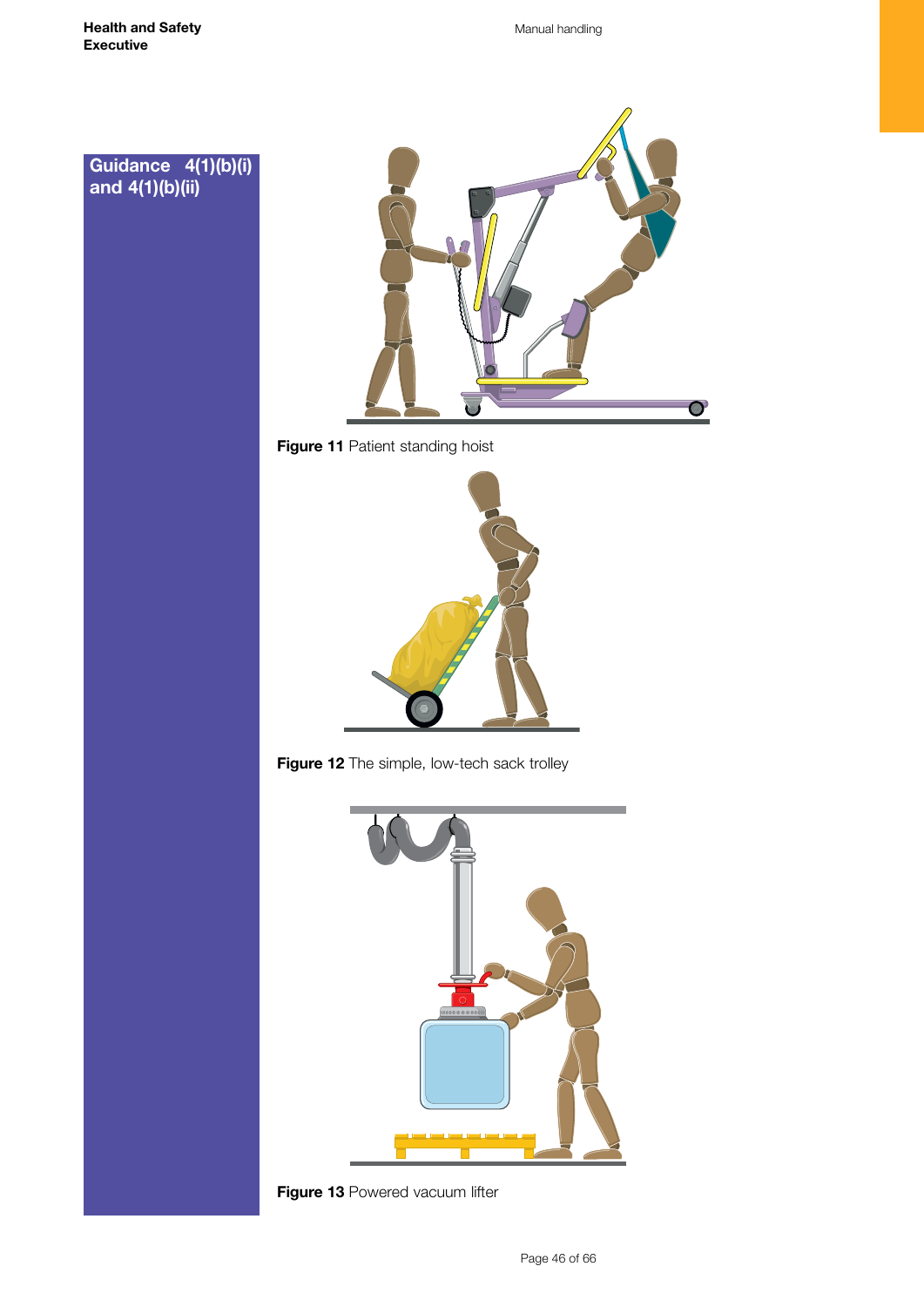



**Figure 14** Electric hoist on mobile gantry



**Figure 15** Truck with powered lifting mechanism



**Figure 16** Mobile welding set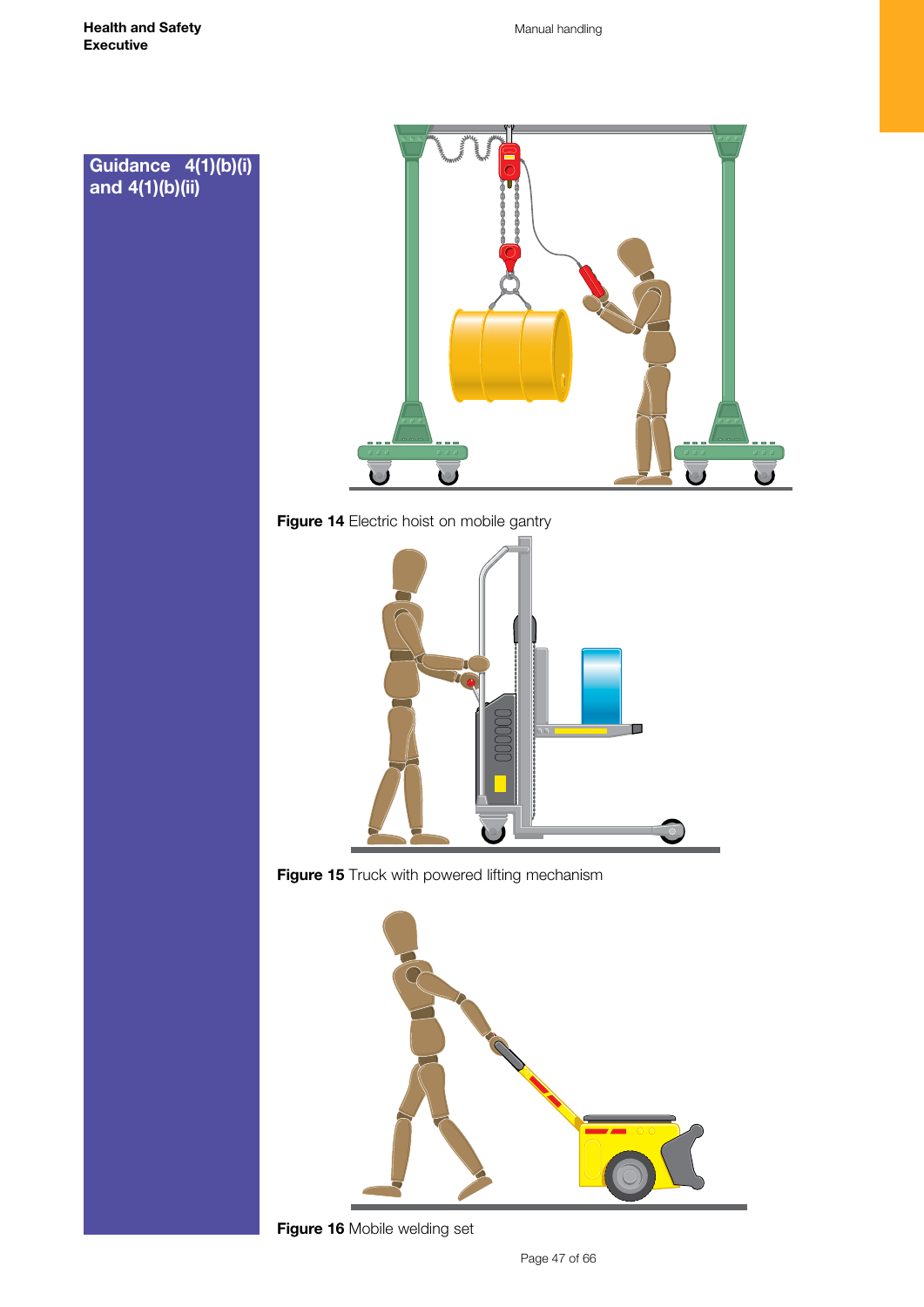# <span id="page-47-0"></span>**Guidance 4(1)(b)(i) and 4(1)(b)(ii)**

## **Maintenance of equipment**

193 All equipment provided for use during manual handling, including handling aids and PPE, should be included in a planned preventive maintenance programme which should include a defect reporting and correction system. For equipment used for pushing and pulling, this should include any wheels. A system for tagging defective equipment is one way to indicate that it should be taken out of use and sent for repair or disposal. Make sure users have easy access to the equipment they need. The Provision and Use of Work Equipment Regulations 1998 and the Lifting Operations and Lifting Equipment Regulations 1998<sup>37</sup> may also apply.

# Good handling technique

194 **A good handling technique is no substitute for other risk-reduction steps**, such as providing lifting aids, or improvements to the **task**, **load** or **working environment**. Moving the load by rocking, pivoting, rolling or sliding is preferable to lifting it in situations where there is limited scope for risk reduction. However, good handling technique forms a very valuable addition to other risk-control measures. To be successful, good handling technique needs both training and practice. The training should be carried out in conditions that are as realistic as possible, emphasising its relevance to everyday handling operations in the workplace (also see paragraphs 65–71).

195 There is no single correct way to lift and there are many different approaches, each with merits and advantages in particular situations or individual circumstances. The content of training in good handling technique should be tailored to the particular handling operations likely to be carried out, beginning with relatively simple examples and progressing to more specialised handling operations as appropriate. For example:

- Employees should be able to identify loads that might cause injury when handled. Increases in size often indicate an increase in weight and difficulty of handling.
- Where the size of the item is less important than how full it is, eg in the case of a dustbin containing refuse, they should assess the load by looking inside it or use techniques such as rocking the load from side to side before attempting to lift it (see Figure 17).
- They should also treat unfamiliar loads with caution. Drums which appear to be empty or other closed containers should be tested, eg by trying to raise one end.
- They should apply force gradually when testing loads. If employees feel too much strain, they should be encouraged to look for another way of handling the load safely.



**Figure 17** Rocking a load to assess its ease of handling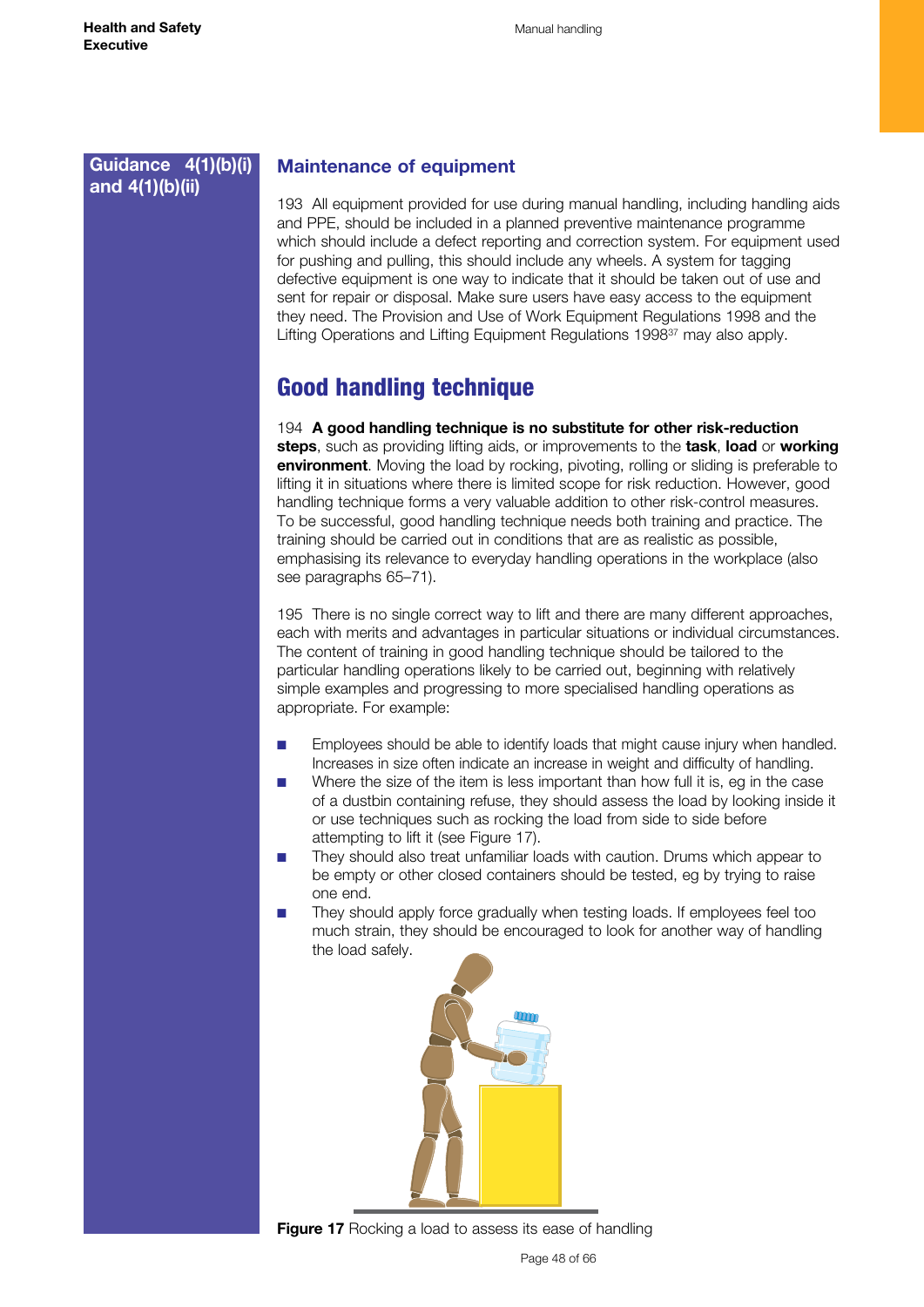## **Guidance 4(1)(b)(i) and 4(1)(b)(ii)**

196 The following list illustrates some important points which are relevant to a basic two-handed symmetrical lift – a lift using both hands that takes place in front of and close to the body, without any twisting.

### **Figure 18 Basic lifting operations**



- **Think before handling/lifting.** Plan the lift/ handling activity. Where is the load going to be placed? Use appropriate handling aids where possible. Will help be needed with the load? Remove obstructions, such as discarded wrapping materials. For long lifts, such as from floor to shoulder height, consider resting the load mid-way on a table or bench to change grip.
- **Keep the load close to the waist.** Keep the load close to the waist for as long as possible while lifting. The distance of the load from the spine at waist height is an important factor in the overall load on the spine and back muscles. Keep the heaviest side of the load next to the body. If a close approach to the load is not possible, try to slide it towards the body before attempting to lift it.
- Adopt a stable position. The feet should be apart with one leg in front of the other (alongside the load if it is on the ground) to increase the stability of the worker's posture. The worker should be prepared to move their feet during the lift to maintain a stable posture. Wearing overtight clothing or unsuitable footwear may make this difficult.
- **Ensure a good hold on the load.** Where possible, hug the load as close as possible to the body. This may be better than gripping it tightly only with the hands.
- **Moderate flexion (slight bending) of the back, hips and knees at the start of the lift** is preferable to either fully flexing the back (stooping) or fully flexing the hips and knees (full/ deep squatting).
	- Don't flex the back any further while lifting. This can happen if the legs begin to straighten before starting to raise the load. The worker should start the movement with the strong leg muscles while keeping the back posture constant.

Page 49 of 66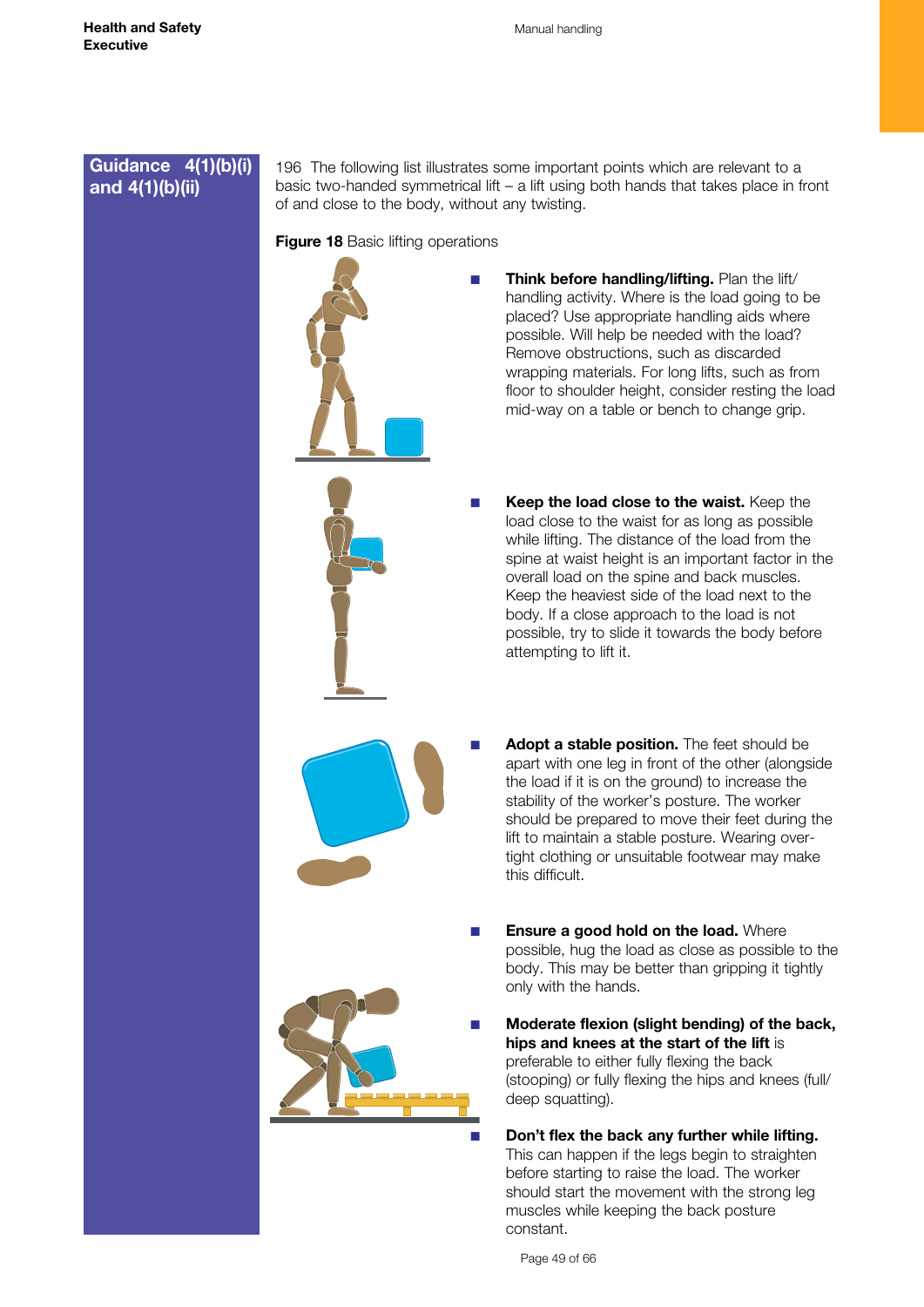

197 Involve employees and their representatives in any redesign of the system of work and in the development of handling techniques.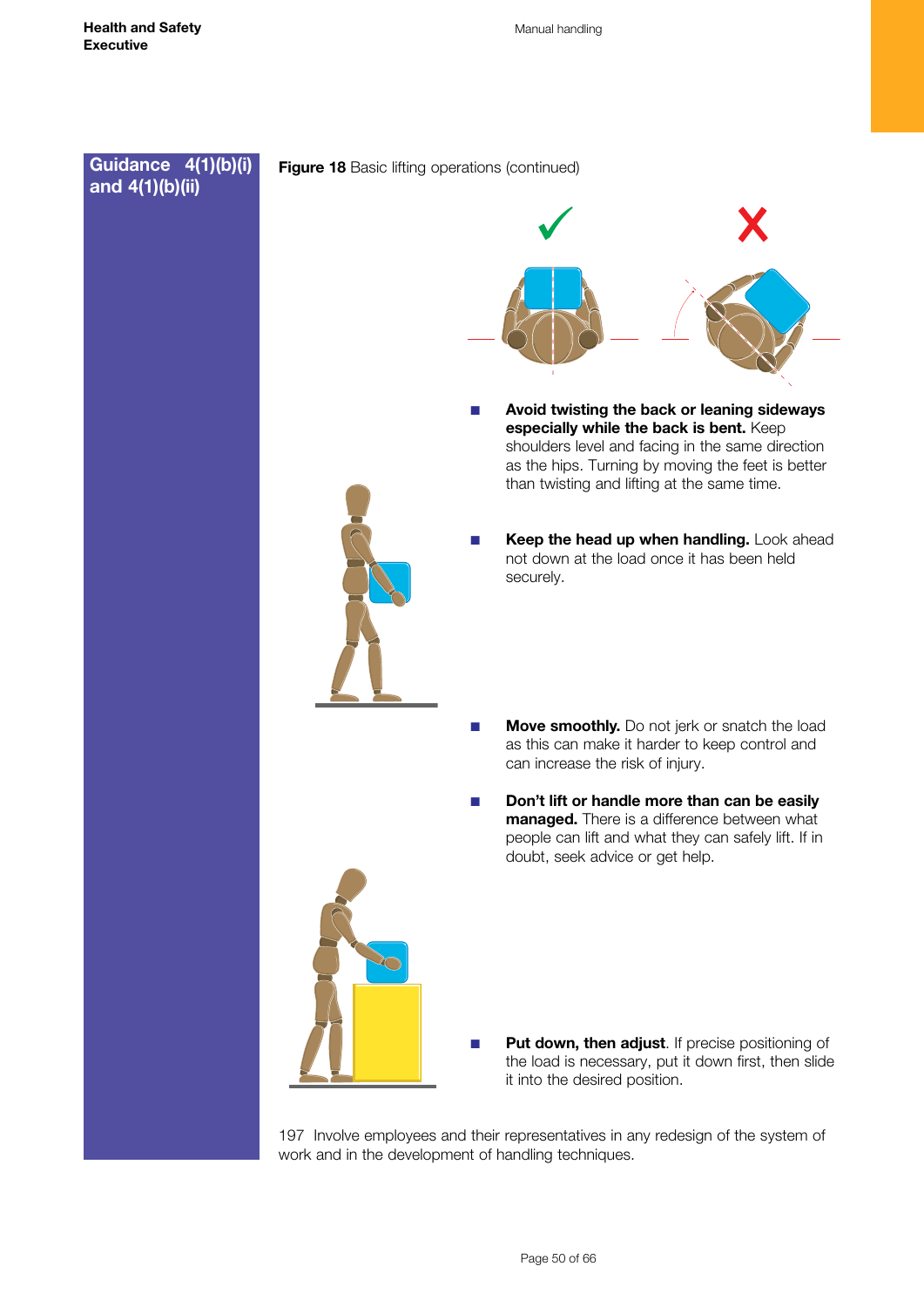# <span id="page-50-0"></span>APPENDIX How to choose the right level of detail for your manual handling risk assessments

# **Introduction**

1 Your primary duty under the Regulations is to avoid operations which involve a risk of injury or, where this is not reasonably practicable, to assess those operations and reduce the risk of injury to the lowest level reasonably practicable. Look closely at the highest risk operations and do not use your resources on detailed assessments of low-risk tasks. Make sure your workforce is fully involved in the risk assessment process. For information about HSE's risk assessment tools and links to other non-HSE tools look at [www.hse.gov.uk/msd/risk.htm.](http://www.hse.gov.uk/msd/risk.htm)

2 This appendix can help you decide how detailed your manual handling risk assessments should be. If you choose to use HSE's approach, there are three levels of detail:

- simple filters to distinguish low-risk tasks from the tasks which need a more detailed assessment (see paragraphs 4–22 of this appendix);
- the *Manual handling assessment charts (the MAC tool)*6 or the *Risk assessment of pushing and pulling (RAPP) tool,*7 which are **HSE's tools** for assessing the most common manual handling risk factors of these tasks. They will help you prioritise action to control the risks (see paragraphs 23–29 of this appendix);
- a **full risk assessment**. If you have already done an assessment with the HSE tools (MAC or RAPP) then you can add any necessary information to ensure adequate coverage of the factors required by the Regulations (see paragraphs 32–33 of this appendix). Otherwise you can carry out a standalone full risk assessment (see paragraphs 34–36 of this appendix and the online checklists<sup>8</sup>).

3 This is set out in a flow chart in Figure 19. Depending on the type of manual handling operations in your workplace, you may not need to complete all three levels. For high-risk tasks you can go straight to a detailed full risk assessment. Guidance relevant to your particular industry may also be available to help you.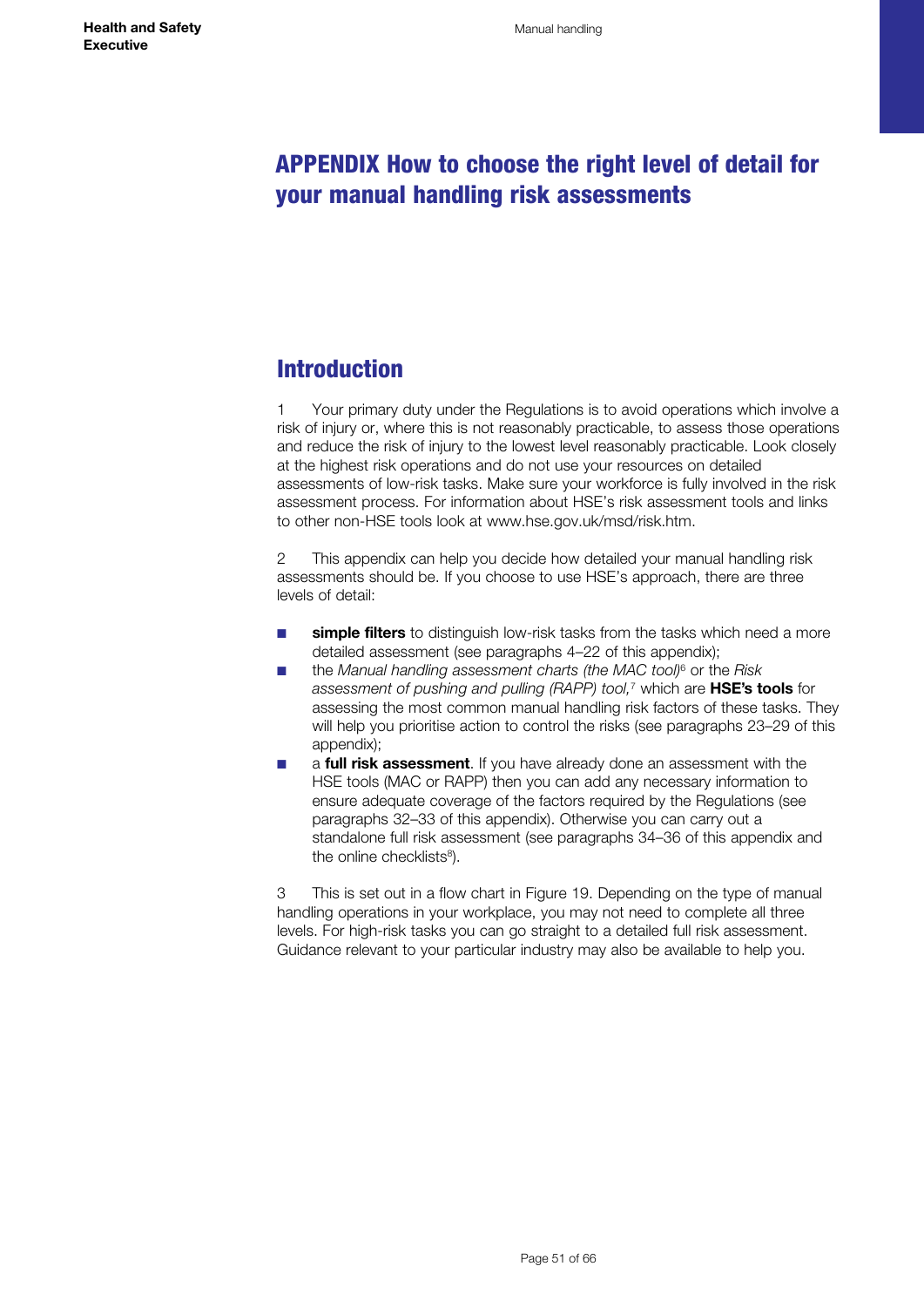<span id="page-51-0"></span>

**Figure 19** How detailed should the risk assessment be?

# The filters

4 Use the filters to identify tasks that are low risk. If the task is within the filter values you do not normally need to do any other form of risk assessment unless you have individual employees who may be at significant risk, eg pregnant workers, young workers, those new to the job, or those with a significant health problem or a recent injury. If you are not sure that a task is low risk, you should do a more detailed risk assessment.

5 The filters are based partly on data in published scientific literature and partly on practical experience of assessing risks from manual handling. They are pragmatic, tried and tested and set out approximate boundaries that will provide a reasonable level of protection to around 95% of working men and women.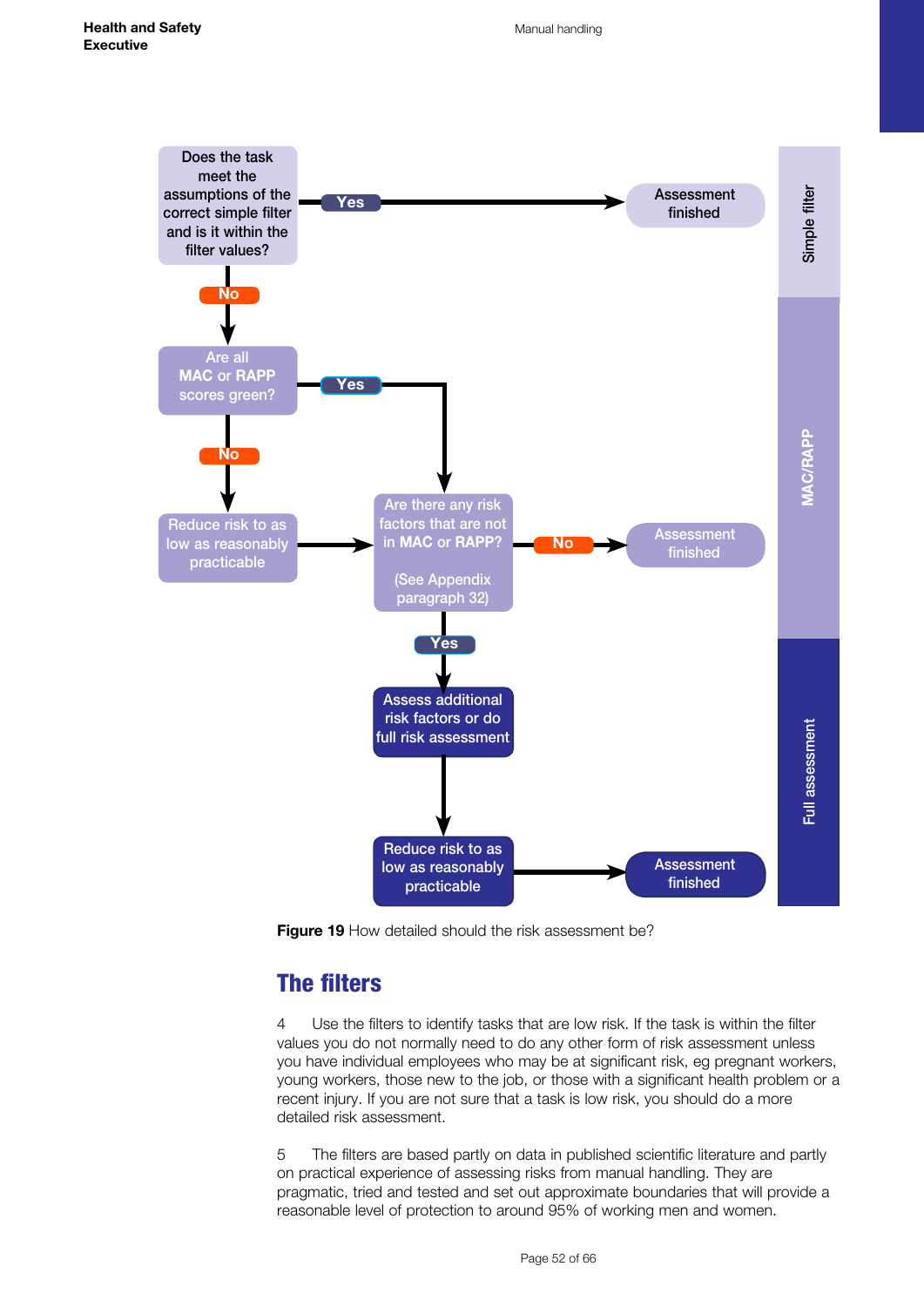<span id="page-52-0"></span>However, you must **not** regard them as safe weight limits for lifting. Because there are very many factors that influence risk, there is no weight threshold where manual handling operations change from 'safe' to 'unsafe'. Even operations lying within the boundaries of the filters should be avoided or made less demanding wherever it is reasonably practicable to do so.

6 Even for a minority of fit, well-trained individuals working under favourable conditions, operations which exceed the filter values by more than a factor of about two may represent a serious risk of injury. Always make these operations high priority for carrying out full risk assessments and implementing appropriate riskreduction measures.

# When to do a more detailed assessment

7 You will need to carry out either a MAC/RAPP (or equivalent) or full risk assessment when any of the following conditions apply:

- Lifting or lowering takes place outside the box zones in Figure 20, such as with very large forward reaches, lifting below floor level or lifting above head height.
- The handling is more frequent than one lift every two minutes (see paragraphs 136–143 in the main guidance).
- The handling involves torso twisting (paragraph 121 in the main guidance).
- Team handling occurs (paragraphs 147–151 in the main guidance).
- The activities are complex (paragraph 135 in the main guidance).
- The load is difficult to grasp or handle (paragraphs 160-163 in the main guidance).
- Aspects of the working conditions are not favourable (paragraphs 172–190 in the main guidance).
- Carrying happens with the load not held against the body (paragraphs 117– 120 in the main guidance).

# The filters in detail

8 There are different filters for four types of manual handling operations. These are:

- **■** lifting and lowering;
- carrying for up to 10 m;
- pushing and pulling for up to 20 m;
- **■** handling while seated.

9 The filters do not take account of the full range of factors required by Schedule 1 of the Regulations.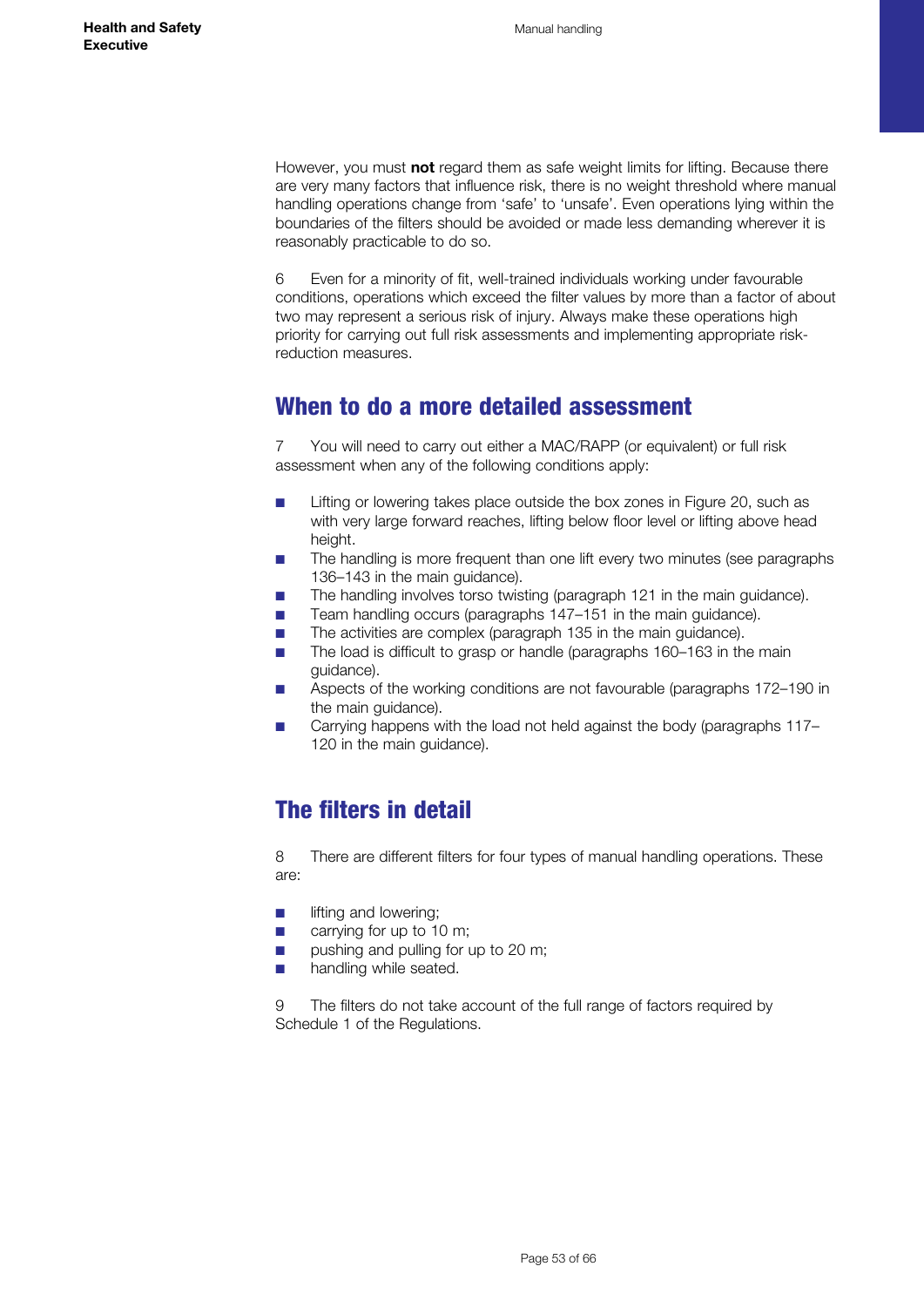<span id="page-53-0"></span>

#### **Lifting and lowering risk filter**



10 Each box in Figure 20 contains a filter value for lifting and lowering in that zone. The filter values are reduced if handling is done with arms extended, or at high or low levels, as that is where injuries are most likely to happen.

Observe the work activity you are assessing and compare it to the diagram. First decide which zone or zones the lifter's hands pass through when moving the load. Then assess the maximum weight being handled. If it is less than the value given in the matching box, the operation is within the guidelines.

12 If the lifter's hands enter more than one zone during the operation, use the smallest weight. If either the start or end positions of the hands are close to a boundary between two boxes you should use the average of the weights for the two boxes.

13 The filter for lifting and lowering assumes:

- the load is easy to grasp with both hands;
- the operation takes place in reasonable working conditions;
- the handler is in a stable body position.

14 If the weight lifted exceeds the filter weight or these assumptions are not met, then you can use the MAC tool to do a more detailed assessment, or carry out a full risk assessment as in paragraphs 30–37 of this appendix and the online checklists.

## **Carrying risk filter**

15 The filter weights for lifting and lowering in Figure 20 apply to carrying operations where the load:

- is held against the body;
- is carried no further than about 10 m without resting;
- does not prevent the person from walking normally;
- does not obstruct the view of the person carrying it;
- does not require the hands to be held below knuckle height or much above elbow height (owing to static loading on the arm muscles).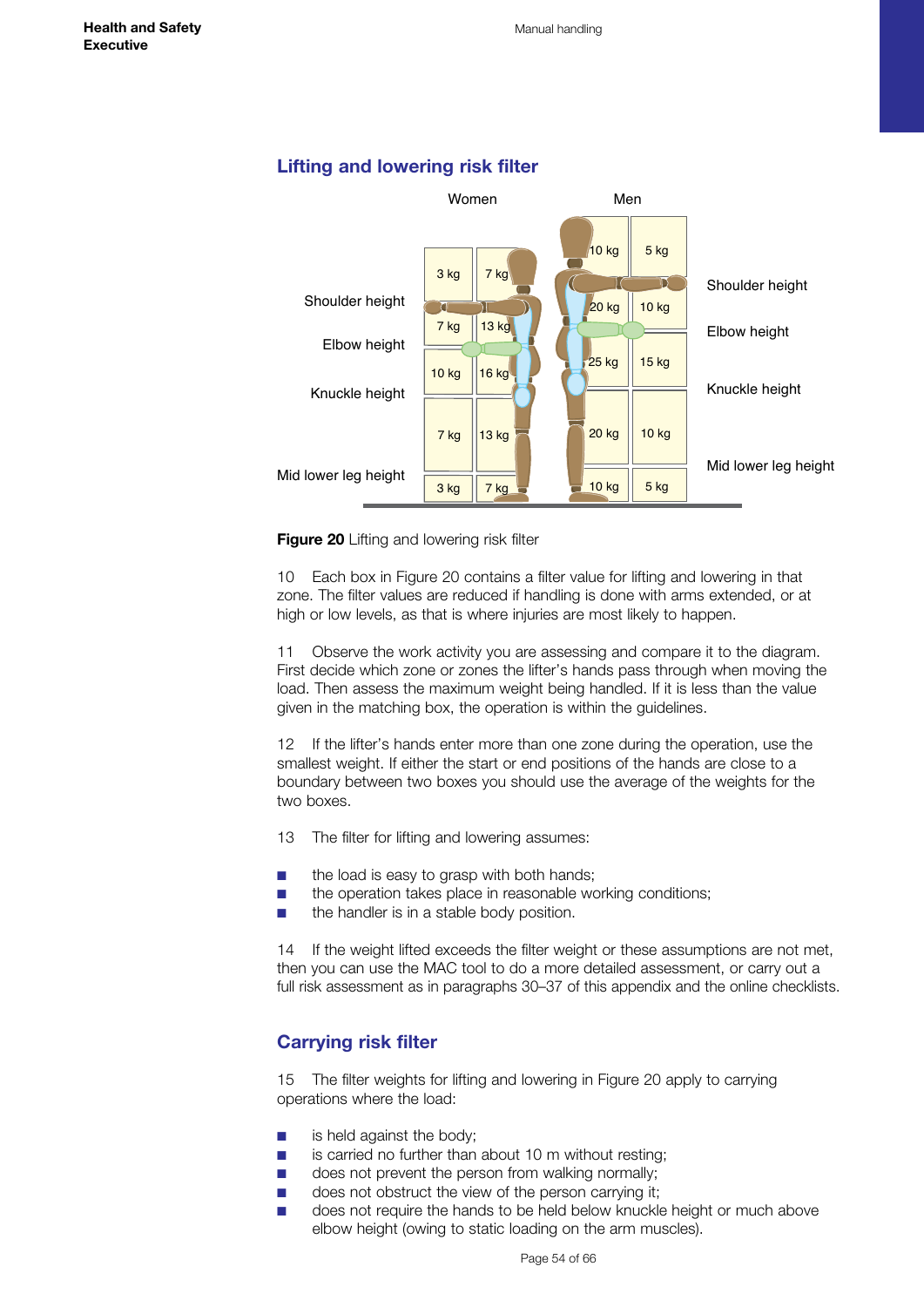<span id="page-54-0"></span>16 Where the load can be carried securely on the shoulder without first having to be lifted (as, for example, when unloading sacks from a lorry) you can apply the filter values to carrying distances up to 20 m.

17 If the weight lifted exceeds the filter weight or these assumptions are not met, then you can use the MAC tool to do a more detailed assessment, or carry out a full risk assessment as in paragraphs 30–37 of this appendix and the online checklists.

# **Pushing and pulling risk filter**



**Figure 21** Acceptable push/pull postures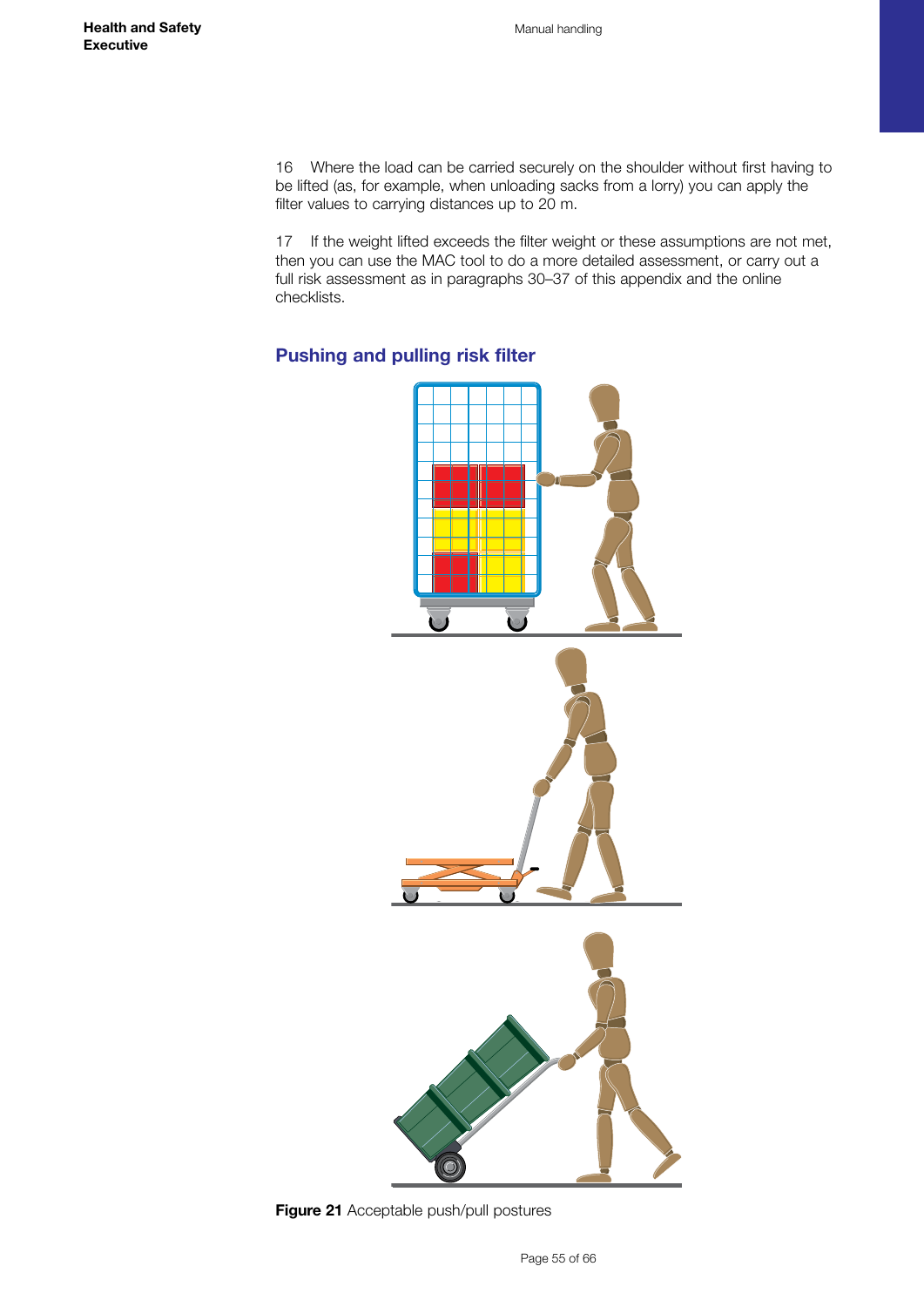<span id="page-55-0"></span>18 In pushing and pulling operations the load might be slid, rolled or moved on wheels. Observe the general posture being used while the pushing or pulling operation is being carried out. The task is likely to be low risk if:

- the force is applied with the hands; and
- the torso is largely upright and not twisted; and
- the hands are between hip and shoulder level; and
- the distance involved is no more than about 20 m.

19 An additional indicator that the task is low risk is if the load can be moved and controlled easily with only one hand.

20 If the task requires significant forces for pushing and pulling, as indicated by the posture while the operation is being carried out, then you can use the RAPP tool to do a more detailed assessment, or carry out a full risk assessment as in paragraphs 30–37 of this appendix and the online checklists. Even where the task is within the filter, a more detailed risk assessment will be necessary if there are risk factors such as slopes, uneven floors, confined spaces or trapping hazards. Also see paragraphs 127–132 for more information.

## **Handling while seated risk filter**



**Figure 22** Handling while seated

21 The filter values for handling operations carried out while seated, shown in Figure 22, are:

| Men        | Women          |
|------------|----------------|
| $\sqrt{2}$ | $\mathbb{R}^n$ |
| ny         | ◡              |
| ັ          | איי            |

22 These values only apply when the hands are within the zone shown. If handling beyond this box zone is unavoidable, you should make a full assessment (paragraphs 30–37 of this appendix and the online checklists).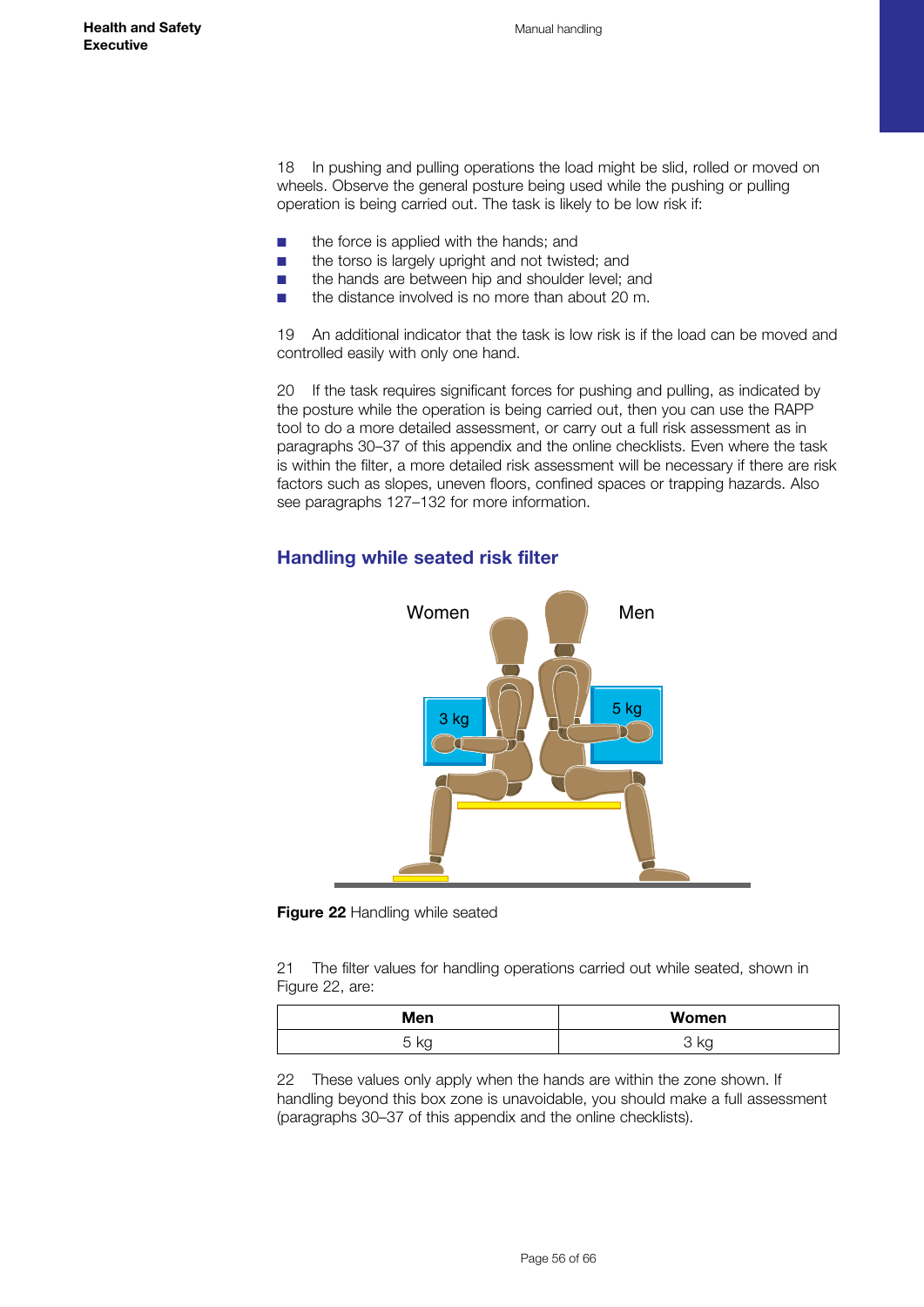# <span id="page-56-0"></span>Using HSE's tools to carry out a more detailed risk assessment

23 The filters only assess risks from the weight and position(s) of the load or the force and postures needed to push or pull it. HSE's manual handling assessment tools (MAC and RAPP) help you assess more of the risk factors.

# **The MAC and RAPP tools**

24 The *Manual handling assessment charts* (MAC) and *Risk assessment of pushing and pulling (RAPP) tool* are part of HSE's MSD toolkit, along with the *Assessment of repetitive tasks of the upper limbs* (the ART tool) and the *Variable MAC tool* (V-MAC). The tools were developed to guide users through logical processes to identify high-risk manual handling operations for which urgent further action is necessary to reduce risk.

- Using the MAC tool will help you assess the most common risk factors in lifting (and lowering), carrying and team handling operations.
- You can use the V-MAC with the MAC tool for lifting operations where load weights or handling frequencies vary, such as when loading a lorry with a range of items of different weights.
- The RAPP tool will help you assess pushing and pulling operations.

25 The MAC and RAPP tools can be downloaded free from the MSD toolkit web page, where you will also find guidance on using the MAC and the V-MAC and background information on pushing and pulling ([www.hse.gov.uk/msd/toolkit.htm\)](http://www.hse.gov.uk/msd/toolkit.htm).

26 The tools in HSE's MSD toolkit use a 'traffic light' approach to indicate levels of risk – an example is in Figure 23. Numerical values are also provided for each level of risk for each risk factor. The risk levels are based on published data in the ergonomics literature. You are not required by law to use any of HSE's tools. There are other available methods of assessing the risk of work-related MSDs that you may choose to use instead. Your assessment is required to be 'suitable and sufficient' and does not need to be in a particular format.

#### **G = GREEN – Low level of risk**

Although the risk is low, consider the exposure levels for vulnerable groups such as pregnant women or young workers, where appropriate.

**A = AMBER – Medium level of risk**  Examine tasks closely.

#### **R = RED – High level of risk**

Prompt action needed. This may expose a significant proportion of the working population to risk of injury.

#### **P = PURPLE – Very high level of risk**

Such operations may represent a serious risk of injury and should come under close scrutiny, particularly when the entire weight of the load is supported by one person.

**Figure 23** The MAC colour bands showing the 'traffic light' approach

27 The MAC leaflet has a single score sheet that covers lifting, carrying and team handling tasks and you can download an interactive version from [www.hse.gov.uk/](http://www.hse.gov.uk/msd/mac/scoresheet.htm) [msd/mac/scoresheet.htm.](http://www.hse.gov.uk/msd/mac/scoresheet.htm) The RAPP leaflet has different score sheets for wheeled equipment and items without wheels.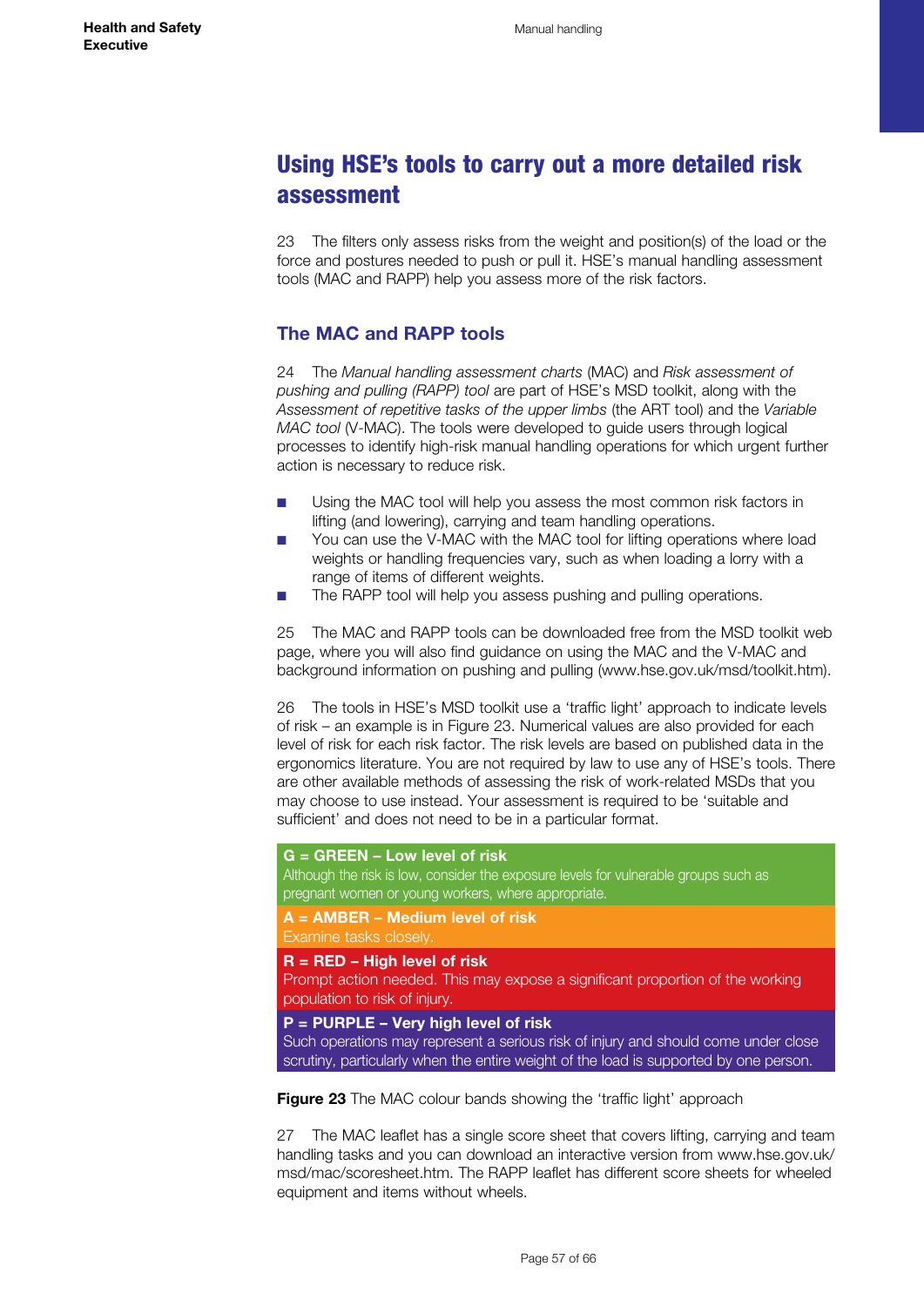- <span id="page-57-0"></span>28 To complete a MAC or RAPP assessment:
- Spend some time observing the task (videoing may help) to make sure what you are seeing is representative of normal working procedures. Always consider the 'worst case scenario'. Involve your employees and safety representatives during the assessment process. Where several people do the same task, make sure you have some insight into the demands of the job from the perspective of all employees.
- Select the appropriate type of assessment (ie lifting, carrying or team handling, pushing or pulling loads with or without wheels). If a task involves lifting and carrying, consider both.
- Follow the appropriate assessment quide and flow chart to determine the level of risk for each risk factor.
- For each factor, enter the colour band and corresponding numerical score on the correct score sheet. The colour bands help determine which elements of the task require attention.
- Consider individual characteristics such as age, sex, physical fitness, strength and psychosocial factors when completing the score sheets (see the guidance on regulation 4(3) in paragraphs 57–83 in the main text for more information).
- Make sure you complete the task description and consider the indications of a high-risk task.
- Use the scores to help identify which risk factors need to be examined and the total level of exposure to risk.
- If the individual does a number of tasks, assess each one separately and prioritise action to address the highest scoring task.
- You can use the total scores to rank tasks to decide which ones require attention first. You can also use the scores as a way of evaluating potential improvements. Generally, the most effective improvements will bring about the highest reduction in the score. The scores can be used for comparison purposes but the total scores do not relate to specific action levels.

29 When you have made changes, repeating the risk assessment will help you check that your actions have been successful and that no other significant risks remain.

# A full risk assessment

30 You do **not** need to go through all three stages of the assessment process (described in paragraph 2 of this appendix) if you are confident that you need to go straight to a full risk assessment. You are likely to need to carry out a full risk assessment when any of the following apply:

- The activities cannot be assessed by the MAC or RAPP tools because they do not meet their assumptions, eg tasks involving lifting or lowering at more than 12 lifts per minute/one lift every five seconds.
- You have individual employees who may be at significant risk due to temporarily reduced or low capability to do physical work. Examples would be pregnant women, young workers, people new to the workforce or job, and those with a significant health problem or a recent manual handling injury.
- Factors from Schedule 1 not included in the MAC or RAPP tools are important in a particular operation (see paragraph 32 of this appendix).
- The types of handling are not covered by the MAC or RAPP tools and are also outside the limits of the risk filters for:
	- handling when seated;
	- carrying on the shoulder without lifting the load first.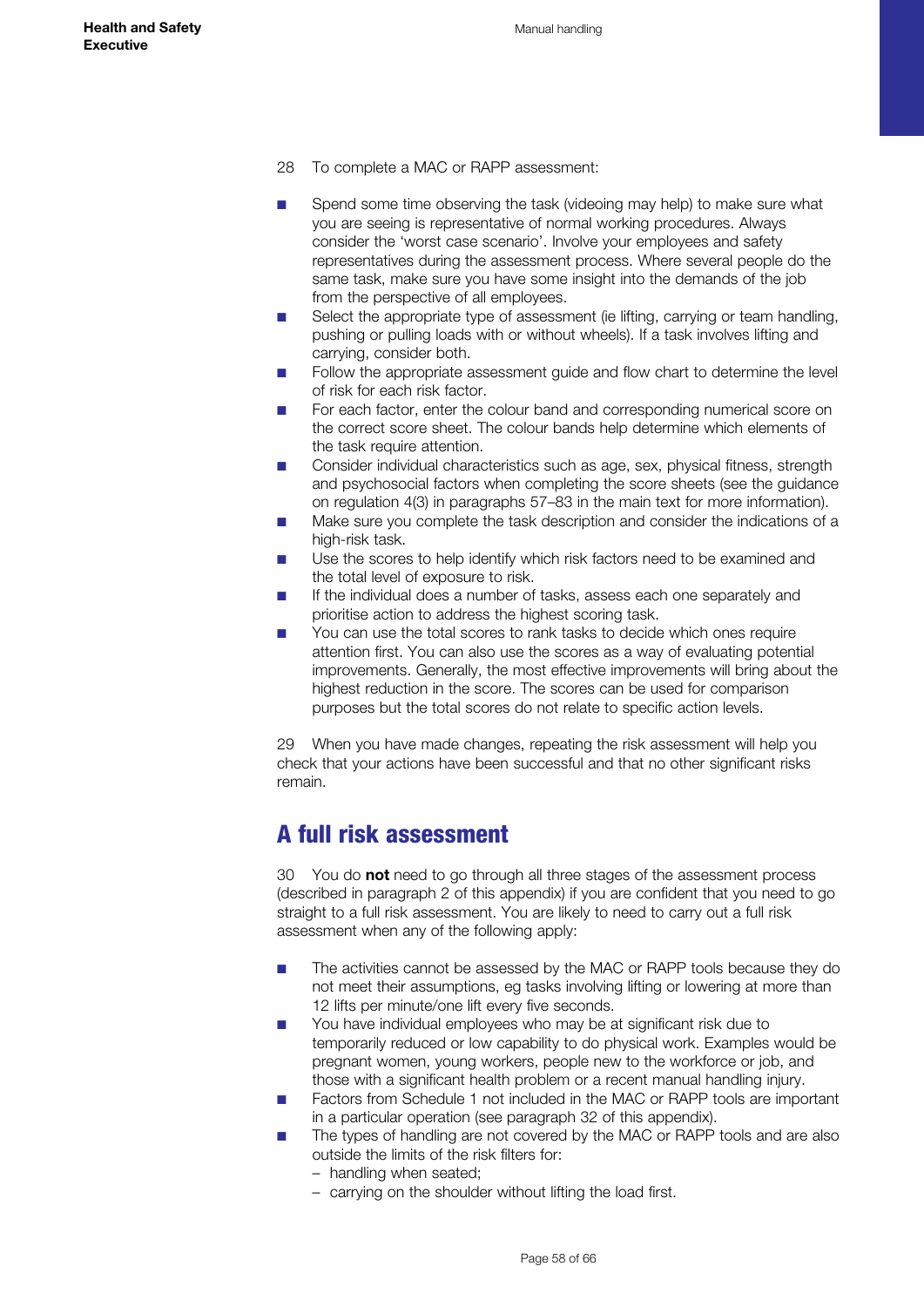<span id="page-58-0"></span>31 If the task is largely repetitive handling of light loads in the hands, then it may be appropriate for you to use HSE's ART tool to assess the risks. The MAC tool is more appropriate for assessing loads above 8 kg.

## **Using the MAC/RAPP tools plus additional factors**

32 Because the MAC and RAPP tools do not include all the risk factors listed in Schedule 1 of the Regulations, using them alone may not comprise a fully 'suitable and sufficient' risk assessment. The additional risk factors are:

- large vertical movement:
- risk of sudden movement of loads;
- a rate of work imposed by a process:
- unstable or with contents likely to shift:
- sharp, hot or otherwise potentially damaging;
- require unusual strength, height etc;
- require special information or training for its safe performance:
- movement or posture is hindered by PPE or by clothing.

33 If you use MAC/RAPP and then decide to carry out a full risk assessment, you can use the information you have already gathered as the basis for that full risk assessment. The score sheets for the MAC/RAPP tools provide space to document individual characteristics and psychosocial factors which you may need to consider.

## **Using the online checklists**

 $34$  See the online examples of checklists<sup>8</sup> to help you carry out full risk assessments by systematically working through all of the risk factors in Schedule 1 of the Regulations. There is one for lifting and carrying and a separate one for pushing and pulling. You can print and copy them freely and adapt them if you need to assess a more unusual type of manual handling.

- 35 Work through the three sections of the appropriate checklist:
- **Section A Preliminary:** Describe the task you are assessing. You may find it helpful to include diagrams or photographs to illustrate the tasks, as well as a written description.
- **Section B More detailed assessment:** Work through the list of factors and tick the level of risk you believe to be associated with each item. Use the findings/colour bands from any MAC or RAPP assessment you have already done of the task to help you decide the risk levels.

There are spaces for you to note the precise nature of the problem and for your ideas about remedial action. You may find it useful to list the people or groups in your organisation who you will wish to consult about implementing the remedial steps.

Some tasks may involve more than one operator, each with a different level of risk depending on the exact nature of their duties. Either note the differences on one checklist or use a separate one for each operator.

Return to the end of Section A and decide whether the overall risk of injury is Low, Medium or High.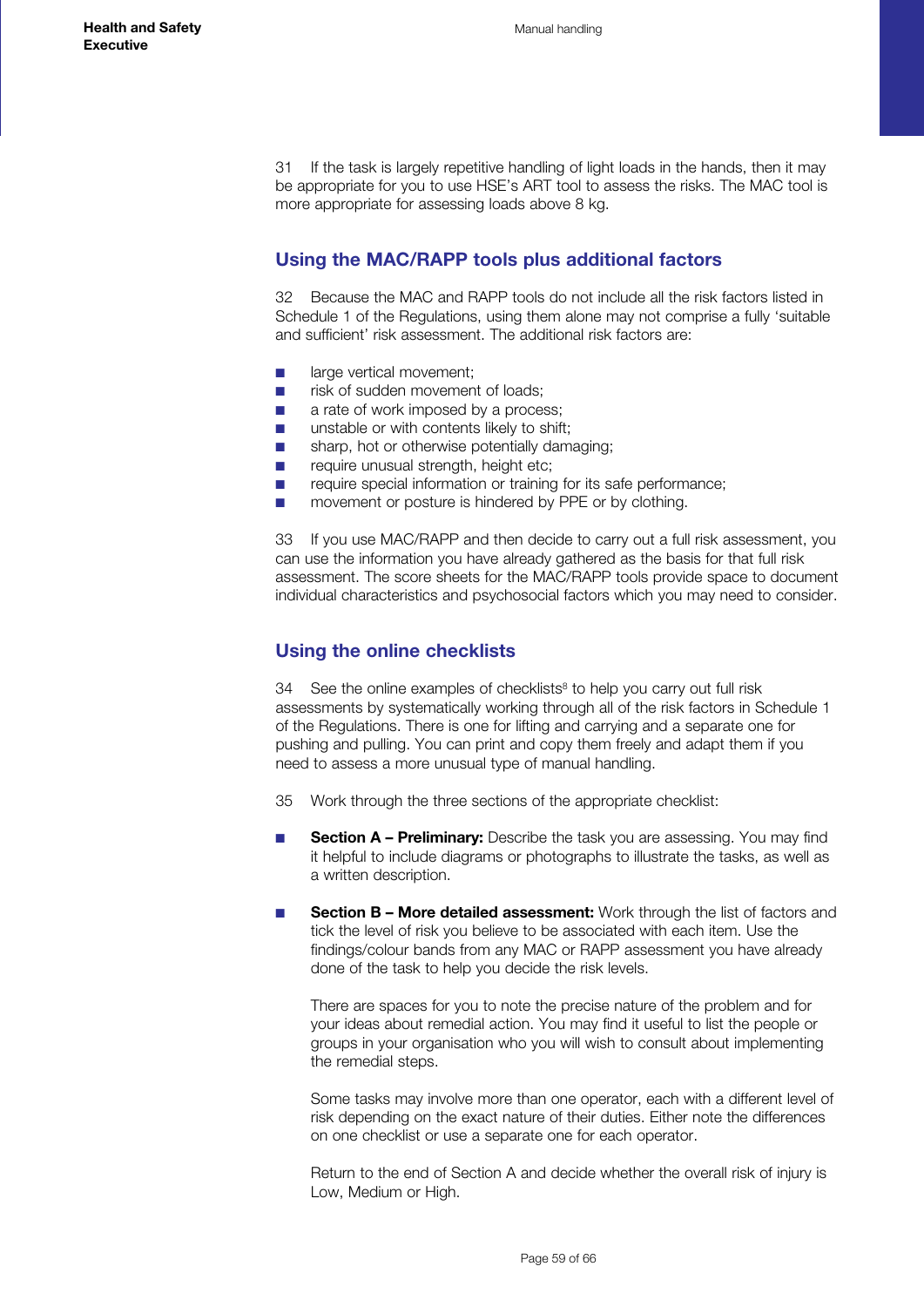■ **Section C – Remedial action to be taken:** Summarise the remedial steps you intend to take to improve that task. Put them in order of priority and identify who is responsible for carrying out each one. Set target dates for each action to be completed. Only complete the final column when the action has been taken. There are likely to be several ways to reduce the risks identified and some will be more effective than others. Do not delay action on easy and quick changes simply because they may be less effective than others.

36 You can compare the completed checklists from different manual handling tasks to help prioritise the most urgent actions. One way is to count up the number of High and Medium risk factors for each task and to concentrate on tasks with the most High risk factors. Remember to check that any actions taken have had the desired effect.

37 People who may be able to suggest ways of reducing risk include your workers and their safety representatives, the quality management team within your organisation, relevant trade or industry associations and professional ergonomists. Useful sources of information include HSE publications, trade journals and magazines and ergonomics textbooks. See HSE's web page on 'Competence in health and safety' for further useful information ([www.hse.gov.uk/competence](http://www.hse.gov.uk/competence)).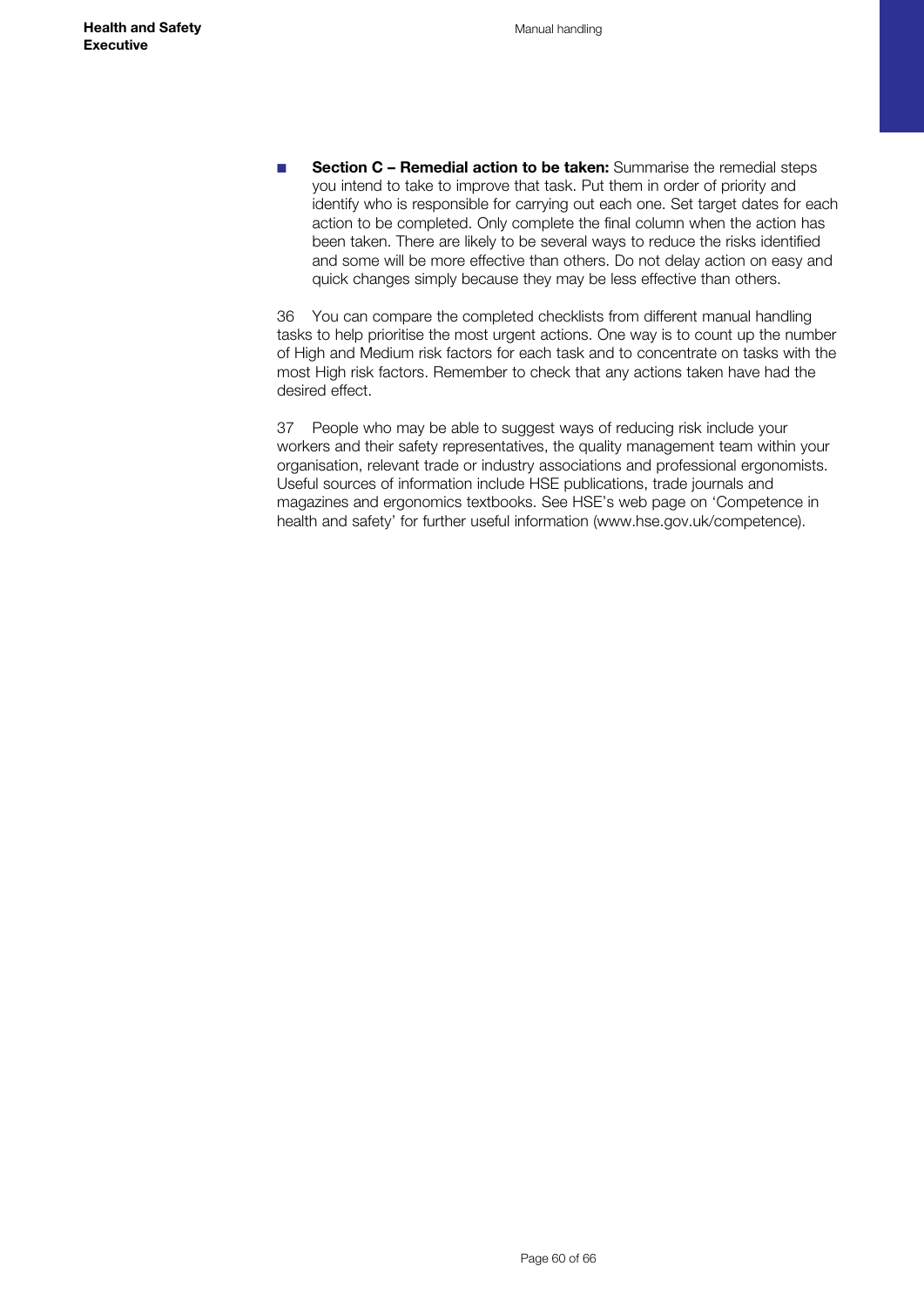# <span id="page-60-0"></span>Useful contacts

## **Backcare**

Monkey Puzzle House 69–71 Windmill Road Sunbury-on-Thames TW16 7DT Tel: 0208 977 5474 Website: [www.backcare.org.uk](http://www.backcare.org.uk)

## **Chartered Institute of Ergonomics and Human Factors**

Elms Court Elms Grove Loughborough Leicestershire LE11 1RG Tel: 07736 893350 Website: [www.ergonomics.org.uk](http://www.ergonomics.org.uk)

#### **Institution of Occupational Safety and Health (IOSH)**

The Grange Highfield Drive Wigston Leicester LE18 1NN Tel: 0116 257 3100 Website: [www.iosh.co.uk](http://www.iosh.co.uk) 

## **National Back Exchange**

Linden Barns Greens Norton Road Towcester Northamptonshire NN12 8AW Tel: 01327 358855 Website: [www.nationalbackexchange.org](http://www.nationalbackexchange.org)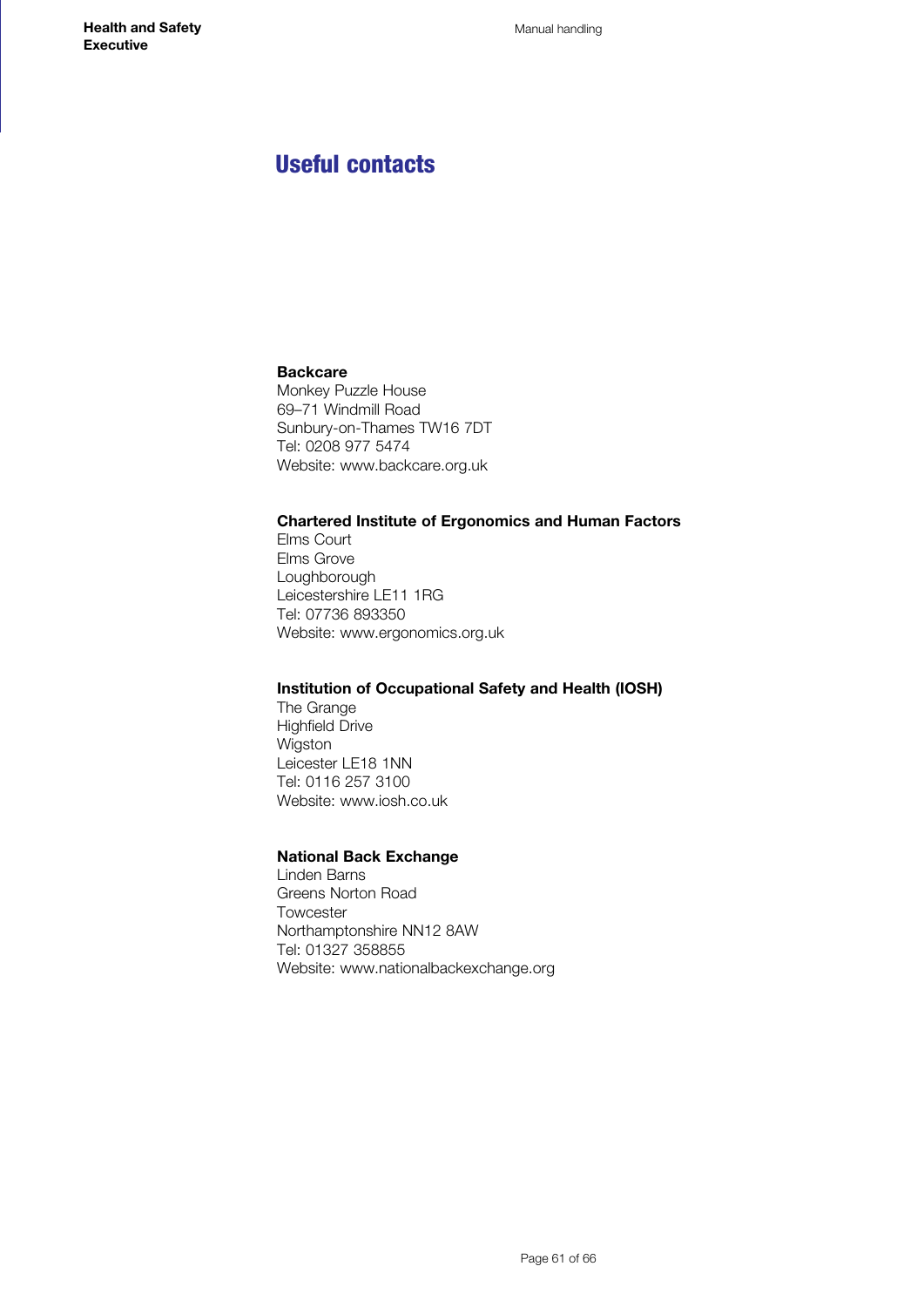# <span id="page-61-0"></span>References and further reading

#### **References**

1 *Health and Safety (Miscellaneous Amendments) Regulations 2002* SI 2002/2174 The Stationery Office [www.legislation.gov.uk](http://www.legislation.gov.uk)

2 *Manual handling at work: A brief guide* Leaflet INDG143(rev3) HSE 2012 [www.hse.gov.uk/pubns/indg143.htm](http://www.hse.gov.uk/pubns/indg143.htm)

3 *Health and Safety at Work etc Act 1974 (c37)* The Stationery Office 1974 [www.legislation.gov.uk](http://www.legislation.gov.uk)

4 *Council Directive 90/269/EEC of 29 May 1990 on the minimum health and safety requirements for the manual handling of loads where there is a risk particularly of back injury to workers* (fourth individual Directive within the meaning of Article 16(1) of Directive 89/391/EEC) <http://eur-lex.europa.eu/homepage.html>

5 *Management of Health and Safety at Work Regulations 1999* SI 1999/3242 The Stationery Office [www.legislation.gov.uk](http://www.legislation.gov.uk) 

6 *Manual handling assessment charts (the MAC tool)* Leaflet INDG383(rev2) HSE 2014 [www.hse.gov.uk/pubns/indg383.htm](http://www.hse.gov.uk/pubns/indg383.htm)

7 *Risk assessment of pushing and pulling (RAPP) tool* Leaflet INDG478 HSE 2016 www.hse.gov.uk/pubns/indg478.htm

8 Full manual handling risk assessment: Examples of assessment checklists [www.hse.gov.uk/msd/risk.htm](http://www.hse.gov.uk/msd/risk.htm)

9 Musculoskeletal disorders web pages [www.hse.gov.uk/msd](http://www.hse.gov.uk/msd)

10 Risk management web pages [www.hse.gov.uk/risk](http://www.hse.gov.uk/risk) 

11 *Managing for health and safety* HSG65 (Third edition) HSE 2013 [www.hse.gov.uk/pubns/books/hsg65.htm](http://www.hse.gov.uk/pubns/books/hsg65.htm) 

12 *Plan, Do, Check, Act: An introduction to managing for health and safety* Leaflet INDG275(rev1) HSE 2013 [www.hse.gov.uk/pubns/indg275.htm](http://www.hse.gov.uk/pubns/indg275.htm)

13 *Consulting employees on health and safety: A brief guide to the law* Leaflet INDG232(rev2) HSE 2013 [www.hse.gov.uk/pubns/indg232.htm](http://www.hse.gov.uk/pubns/indg232.htm)

14 *Managing upper limb disorders in the workplace: A brief guide* Leaflet INDG171(rev2) HSE 2013 [www.hse.gov.uk/pubns/indg171.htm](http://www.hse.gov.uk/pubns/indg171.htm)

15 *Upper limb disorders in the workplace* HSG60 (Second edition) HSE 2002 [www.hse.gov.uk/pubns/books/hsg60.htm](http://www.hse.gov.uk/pubns/books/hsg60.htm)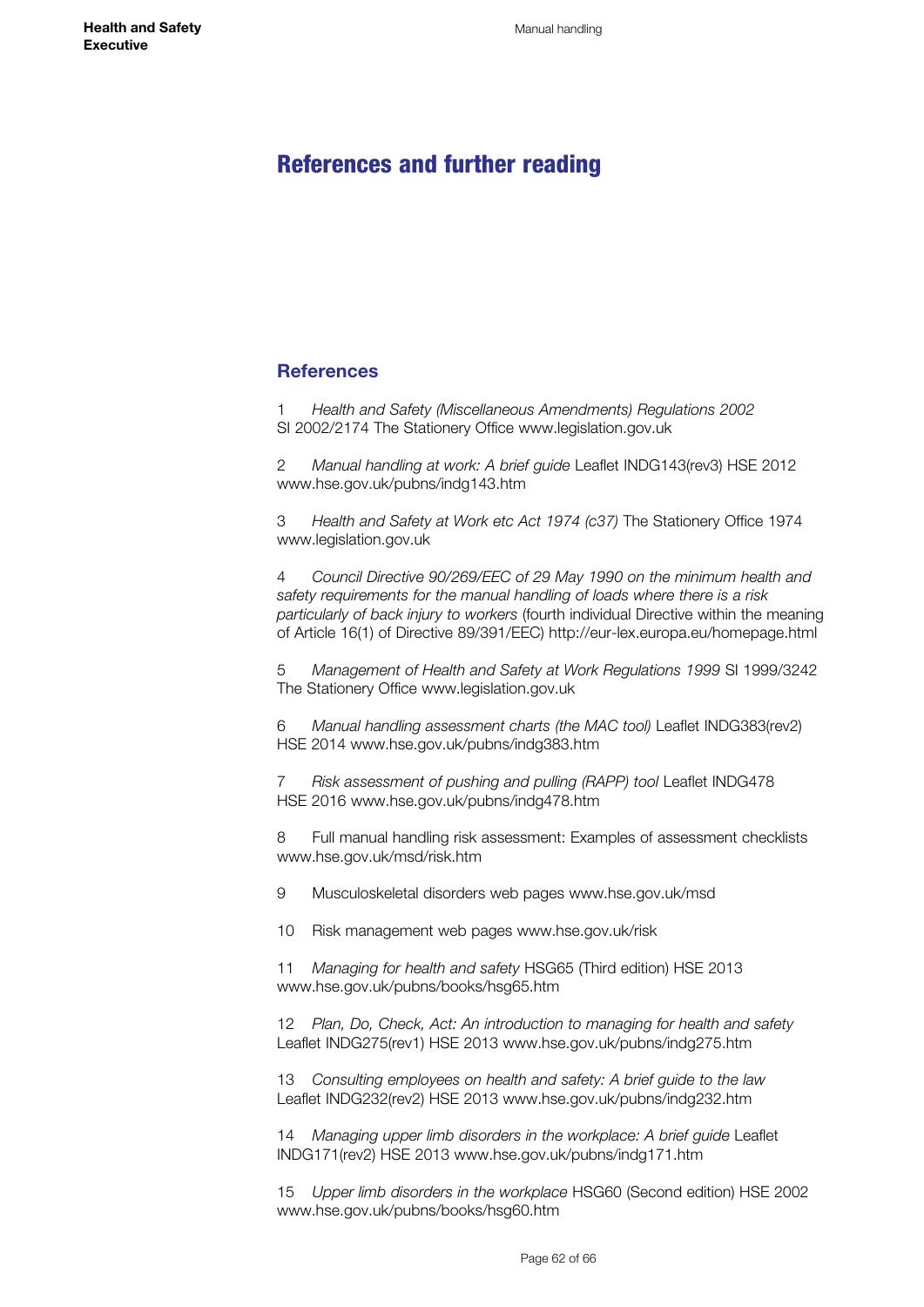16 *Assessment of repetitive tasks of the upper limbs (the ART tool): Guidance for employers* Leaflet INDG438 HSE 2010 [www.hse.gov.uk/pubns/indg438.htm](http://www.hse.gov.uk/pubns/indg438.htm) 

17 *The back book* (Second edition) The Stationery Office 2002 [www.tsoshop.co.uk](http://www.tsoshop.co.uk)

18 *Control of substances hazardous to health (COSHH). The Control of Substances Hazardous to Health Regulations 2002 (as amended). Approved Code of Practice and guidance* L5 (Sixth edition) HSE 2013 [www.hse.gov.uk/pubns/books/l5.htm](http://www.hse.gov.uk/pubns/books/l5.htm)

19 *Safety in docks. Approved Code of Practice and guidance* L148 HSE 2014 [www.hse.gov.uk/pubns/books/l148.htm](http://www.hse.gov.uk/pubns/books/l148.htm)

20 *Striking the balance between operational and health and safety duties in the Fire and Rescue Service* HSE 2010 [www.hse.gov.uk/services/fire/duties.pdf](http://www.hse.gov.uk/services/fire/duties.pdf) 

21 Work equipment and machinery web pages [www.hse.gov.uk/work-equipment-machinery](http://www.hse.gov.uk/work-equipment-machinery/)

22 Variable manual handling assessment chart (V-MAC) tool [www.hse.gov.uk/msd/mac/vmac](http://www.hse.gov.uk/msd/mac/vmac)

23 *Workplace health, safety and welfare. Workplace (Health, Safety and Welfare) Regulations 1992. Approved Code of Practice and guidance* L24 (Second edition) HSE 2013 [www.hse.gov.uk/pubns/books/l24.htm](http://www.hse.gov.uk/pubns/books/l24.htm)

24 The health and safety toolbox web pages www.hse.gov.uk/toolbox/workers

25 The Equality Act 2010 [www.hse.gov.uk/equality-duty/equality-act-2010.htm](http://www.hse.gov.uk/equality-duty/equality-act-2010.htm)

26 *Personal protective equipment at work. Personal Protective Equipment at Work Regulations 1992. Guidance on Regulations* L25 (Third edition) HSE 2015 [www.hse.gov.uk/pubns/books/l25.htm](http://www.hse.gov.uk/pubns/books/l25.htm) 

27 *Making the best use of lifting and handling aids* Leaflet INDG398(rev1) HSE 2013 [www.hse.gov.uk/pubns/indg398.htm](http://www.hse.gov.uk/pubns/indg398.htm) 

28 Vulnerable workers web pages [www.hse.gov.uk/vulnerable-workers](http://www.hse.gov.uk/vulnerable-workers)

29 *Application of health and safety law offshore. Guidance on the legislative changes introduced by the Health and Safety at Work etc Act 1974 (Application outside Great Britain) Order 2013* Offshore Information Sheet No 1/2013 HSE 2013 www.hse.gov.uk/offshore/legislative-changes.pdf

30 *The Manual Handling Operations Regulations 1992. Schedule 2* SI 1992/1783 The Stationery Office [www.legislation.gov.uk](http://www.legislation.gov.uk)

31 *The guide to the handling of people: A systems approach* (Sixth edition) Backcare 2011 [www.backcare.org.uk](http://www.backcare.org.uk) 

32 *Seating at work* HSG57 (Third edition) HSE 1997 [www.hse.gov.uk/pubns/books/hsg57.htm](http://www.hse.gov.uk/pubns/books/hsg57.htm)

33 *Supply of Machinery (Safety) Regulations 2008* SI 2008/1597 The Stationery Office www.legislation.gov.uk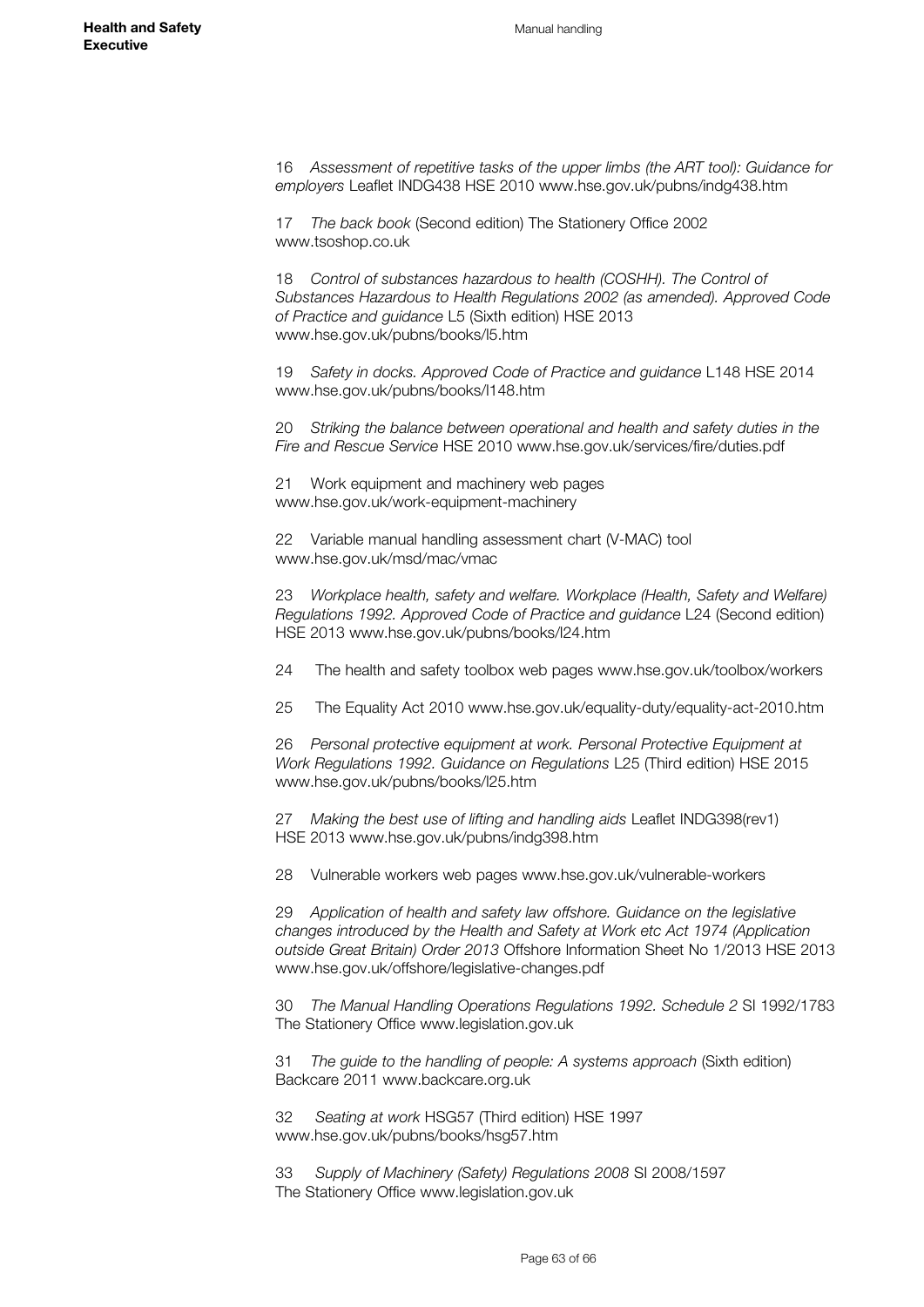34 *Safe use of work equipment. Provision and Use of Work Equipment Regulations 1998. Approved Code of Practice and guidance* L22 (Fourth edition) HSE 2014 [www.hse.gov.uk/pubns/books/l22.htm](http://www.hse.gov.uk/pubns/books/l22.htm)

35 *Heat stress in the workplace: A brief guide* Leaflet INDG451(rev1) HSE 2013 [www.hse.gov.uk/pubns/indg451.htm](http://www.hse.gov.uk/pubns/indg451.htm)

36 Lighting guides Chartered Institution of Building Services Engineers [www.cibseknowledgeportal.co.uk](http://www.cibseknowledgeportal.co.uk)

37 *Safe use of lifting equipment. Lifting Operations and Lifting Equipment Regulations 1998. Approved Code of Practice and guidance* L113 (Second edition) HSE 2014 [www.hse.gov.uk/pubns/books/l113.htm](http://www.hse.gov.uk/pubns/books/l113.htm)

## **Further reading**

#### *HSE publications*

*Consulting workers on health and safety. Safety Representatives and Safety Committees Regulations 1977 (as amended) and Health and Safety (Consultation*  with Employees) Regulations 1996 (as amended). Approved Codes of Practice and *guidance* L146 (Second edition with amendments) HSE 2014 [www.hse.gov.uk/pubns/books/l146.htm](http://www.hse.gov.uk/pubns/books/l146.htm)

*Health and safety in care homes* HSG220 (Second edition) HSE 2014 [www.hse.gov.uk/pubns/books/hsg220.htm](http://www.hse.gov.uk/pubns/books/hsg220.htm)

*Lighting at work* HSG38 (Second edition) HSE 1997 [www.hse.gov.uk/pubns/books/hsg38.htm](http://www.hse.gov.uk/pubns/books/hsg38.htm) 

*Manual handling training: Investigation of current practices and development of guidelines* Research Report RR583 HSE 2007 [www.hse.gov.uk/research/rrhtm/rr583.htm](http://www.hse.gov.uk/research/rrhtm/rr583.htm)

*Moving food and drink: Manual handling solutions for the food and drinks industries* HSG196 (Second edition) HSE 2014 [www.hse.gov.uk/pubns/books/hsg196.htm](http://www.hse.gov.uk/pubns/books/hsg196.htm)

*Safe working with bales in agriculture* Leaflet INDG125(rev3) HSE 2012 [www.hse.gov.uk/pubns/indg125.htm](http://www.hse.gov.uk/pubns/indg125.htm) 

*The principles of good manual handling: Achieving a consensus* Research Report RR97 HSE 2003 [www.hse.gov.uk/research/rrhtm/rr097.htm](http://www.hse.gov.uk/research/rrhtm/rr097.htm)

#### *Web links*

Catering and hospitality [www.hse.gov.uk/catering/msd.htm](http://www.hse.gov.uk/catering/msd.htm) 

Paper [www.hse.gov.uk/paper/manual-handling.htm](http://www.hse.gov.uk/paper/manual-handling.htm) 

#### *Other publications*

Astrand PO Rodahl K Dahl KA and Strømme SB *Textbook of work physiology* (Fourth edition) Human Kinetics Champaign IL 2003 ISBN 0 7360 0140 9

Chaffin DB Andersson GBJ and Martin BJ *Occupational biomechanics*  (Fourth edition) John Wiley and Sons Hoboken NJ 2006 ISBN 0 471 72343 6

Chengalur SN Rodgers SH and Bernard TE (eds) *Kodak's ergonomic design for people at work* (Second edition) John Wiley and Sons Hoboken NJ 2004 ISBN 978 0 471 41863 4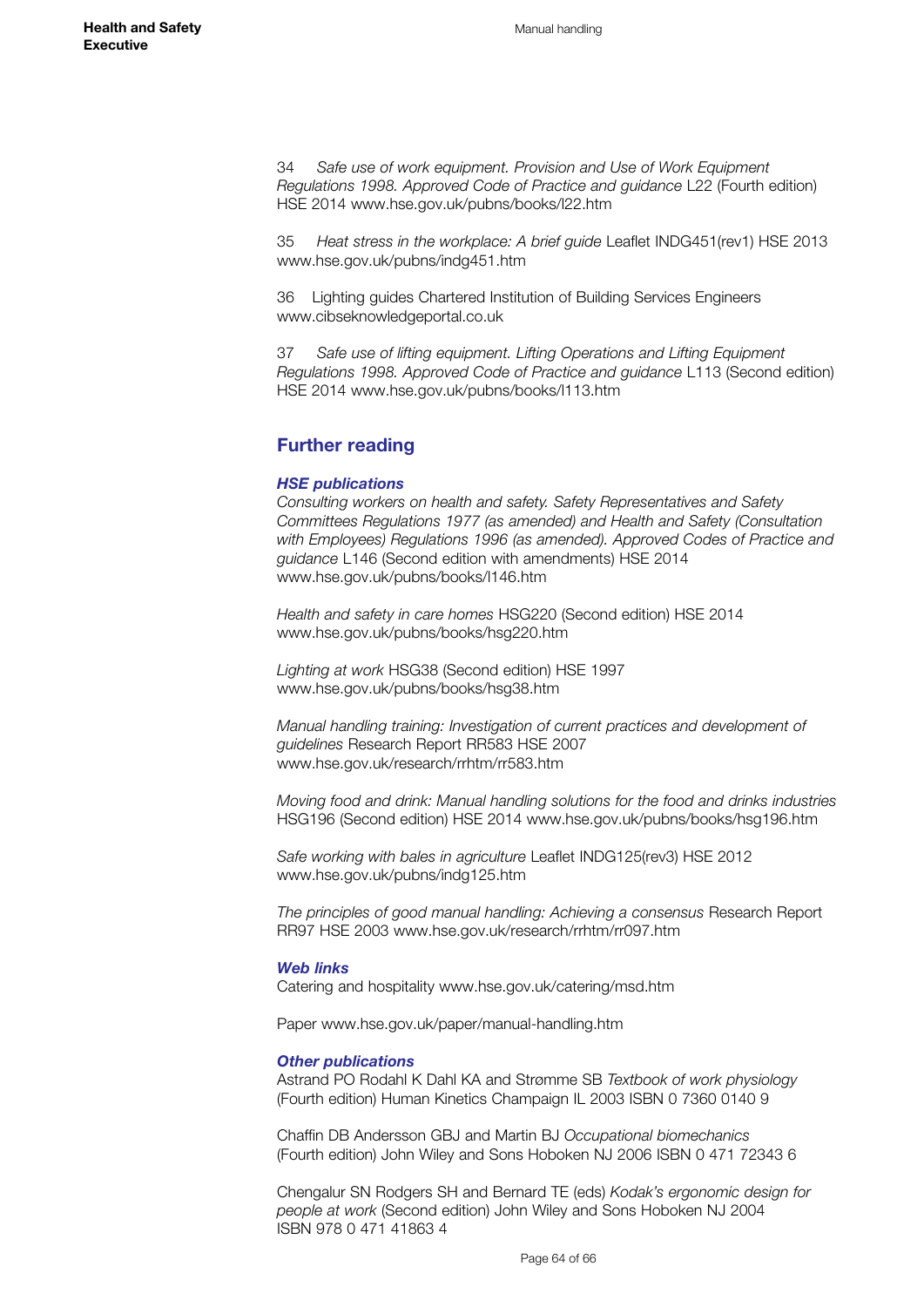Colombini D Occhipinit E Alvarez-Casado E and Waters T *Manual lifting. A guide to the study of simple and complex lifting tasks* CRC Press Boca Raton FL 2013 ISBN 978 1 4398 5663 5

International Labour Office in collaboration with the International Ergonomics Association *Ergonomic checkpoints: Practical and easy-to-implement solutions for improving safety, health and working conditions* (Second edition) ILO Publications 2010 ISBN 978 92 2 122666 6 www.ilo.org/global/publications/books

Karwowski W (ed) *Handbook of standards and guidelines in ergonomics and human factors* Lawrence Earlbaum Associates Mahwah NJ 2006 ISBN 0 8058 4129 6

Marras WS and Karwowski W (eds) *The occupational ergonomics handbook*  (Second edition) CRC Press Boca Raton FL 2008 2 volumes

Mital A Nicholson AS and Ayoub MM *A guide to manual materials handling* (Second edition) Taylor & Francis 1997 ISBN 978 0 7484 0728 6

National Research Council and Institute of Medicine *Musculoskeletal disorders and the workplace. Low back and upper extremities* National Academy Press Washington DC 2001 ISBN 0 309 07284 0

Pheasant S and Haslegrave CM *Bodyspace: Anthropometry, ergonomics and the design of work* (Third edition) Taylor & Francis 2005 ISBN 978 0 415 28520 9

Pheasant S *Ergonomics, work and health* Macmillan 1991 ISBN 978 0 333 48998 7

Salvendy G (ed) *Handbook of human factors and ergonomics* (Fourth edition) John Wiley and Sons New York 2012 ISBN 978 0 470 52838 9

Waters TR Putz-Anderson V and Garg A *Applications manual for the revised NIOSH lifting equation* NIOSH Cincinnati Ohio 1994

Wilson JR and Sharples S *Evaluation of human work* (Fourth edition) CRC Press Boca Raton FL 2015 ISBN 1 4665 5961 6